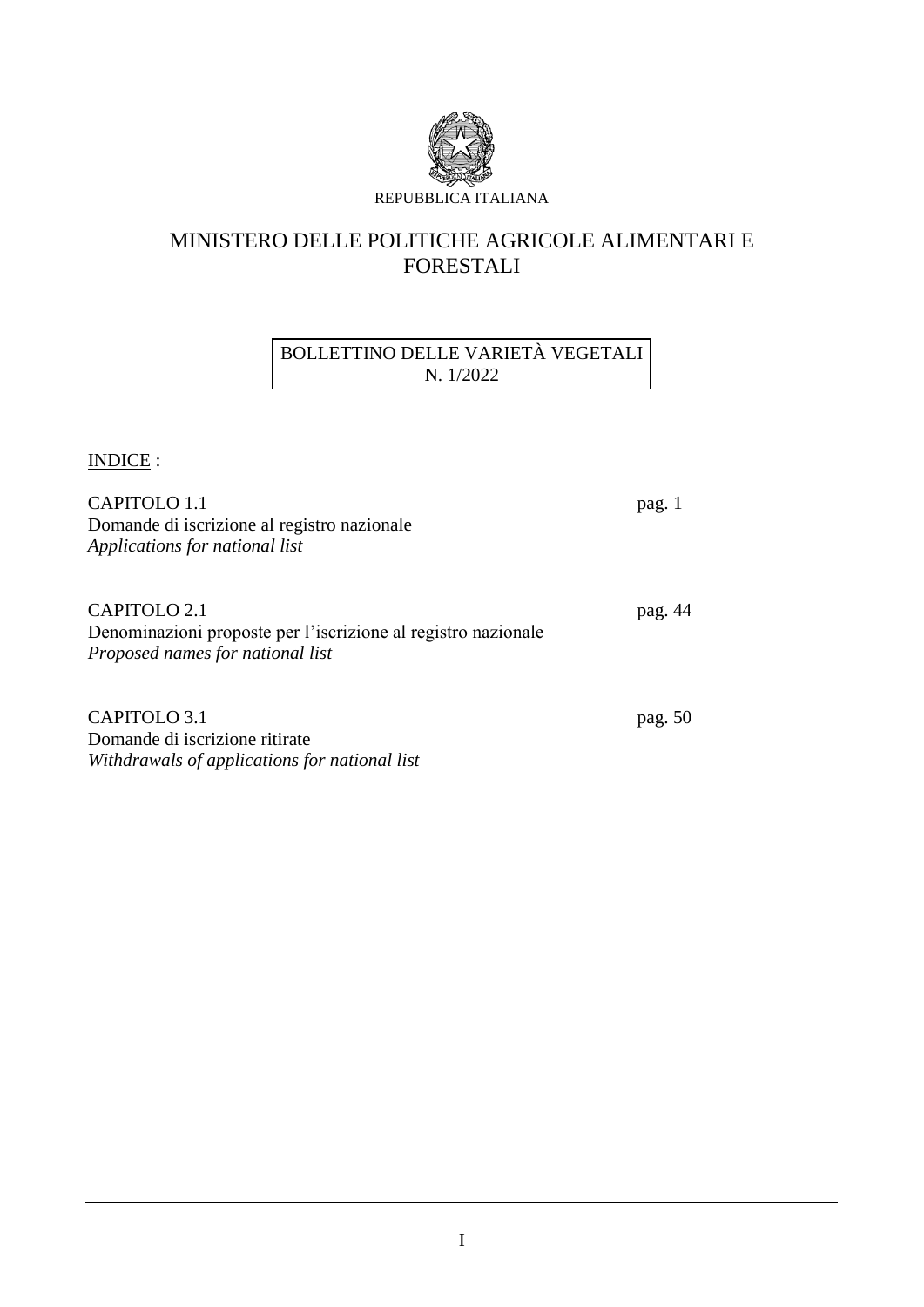# 1 gennaio – 28 febbraio

### 2022

## MINISTERO DELLE POLITICHE AGRICOLE ALIMENTARI E FORESTALI Dipartimento delle politiche europee e internazionali e dello sviluppo rurale Roma

Tutte le osservazioni potranno essere inviate all'indirizzo riportato in calce e dovranno pervenire entro il terzo mese successivo a quello di pubblicazione.

*(Objections to the proposed variety denominations may be made within three months of this* 

*publication to the following address).*

### Indirizzo:

Ministero delle politiche agricole alimentari e forestali Dipartimento delle politiche europee e internazionali e dello sviluppo rurale Direzione Generale dello Sviluppo Rurale Ufficio DISR V Via Venti Settembre, 20 00187 Roma (Italia) Disr5@politicheagricole.it \_\_\_\_\_\_\_\_\_\_\_\_\_\_\_\_\_\_\_\_\_\_\_\_\_\_\_\_\_\_\_\_\_\_\_\_\_\_\_\_\_\_\_\_\_\_\_\_\_\_\_\_\_\_\_\_\_\_\_\_\_\_\_\_\_\_\_\_\_\_\_\_\_\_\_\_\_\_\_\_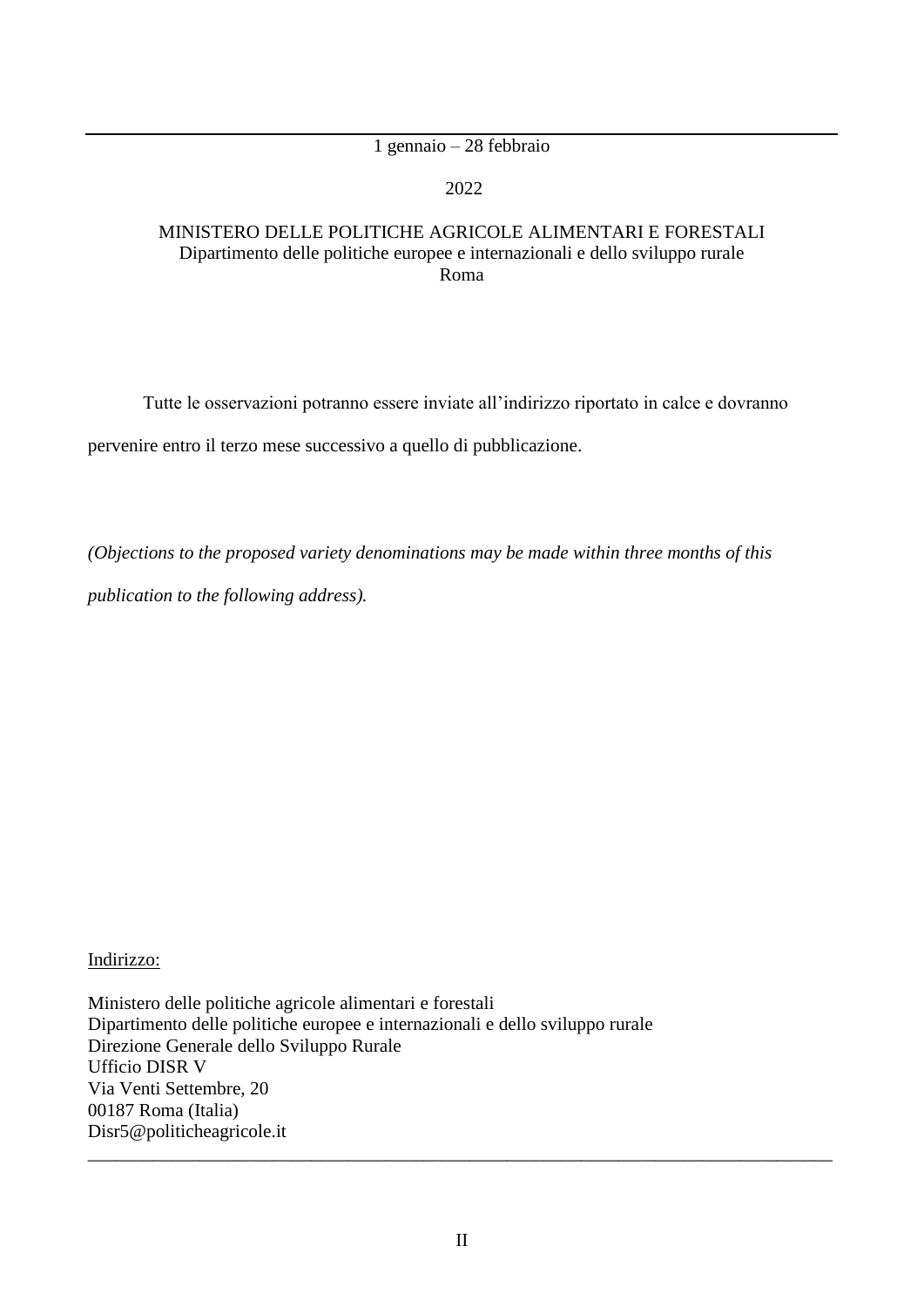#### *DOMANDE DI ISCRIZIONE AL REGISTRO NAZIONALE*

*Applications for national list*

| N. codice | Data della<br>domanda | Richiedente            | Denominazione proposta                 |
|-----------|-----------------------|------------------------|----------------------------------------|
|           |                       | (Costitutore)          | (Riferimento del costitutore)          |
| Number    | Date of application   | Applicant<br>(Breeder) | Proposed name<br>(Breeder's reference) |

### **ANGURIA O COCOMERO**

Citrullus lanatus (Thunb.) Matsum. et Nakai

| 4452 | 15/12/2021 | <b>TERA SEEDS SRL</b><br>CONS.<br>(TERA SEEDS SRL<br>CONS.) | Arthemis |
|------|------------|-------------------------------------------------------------|----------|
|      |            |                                                             |          |

#### **BARBABIETOLA DA**

**ZUCCHERO**

Beta vulgaris l. var. saccharifera

| 22479 | 14/12/2021 | SESVANDERHAVE       | FD22B5006 |
|-------|------------|---------------------|-----------|
|       |            | ITALIA S.R.L.       |           |
|       |            | (FLORIMOND DESPREZ) |           |

#### **BASILICO**

Ocimum basilicum L.

| 4431 | 29/11/2021 | <b>CONSORZIO SATIVA</b><br>SOCIETA'<br><b>COOPERATIVA</b> | Argo |
|------|------------|-----------------------------------------------------------|------|
|      |            | AGRICOLA                                                  |      |
|      |            | (CONSORZIO SATIVA                                         |      |
|      |            | SOCIETA'                                                  |      |
|      |            | <b>COOPERATIVA</b>                                        |      |
|      |            | AGRICOLA)                                                 |      |
| 4453 | 29/12/2021 | LA SEMIORTO SEMENTI BA RUO32<br>SRL                       |      |
|      |            | (LA SEMIORTO SEMENTI<br>SRL)                              |      |

#### **BIETOLA DA COSTE**

Beta vulgaris L. var. ciclo L. (Ulrich)

| 4425 | 03/11/2021 | MARALDI SEMENTI S.r.I. Ceres |  |
|------|------------|------------------------------|--|
|      |            | (MARALDI SEMENTI             |  |
|      |            | -S.r.l.)                     |  |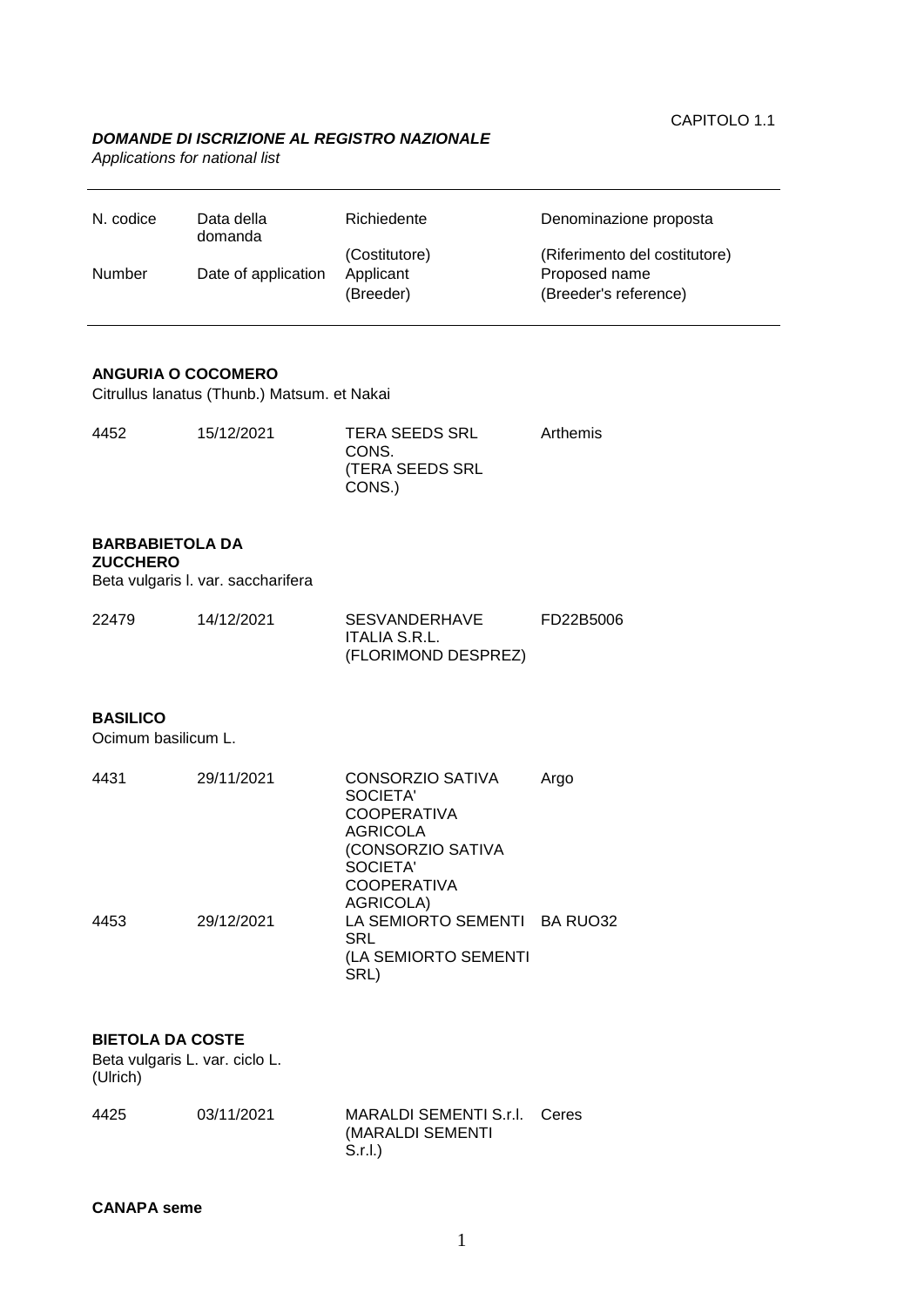Cannabis sativa l.

| 22951 | 12/01/2022 | CREA - CENTRO DI<br>RICERCA PER LE<br><b>COLTURE INDUSTRIALI</b><br>(CREA-CI-BO)<br>(CREA - CENTRO DI<br><b>RICERCA PER LE</b><br><b>COLTURE INDUSTRIALI</b><br>$(CREA-CI-BO))$      | Bernabeo |
|-------|------------|--------------------------------------------------------------------------------------------------------------------------------------------------------------------------------------|----------|
| 23103 | 13/01/2022 | CREA - CENTRO DI<br><b>RICERCA PER LE</b><br><b>COLTURE INDUSTRIALI</b><br>(CREA-CI-BO)<br>(CREA - CENTRO DI<br><b>RICERCA PER LE</b><br><b>COLTURE INDUSTRIALI</b><br>(CREA-CI-BO)) | Padana 2 |

# **CANAPA vegetativa**

Cannabis sativa l.

| 22827 | 11/01/2022 | <b>GRASSI GIULIO</b><br>(GRASSI GIULIO) | <b>ZERO</b> |
|-------|------------|-----------------------------------------|-------------|
| 22837 | 11/01/2022 | <b>GRASSI GIULIO</b><br>(GRASSI GIULIO) | Zucchera    |

#### **CARTAMO**

Carthamus tinctorius l.

| 22807 | 11/01/2022 | ISEA S.R.L.<br>(ISEA S.R.L.) | IS-CA22-I |
|-------|------------|------------------------------|-----------|
| 22808 | 11/01/2022 | ISEA S.R.L.<br>(ISEA S.R.L.) | IS-CA22-D |

#### **CECE**

Cicer arietinum L.

| 4439 | 13/12/2021 | ISEA S.R.L.   | Leone |
|------|------------|---------------|-------|
|      |            | (ISEA S.R.L.) |       |

### **ERBA SUDANESE**

Sorghum sudanense (Piper) Stapf.

| 22949 | 12/01/2022 | SIBONI EUGENIO     | SWSB1002 |
|-------|------------|--------------------|----------|
|       |            | (S&W Seed Company) |          |

### **FRUMENTO TENERO**

Triticum aestivum L. emend. Fiori et Paol.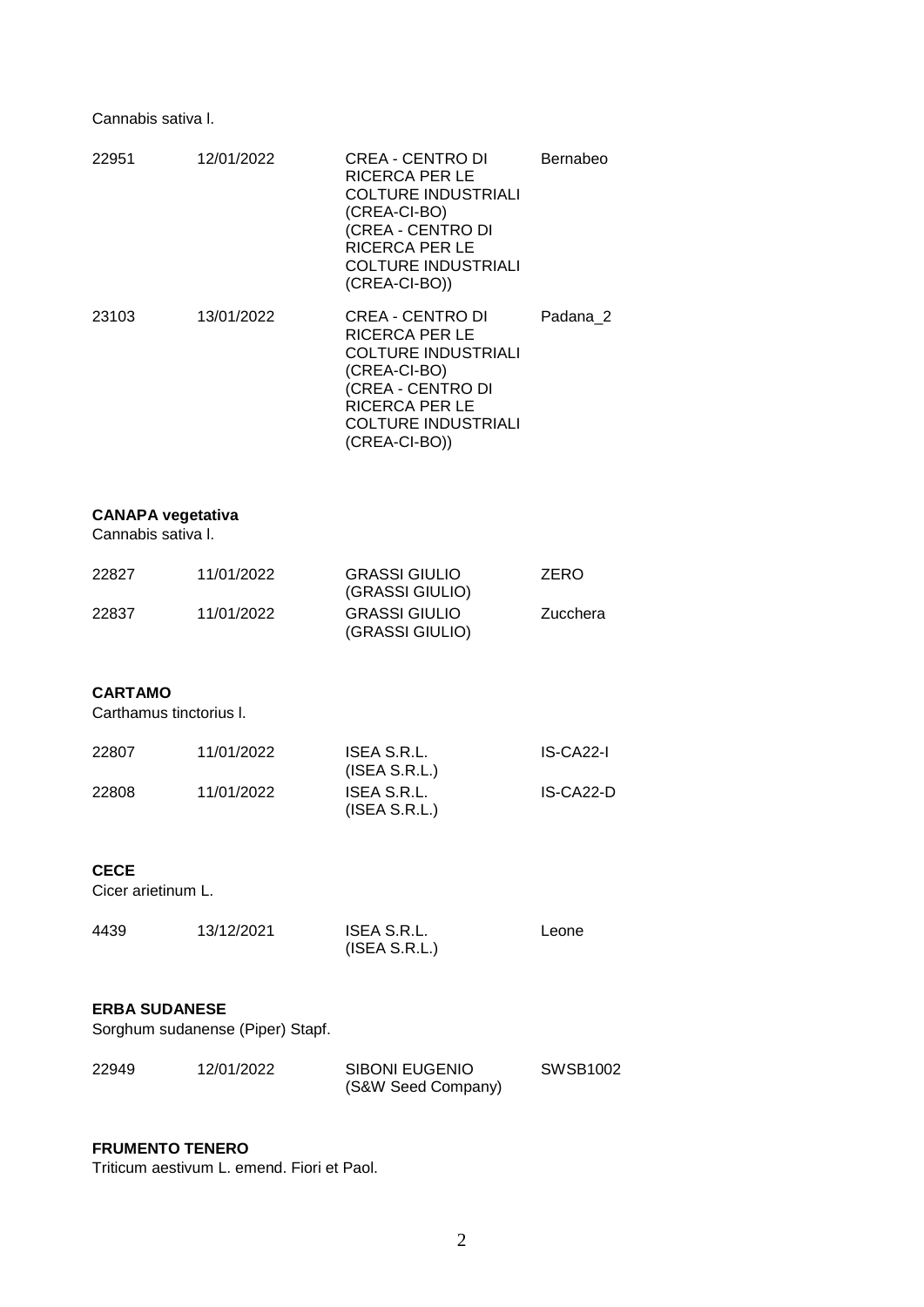### **GIRASOLE**

Helianthus annuus l.

| 22753 | 05/01/2022 | <b>SEEDS BUSINESS</b><br>CONSULTANS S.R.L.<br><b>ANGHINETTI GIORGIO</b><br>(Nuseed Americas Inc.)        | N4H402 E         |
|-------|------------|----------------------------------------------------------------------------------------------------------|------------------|
| 22754 | 05/01/2022 | <b>SEEDS BUSINESS</b><br><b>CONSULTANS S.R.L.</b><br><b>ANGHINETTI GIORGIO</b><br>(Nuseed Americas Inc.) | N4H405 E         |
| 22755 | 05/01/2022 | <b>SEEDS BUSINESS</b><br>CONSULTANS S.R.L.<br><b>ANGHINETTI GIORGIO</b><br>(Nuseed Americas Inc.)        | N4L415 E         |
| 22756 | 05/01/2022 | <b>SEEDS BUSINESS</b><br><b>CONSULTANS S.R.L.</b><br><b>ANGHINETTI GIORGIO</b><br>(Nuseed Americas Inc.) | <b>N4H476 CL</b> |
| 22757 | 05/01/2022 | <b>SEEDS BUSINESS</b><br><b>CONSULTANS S.R.L.</b><br><b>ANGHINETTI GIORGIO</b><br>(Nuseed Americas Inc.) | <b>N4L477 CL</b> |
| 22758 | 05/01/2022 | <b>SEEDS BUSINESS</b><br><b>CONSULTANS S.R.L.</b><br><b>ANGHINETTI GIORGIO</b><br>(Nuseed Americas Inc.) | <b>N6L414 CL</b> |
| 22759 | 05/01/2022 | <b>SEEDS BUSINESS</b><br>CONSULTANS S.R.L.<br><b>ANGHINETTI GIORGIO</b><br>(Nuseed Americas Inc.)        | X4407            |
| 22764 | 07/01/2022 | RAGT Italia s.r.l.<br>(RAGT 2N S.A.S.)                                                                   | RA1040895        |
| 22775 | 10/01/2022 | RAGT Italia s.r.l.<br>(RAGT 2N S.A.S.)                                                                   | RA1034439        |
| 22777 | 10/01/2022 | RAGT Italia s.r.l.<br>(RAGT 2N S.A.S.)                                                                   | RA1041066        |
| 22778 | 10/01/2022 | RAGT Italia s.r.l.<br>(RAGT 2N S.A.S.)                                                                   | RA1033407        |
| 22779 | 10/01/2022 | RAGT Italia s.r.l.<br>(RAGT 2N S.A.S.)                                                                   | RA1040394        |
| 22780 | 10/01/2022 | RAGT Italia s.r.l.<br>(RAGT 2N S.A.S.)                                                                   | RA1036446        |
| 22781 | 10/01/2022 | RAGT Italia s.r.l.<br>(RAGT 2N S.A.S.)                                                                   | RA1041068        |
| 22782 | 10/01/2022 | AGRICOLA 2000 COOP.-<br>S.R.L.<br>(ADVANTA SEED<br>INTERNATIONAL)                                        | HYSUN 136        |
| 22783 | 10/01/2022 | RAGT Italia s.r.l.<br>(RAGT 2N S.A.S.)                                                                   | RA1040392        |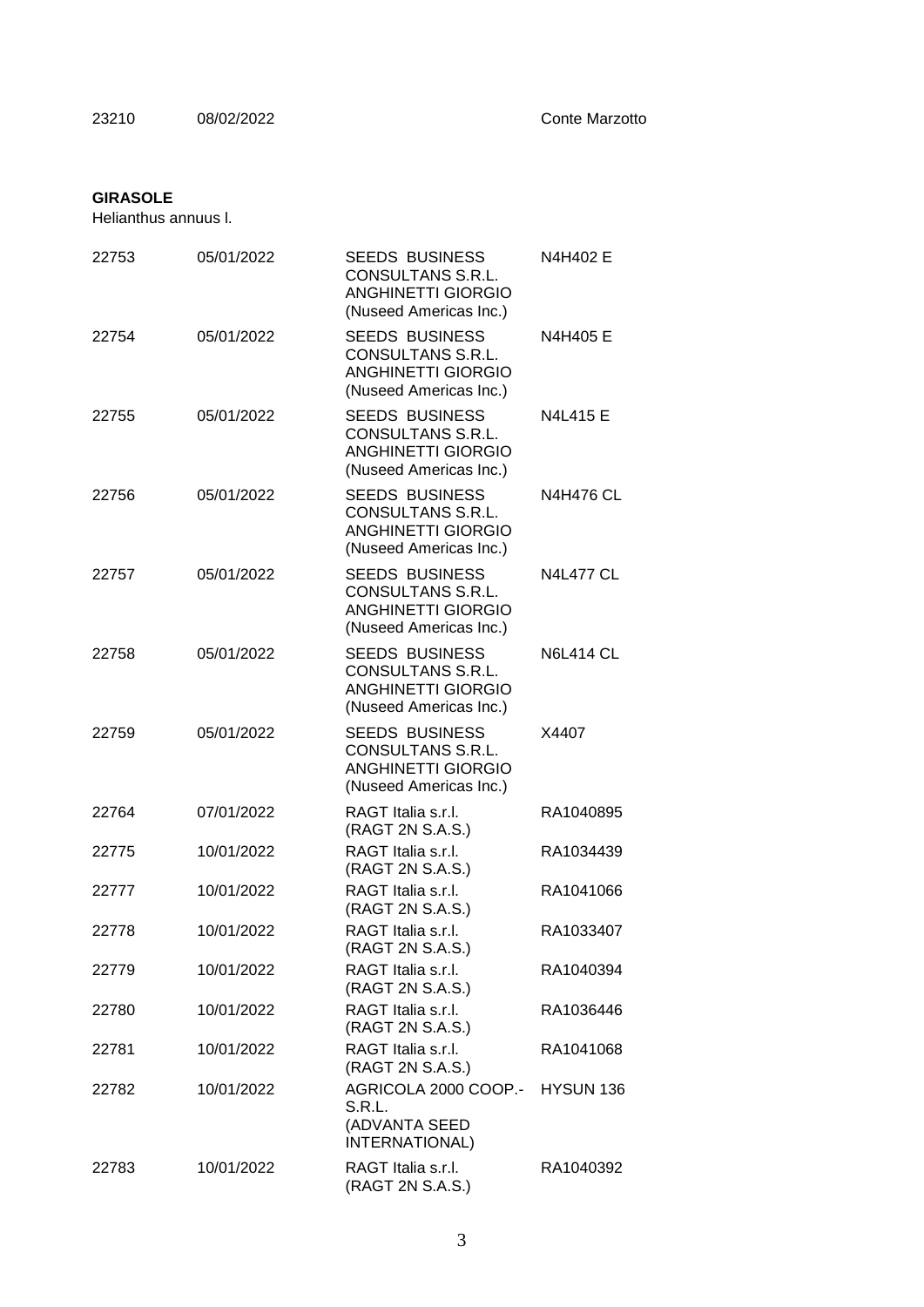| 22784 | 10/01/2022 | RAGT Italia s.r.l.<br>(RAGT 2N S.A.S.)                            | RA1037907    |
|-------|------------|-------------------------------------------------------------------|--------------|
| 22785 | 10/01/2022 | RAGT Italia s.r.l.<br>(RAGT 2N S.A.S.)                            | RA1040389    |
| 22786 | 10/01/2022 | RAGT Italia s.r.l.<br>(RAGT 2N S.A.S.)                            | RA1040506    |
| 22787 | 10/01/2022 | RAGT Italia s.r.l.<br>(RAGT 2N S.A.S.)                            | RA8125950    |
| 22788 | 10/01/2022 | RAGT Italia s.r.l.<br>(RAGT 2N S.A.S.)                            | RA1037543    |
| 22789 | 10/01/2022 | AGRICOLA 2000 COOP.-<br>S.R.L.<br>(ADVANTA SEED<br>INTERNATIONAL) | HYSUN 182 IT |
| 22790 | 10/01/2022 | RAGT Italia s.r.l.<br>(RAGT 2N S.A.S.)                            | RA1033919    |
| 22791 | 10/01/2022 | RAGT Italia s.r.l.<br>(RAGT 2N S.A.S.)                            | RA1036397    |
| 22792 | 10/01/2022 | RAGT Italia s.r.l.<br>(RAGT 2N S.A.S.)                            | RA1037517    |
| 22793 | 10/01/2022 | RAGT Italia s.r.l.<br>(RAGT 2N S.A.S.)                            | RA1033545    |
| 22794 | 10/01/2022 | RAGT Italia s.r.l.<br>(RAGT 2N S.A.S.)                            | RA1030805    |
| 22828 | 11/01/2022 | Mas Seeds Italia S.R.L.<br>(MAS SEEDS)                            | MGT108212    |
| 22830 | 11/01/2022 | Mas Seeds Italia S.R.L.<br>(MAS SEEDS)                            | MGT120980    |
| 22832 | 11/01/2022 | Mas Seeds Italia S.R.L.<br>(MAS SEEDS)                            | MGT117772    |
| 22833 | 11/01/2022 | Mas Seeds Italia S.R.L.<br>(MAS SEEDS)                            | MGT108196    |
| 22834 | 11/01/2022 | Mas Seeds Italia S.R.L.<br>(MAS SEEDS)                            | MGT120985    |
| 22835 | 11/01/2022 | Mas Seeds Italia S.R.L.<br>(MAS SEEDS)                            | MGT117183    |
| 22866 | 12/01/2022 | LIMAGRAIN ITALIA<br>S.P.A.<br>(LIMAGRAIN EUROPE<br>S.A.           | LHA 372/324  |
| 22867 | 12/01/2022 | <b>LIMAGRAIN ITALIA</b><br>S.P.A.<br>(LIMAGRAIN EUROPE<br>S.A.    | LHA 272/110  |
| 22868 | 12/01/2022 | <b>LIMAGRAIN ITALIA</b><br>S.P.A.<br>(LIMAGRAIN EUROPE<br>S.A.    | LHA 272/30   |
| 22869 | 12/01/2022 | LIMAGRAIN ITALIA<br>S.P.A.<br>(LIMAGRAIN EUROPE<br>S.A.)          | LHA 372/09   |
| 22870 | 12/01/2022 | LIMAGRAIN ITALIA<br>S.P.A.<br>(LIMAGRAIN EUROPE<br>S.A.           | LHA 372/31   |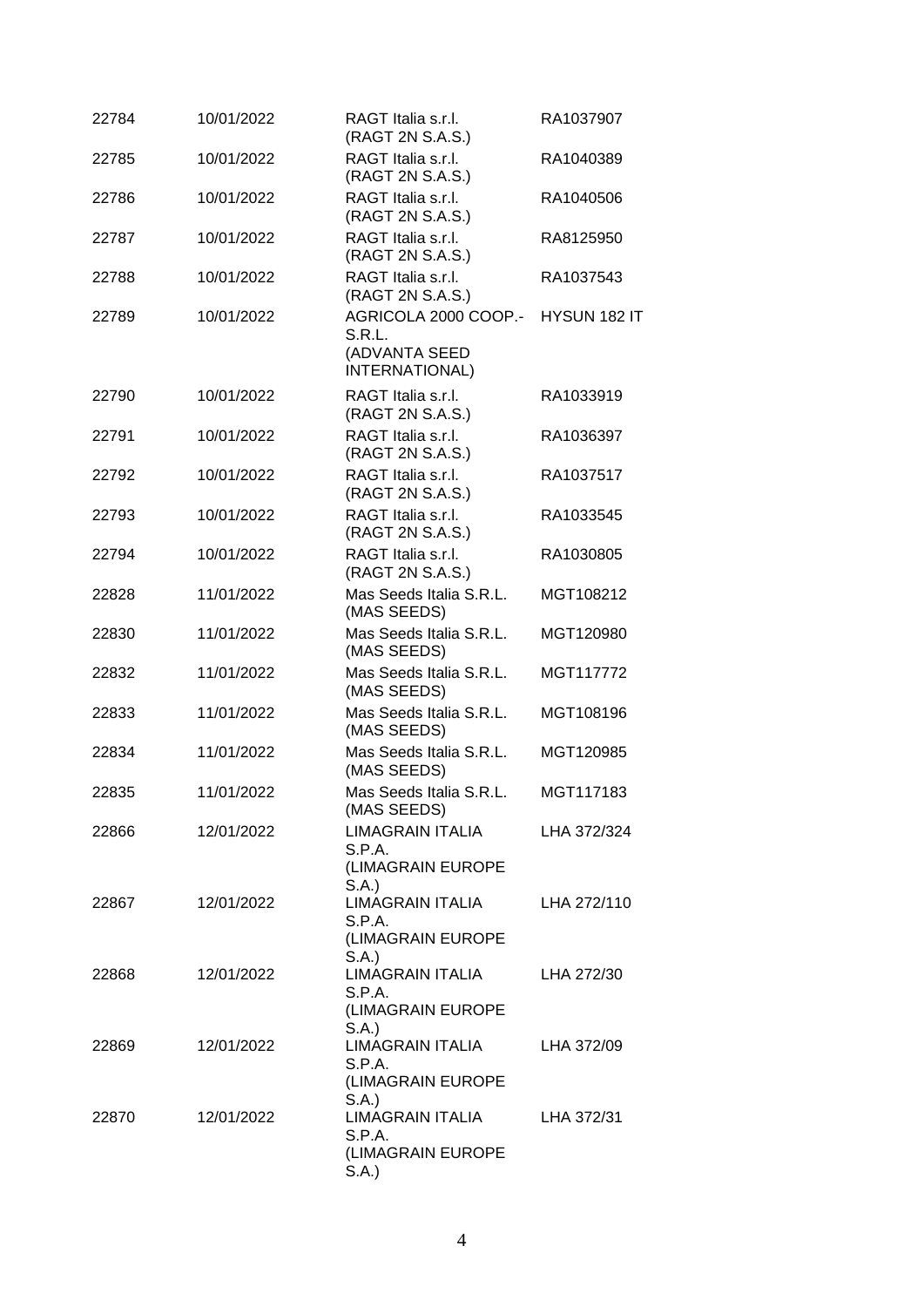| 22871 | 12/01/2022 | LIMAGRAIN ITALIA<br>S.P.A.<br>(LIMAGRAIN EUROPE                              | LHA 372/33   |
|-------|------------|------------------------------------------------------------------------------|--------------|
| 22872 | 12/01/2022 | S.A.<br><b>LIMAGRAIN ITALIA</b><br>S.P.A.<br>(LIMAGRAIN EUROPE               | LHA 6270/03  |
| 22873 | 12/01/2022 | S.A.<br><b>LIMAGRAIN ITALIA</b><br>S.P.A.<br>(LIMAGRAIN EUROPE               | LHA 6366/05  |
| 22874 | 12/01/2022 | S.A.<br><b>LIMAGRAIN ITALIA</b><br>S.P.A.                                    | LHA 62270/41 |
| 22875 | 12/01/2022 | (LIMAGRAIN EUROPE<br>S.A.<br><b>LIMAGRAIN ITALIA</b><br>S.P.A.               | LHA 6371/105 |
| 22876 | 12/01/2022 | (LIMAGRAIN EUROPE<br>S.A.<br>LIMAGRAIN ITALIA<br>S.P.A.                      | LHA 272/314  |
| 22877 | 12/01/2022 | (LIMAGRAIN EUROPE<br>S.A.<br>LIMAGRAIN ITALIA<br>S.P.A.                      | LHA 372/126  |
| 22878 | 12/01/2022 | (LIMAGRAIN EUROPE<br>S.A.<br><b>LIMAGRAIN ITALIA</b><br>S.P.A.               | LHA 372/17   |
| 22879 | 12/01/2022 | (LIMAGRAIN EUROPE<br>S.A.<br><b>LIMAGRAIN ITALIA</b><br>S.P.A.               | LHA 5367/104 |
| 22881 | 12/01/2022 | (LIMAGRAIN EUROPE<br>S.A.<br><b>LIMAGRAIN ITALIA</b><br>S.P.A.               | LHA 272/18   |
| 22882 | 12/01/2022 | (LIMAGRAIN EUROPE<br>S.A.)<br><b>LIMAGRAIN ITALIA</b><br>S.P.A.              | LHA 272/20   |
| 22883 | 12/01/2022 | (LIMAGRAIN EUROPE<br>S.A.)<br><b>LIMAGRAIN ITALIA</b><br>S.P.A.              | LHA 272/35   |
| 22884 | 12/01/2022 | (LIMAGRAIN EUROPE<br>S.A.<br>LIMAGRAIN ITALIA<br>S.P.A.                      | LHA 272/36   |
| 22885 | 12/01/2022 | (LIMAGRAIN EUROPE<br>S.A.)<br><b>LIMAGRAIN ITALIA</b><br>S.P.A.              | LHA 372/115  |
| 22886 | 12/01/2022 | (LIMAGRAIN EUROPE<br>S.A.<br>LIMAGRAIN ITALIA<br>S.P.A.<br>(LIMAGRAIN EUROPE | LHA 372/267  |
|       |            | S.A.                                                                         |              |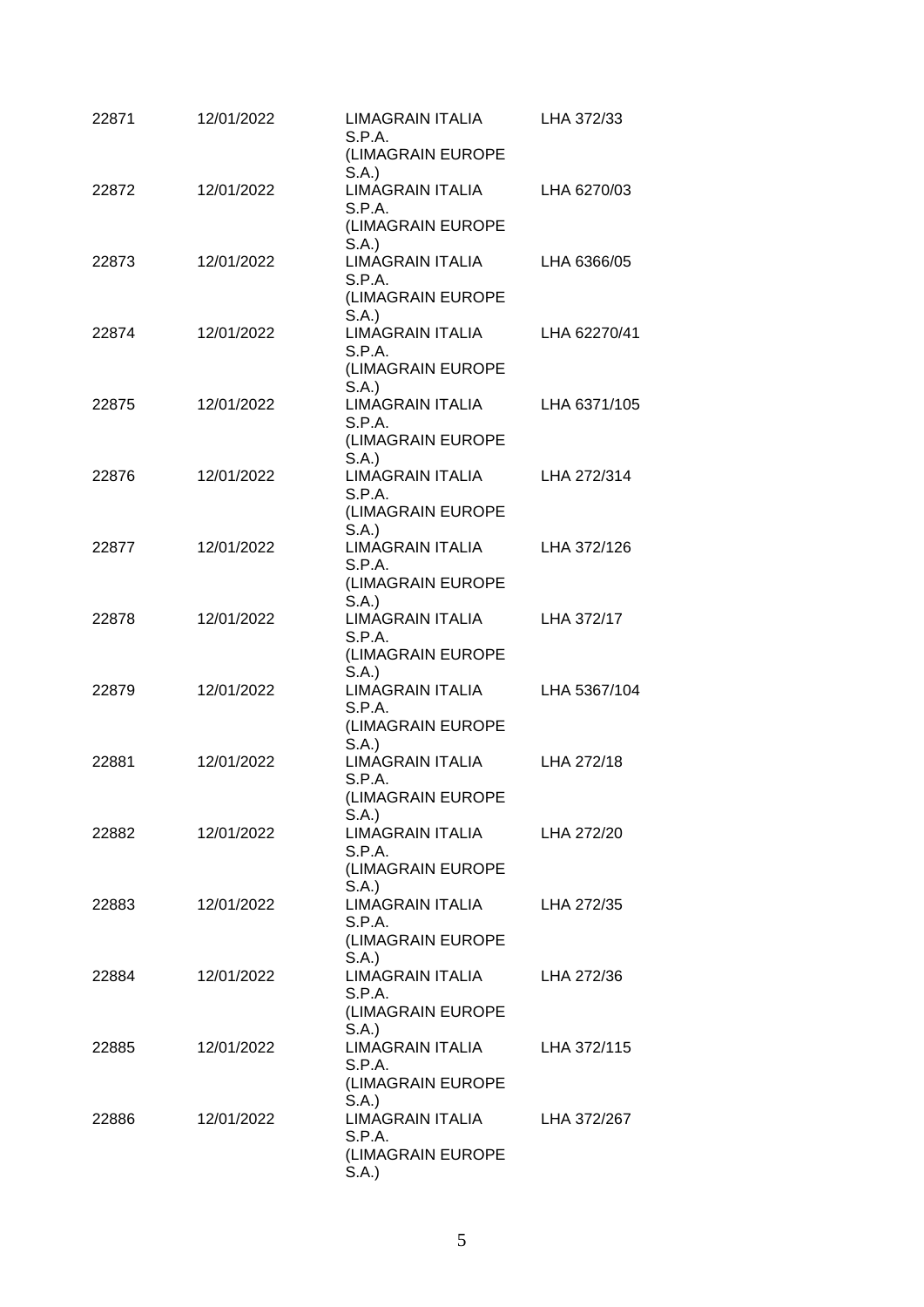| 22887 | 12/01/2022 | <b>LIMAGRAIN ITALIA</b><br>S.P.A.                      | LHA 372/01   |
|-------|------------|--------------------------------------------------------|--------------|
|       |            | (LIMAGRAIN EUROPE<br>S.A.)                             |              |
| 22889 | 12/01/2022 | <b>LIMAGRAIN ITALIA</b><br>S.P.A.                      | LHA 372/02   |
|       |            | (LIMAGRAIN EUROPE<br>S.A.                              |              |
| 22890 | 12/01/2022 | <b>LIMAGRAIN ITALIA</b><br>S.P.A.                      | LHA 372/116  |
|       |            | (LIMAGRAIN EUROPE<br>S.A.                              |              |
| 22891 | 12/01/2022 | <b>LIMAGRAIN ITALIA</b><br>S.P.A.<br>(LIMAGRAIN EUROPE | LHA 4371/44  |
| 22892 | 12/01/2022 | S.A.<br><b>LIMAGRAIN ITALIA</b>                        | LHA 272/05   |
|       |            | S.P.A.<br>(LIMAGRAIN EUROPE                            |              |
|       |            | S.A.                                                   |              |
| 22893 | 12/01/2022 | LIMAGRAIN ITALIA<br>S.P.A.                             | LHA 272/22   |
|       |            | (LIMAGRAIN EUROPE<br>S.A.                              |              |
| 22895 | 12/01/2022 | LIMAGRAIN ITALIA<br>S.P.A.                             | LHA 2369/85  |
|       |            | (LIMAGRAIN EUROPE<br>S.A.)                             |              |
| 22896 | 12/01/2022 | <b>LIMAGRAIN ITALIA</b><br>S.P.A.                      | LHA 372/118  |
|       |            | (LIMAGRAIN EUROPE<br>S.A.                              |              |
| 22897 | 12/01/2022 | <b>LIMAGRAIN ITALIA</b>                                | LHA 43362/80 |
|       |            | S.P.A.<br>(LIMAGRAIN EUROPE                            |              |
| 22950 | 12/01/2022 | S.A.<br>SYNGENTA ITALIA                                | NX23217      |
|       |            | S.P.A.<br>(SYNGENTA CROP                               |              |
| 22952 | 12/01/2022 | PROTECTION AG)<br><b>SYNGENTA ITALIA</b>               | NX12197      |
|       |            | S.P.A.<br>(SYNGENTA CROP                               |              |
| 22953 | 12/01/2022 | PROTECTION AG)<br>SYNGENTA ITALIA                      | NX03272      |
|       |            | S.P.A.                                                 |              |
|       |            | (SYNGENTA CROP<br>PROTECTION AG)                       |              |
| 22954 | 12/01/2022 | SYNGENTA ITALIA<br>S.P.A.                              | NX22207      |
|       |            | (SYNGENTA CROP                                         |              |
| 22974 | 13/01/2022 | PROTECTION AG)<br>PIONEER HI-BRED                      | XF20844      |
|       |            | <b>ITALIA SERVIZI</b>                                  |              |
|       |            | <b>AGRONOMICI SRL</b><br>(PIONEER OVERSEAS             |              |
|       |            | CORPORATION)                                           |              |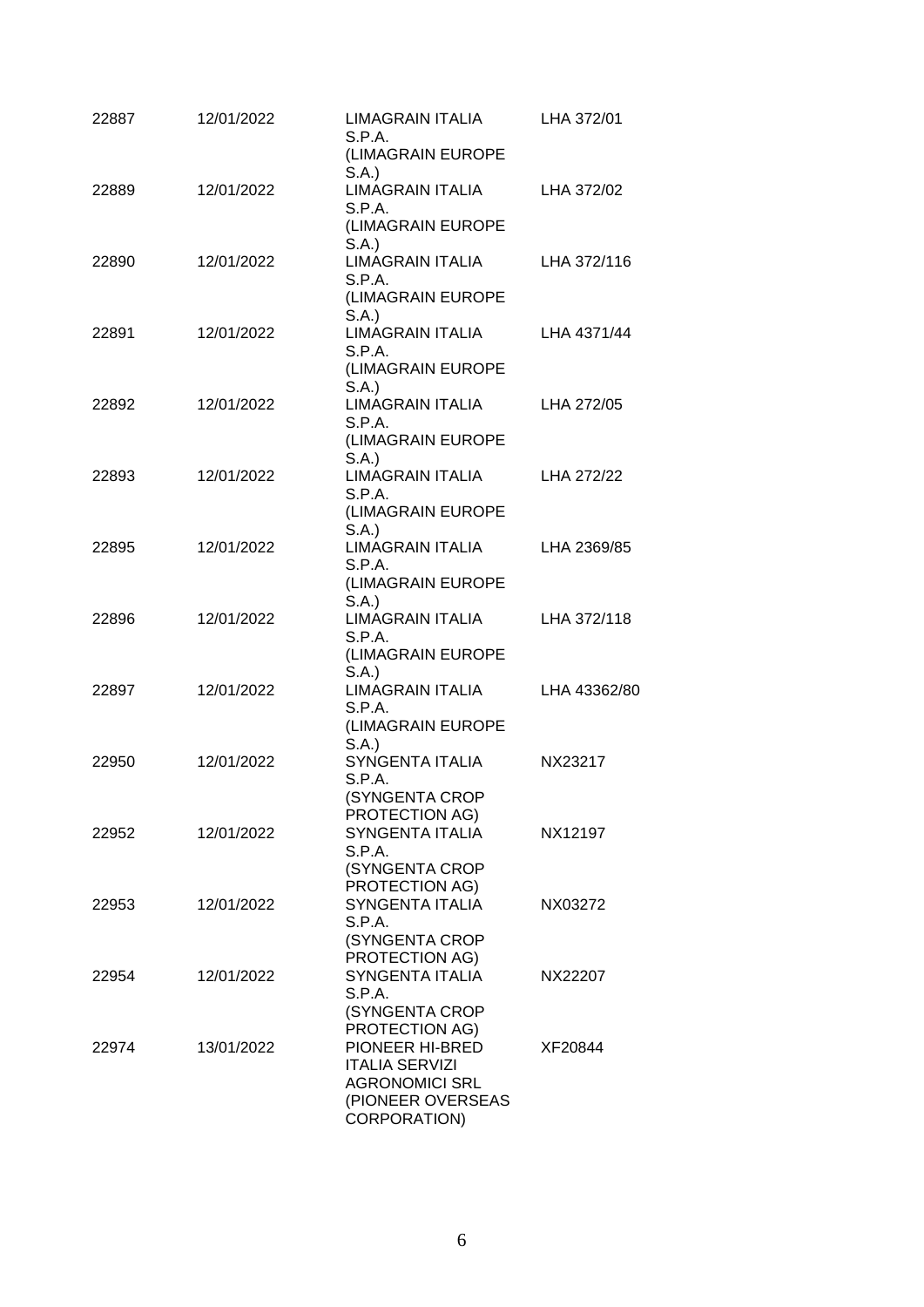| 22975 | 13/01/2022 | PIONEER HI-BRED<br><b>ITALIA SERVIZI</b><br><b>AGRONOMICI SRL</b><br>(PIONEER OVERSEAS<br>CORPORATION)        | 7042B015-11 |
|-------|------------|---------------------------------------------------------------------------------------------------------------|-------------|
| 22976 | 13/01/2022 | PIONEER HI-BRED<br><b>ITALIA SERVIZI</b><br><b>AGRONOMICI SRL</b><br>(PIONEER OVERSEAS<br><b>CORPORATION)</b> | XF20872     |
| 22977 | 13/01/2022 | PIONEER HI-BRED<br><b>ITALIA SERVIZI</b><br><b>AGRONOMICI SRL</b><br>(PIONEER OVERSEAS<br><b>CORPORATION)</b> | 7042B028-14 |
| 22978 | 13/01/2022 | PIONEER HI-BRED<br><b>ITALIA SERVIZI</b><br><b>AGRONOMICI SRL</b><br>(PIONEER OVERSEAS<br>CORPORATION)        | 7036B027-14 |
| 22979 | 13/01/2022 | PIONEER HI-BRED<br><b>ITALIA SERVIZI</b><br><b>AGRONOMICI SRL</b><br>(PIONEER OVERSEAS<br><b>CORPORATION)</b> | 7042B036-31 |
| 22980 | 13/01/2022 | PIONEER HI-BRED<br><b>ITALIA SERVIZI</b><br><b>AGRONOMICI SRL</b><br>(PIONEER OVERSEAS<br>CORPORATION)        | 7036B003-01 |
| 22981 | 13/01/2022 | PIONEER HI-BRED<br><b>ITALIA SERVIZI</b><br><b>AGRONOMICI SRL</b><br>(PIONEER OVERSEAS<br>CORPORATION)        | 7036B026-14 |
| 23032 | 13/01/2022 | Mas Seeds Italia S.R.L.<br>(MAS SEEDS)                                                                        | MGT117237   |
| 23091 | 13/01/2022 | <b>SYNGENTA ITALIA</b><br>S.P.A.<br>(SYNGENTA CROP<br>PROTECTION AG)                                          | NX12389     |
| 23092 | 13/01/2022 | <b>SYNGENTA ITALIA</b><br>S.P.A.<br>(SYNGENTA CROP<br>PROTECTION AG)                                          | NX12285     |
| 23093 | 13/01/2022 | SYNGENTA ITALIA<br>S.P.A.<br>(SYNGENTA CROP<br>PROTECTION AG)                                                 | NX02267     |
| 23096 | 13/01/2022 | SYNGENTA ITALIA<br>S.P.A.<br>(SYNGENTA CROP<br>PROTECTION AG)                                                 | NX22316     |
| 23098 | 13/01/2022 | SYNGENTA ITALIA<br>S.P.A.<br>(SYNGENTA CROP<br>PROTECTION AG)                                                 | NX12294     |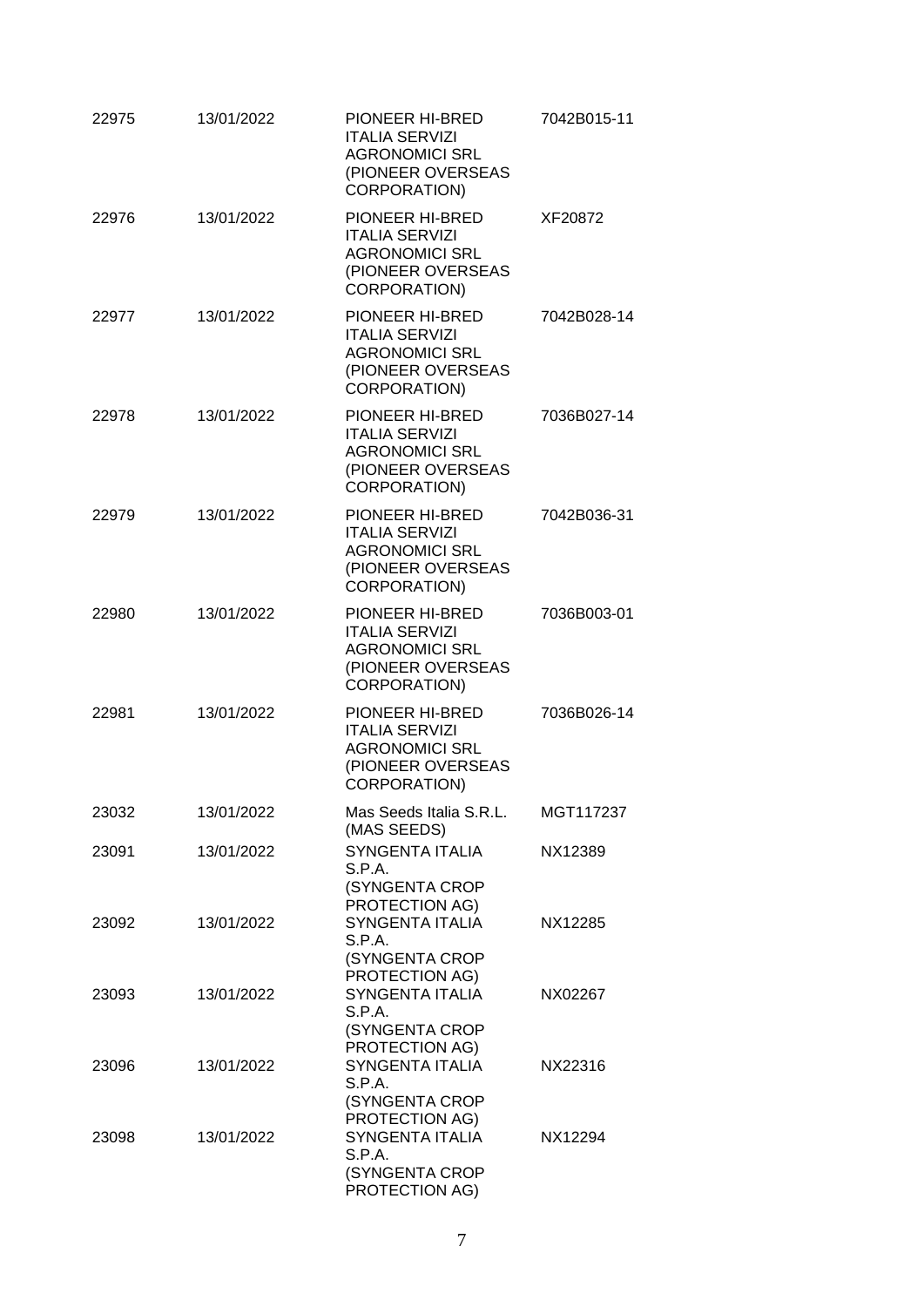| 23185 | 14/01/2022 | Lidea Italy srl<br>(EURALIS SEMENCES)    | ESH21106 |
|-------|------------|------------------------------------------|----------|
| 23186 | 14/01/2022 | Lidea Italy srl<br>(EURALIS SEMENCES)    | ESH91092 |
| 23187 | 14/01/2022 | Lidea Italy srl<br>(EURALIS SEMENCES)    | ESH91753 |
| 23188 | 14/01/2022 | Lidea Italy srl<br>(Lidea France SAS)    | LDH22007 |
| 23189 | 14/01/2022 | Lidea Italy srl<br>(Lidea France SAS)    | LDH22011 |
| 23190 | 14/01/2022 | Lidea Italy srl<br>(Lidea France SAS)    | LDH22013 |
| 23191 | 14/01/2022 | Lidea Italy srl<br>(Lidea France SAS)    | LDH22014 |
| 23192 | 14/01/2022 | Lidea Italy srl<br>(Lidea France SAS)    | LDH22019 |
| 23193 | 14/01/2022 | Lidea Italy srl<br>(Lidea France SAS)    | LDH22027 |
| 23194 | 14/01/2022 | Lidea Italy srl<br>(Lidea France SAS)    | LDH22032 |
| 23195 | 14/01/2022 | Lidea Italy srl<br>(Lidea France SAS)    | LDH22034 |
| 23196 | 14/01/2022 | Lidea Italy srl<br>(Lidea France SAS)    | LDH22038 |
| 23197 | 14/01/2022 | Lidea Italy srl<br>(Lidea France SAS)    | LDH22105 |
| 23198 | 14/01/2022 | Lidea Italy srl<br>(Lidea France SAS)    | LDH22123 |
| 23199 | 14/01/2022 | Lidea Italy srl<br>(Lidea France SAS)    | LDH92205 |
| 23200 | 14/01/2022 | Lidea Italy srl<br>(Lidea France SAS)    | LDH92142 |
| 23201 | 14/01/2022 | Lidea Italy srl<br>(Lidea France SAS)    | LDH92838 |
| 23202 | 14/01/2022 | <b>REPROS SRL</b><br>(PANAM FRANCE SARL) | Sydney   |
| 23203 | 14/01/2022 | <b>REPROS SRL</b><br>(PANAM FRANCE SARL) | Orel     |

# **IBRIDI DI SORGO X ERBA SUDANESE**

Sorghum bicolor (L.) Moench X 1 Sorghum sudanense (Piper) Stapf.

| 22723 | 27/12/2021 | SIBONI EUGENIO<br>(AGT Foods Africa Pty)<br>Ltd) | AGT Graze |
|-------|------------|--------------------------------------------------|-----------|
| 22955 | 12/01/2022 | SIBONI EUGENIO<br>(S&W Seed Company)             | SWSB8001  |

## **LATTUGA**

Lactuca sativa L.

| 4436 | 06/12/2021 | <b>BLUMEN GROUP S.P.A</b> | Demetra |
|------|------------|---------------------------|---------|
|      |            | (BLUMEN GROUP S.P.A)      |         |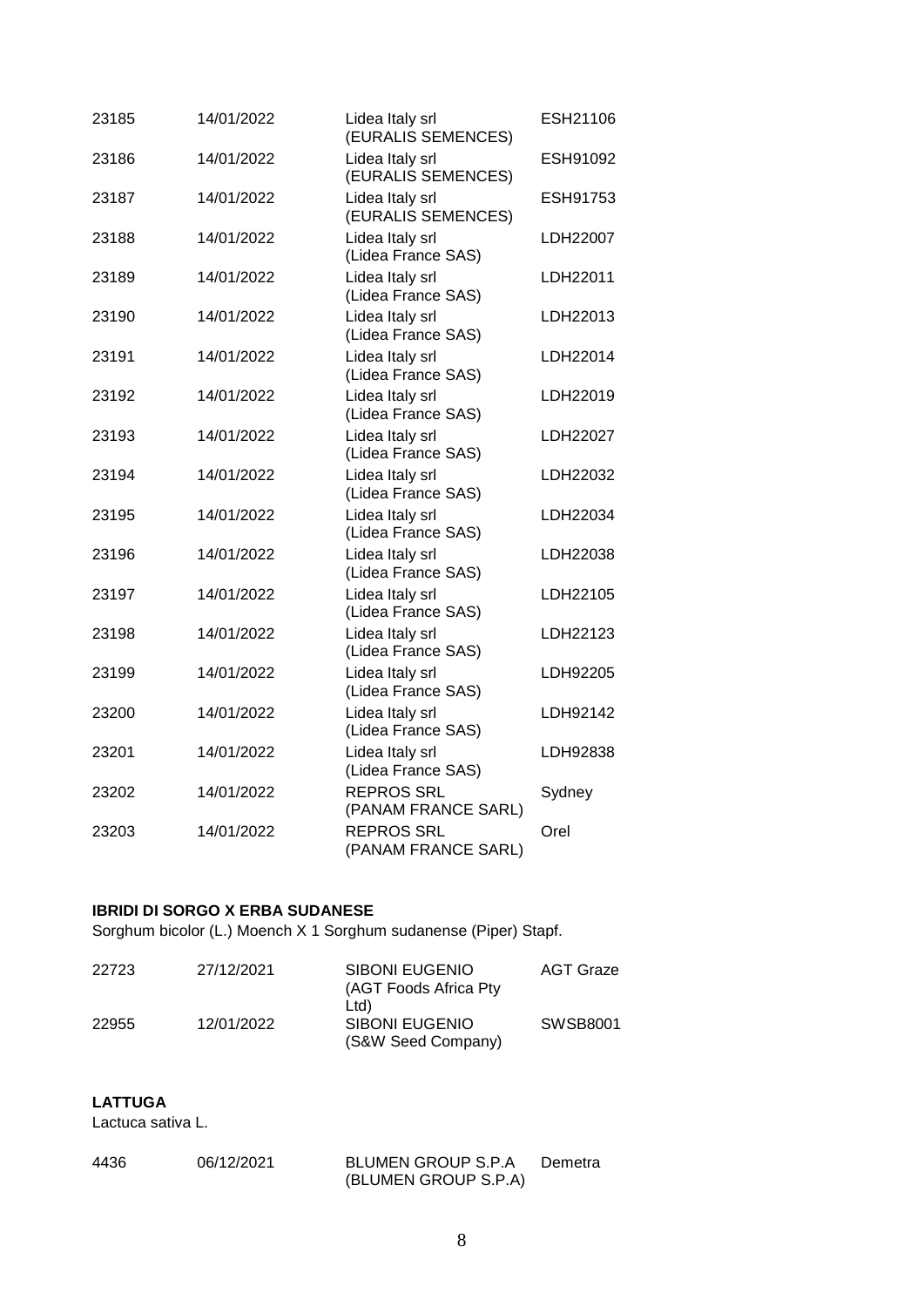| 4437 | 06/12/2021 | BLUMEN GROUP S.P.A<br>(BLUMEN GROUP S.P.A) | Cevedale |
|------|------------|--------------------------------------------|----------|
| 4438 | 06/12/2021 | BLUMEN GROUP S.P.A<br>(BLUMEN GROUP S.P.A) | Delfi    |

### **LENTICCHIA**

Lens culinaris Med.

| 4440 | 13/12/2021 | ISEA S.R.L.<br>(ISEA S.R.L.) | IS-LE22-CEN |
|------|------------|------------------------------|-------------|
| 4441 | 13/12/2021 | ISEA S.R.L.<br>(ISEA S.R.L.) | IS-LE22-STA |
| 4442 | 13/12/2021 | ISEA S.R.L.<br>(ISEA S.R.L.) | IS-LE22-69  |

#### **MAIS**

Zea mays L.

| 12245 | 28/12/2021 | <b>BRAZZABENI FRANCO</b><br>(MAIZE RESEARCH<br><b>INSTITUTE "ZEMUN</b><br>POLJE") | ZP341          |
|-------|------------|-----------------------------------------------------------------------------------|----------------|
| 22566 | 20/12/2021 | KWS ITALIA S.P.A.<br>(KWS SAAT SE & Co.<br>KGaA.)                                 | <b>KXC2573</b> |
| 22567 | 20/12/2021 | KWS ITALIA S.P.A.<br>(KWS SAAT SE & Co.<br>KGaA.)                                 | <b>KXC2574</b> |
| 22568 | 20/12/2021 | KWS ITALIA S.P.A.<br>(KWS SAAT SE & Co.<br>KGaA.)                                 | <b>KXC2575</b> |
| 22569 | 20/12/2021 | KWS ITALIA S.P.A.<br>(KWS SAAT SE & Co.<br>KGaA.)                                 | <b>KXC2576</b> |
| 22570 | 20/12/2021 | KWS ITALIA S.P.A.<br>(KWS SAAT SE & Co.<br>KGaA.)                                 | <b>KXC2577</b> |
| 22571 | 20/12/2021 | KWS ITALIA S.P.A.<br>(KWS SAAT SE & Co.<br>KGaA.)                                 | <b>KXC2578</b> |
| 22572 | 20/12/2021 | KWS ITALIA S.P.A.<br>(KWS SAAT SE & Co.<br>KGaA.)                                 | <b>KXC2579</b> |
| 22573 | 20/12/2021 | KWS ITALIA S.P.A.<br>(KWS SAAT SE & Co.<br>KGaA.)                                 | <b>KXC2580</b> |
| 22575 | 20/12/2021 | KWS ITALIA S.P.A.<br>(KWS SAAT SE & Co.<br>KGaA.)                                 | <b>KXC2474</b> |
| 22576 | 20/12/2021 | KWS ITALIA S.P.A.<br>(KWS SAAT SE & Co.<br>KGaA.)                                 | <b>KXC2475</b> |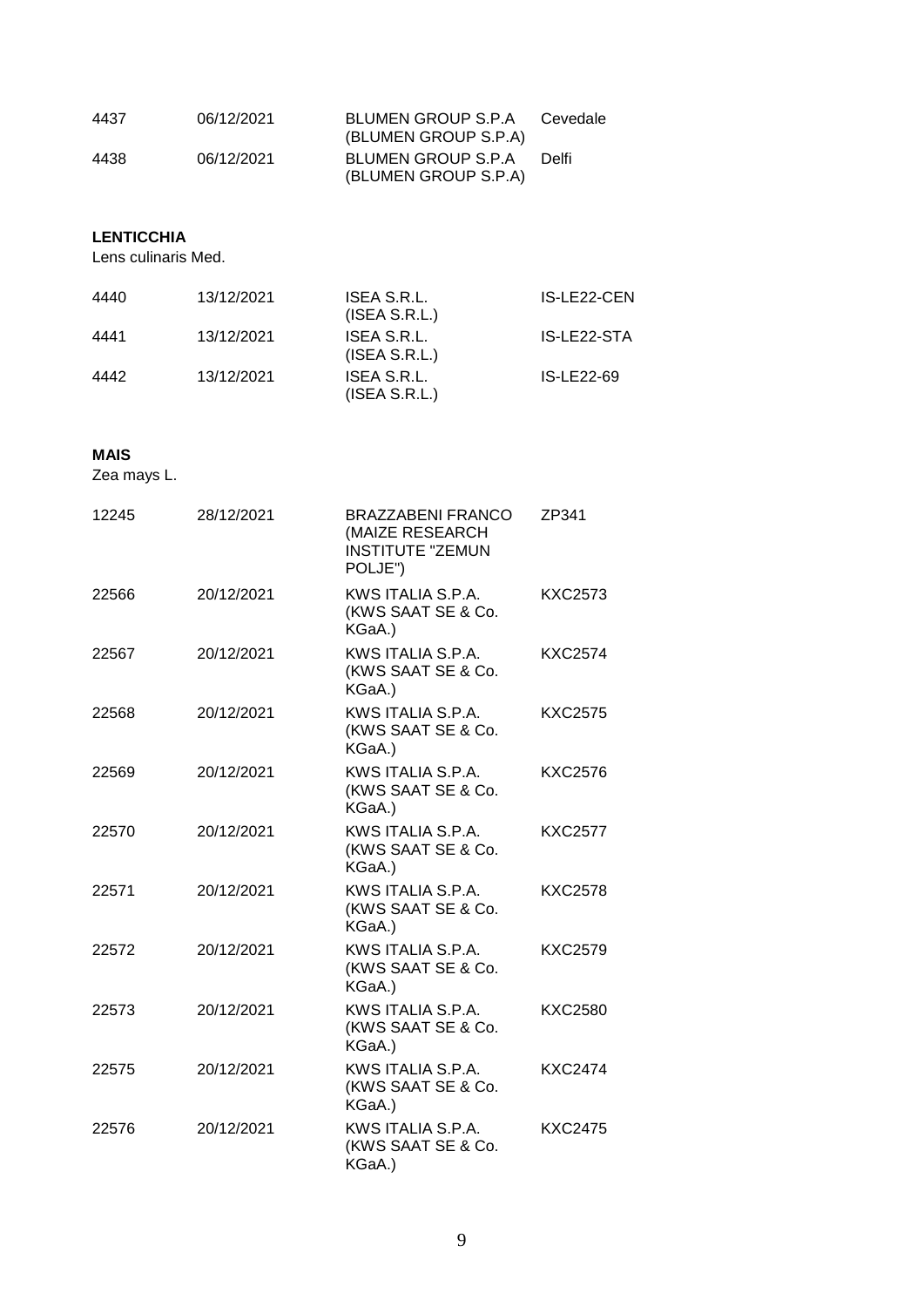|       |            | (KWS SAAT SE & Co.<br>KGaA.)                                                    | KXC2476        |
|-------|------------|---------------------------------------------------------------------------------|----------------|
| 22578 | 20/12/2021 | KWS ITALIA S.P.A.<br>(KWS SAAT SE & Co.<br>KGaA.)                               | KXC2479        |
| 22579 | 20/12/2021 | KWS ITALIA S.P.A.<br>(KWS SAAT SE & Co.<br>KGaA.)                               | <b>KXC2558</b> |
| 22580 | 20/12/2021 | KWS ITALIA S.P.A.<br>(KWS SAAT SE & Co.<br>KGaA.)                               | <b>KXC2557</b> |
| 22581 | 20/12/2021 | KWS ITALIA S.P.A.<br>(KWS SAAT SE & Co.<br>KGaA.)                               | <b>KXC2554</b> |
| 22582 | 20/12/2021 | KWS ITALIA S.P.A.<br>(KWS SAAT SE & Co.<br>KGaA.)                               | <b>KXC2478</b> |
| 22583 | 20/12/2021 | KWS ITALIA S.P.A.<br>(KWS SAAT SE & Co.<br>KGaA.)                               | <b>KXC2477</b> |
| 22584 | 20/12/2021 | KWS ITALIA S.P.A.<br>(KWS SAAT SE & Co.<br>KGaA.)                               | <b>KXC2551</b> |
| 22585 | 20/12/2021 | <b>LANDLAB</b><br>(LANDLAB)                                                     | Dolomia        |
| 22586 | 22/12/2021 | <b>SYNGENTA ITALIA</b><br>S.P.A.<br>(SYNGENTA CROP                              | SA0672         |
| 22587 | 22/12/2021 | PROTECTION AG)<br>SYNGENTA ITALIA<br>S.P.A.<br>(SYNGENTA CROP                   | SA0962         |
| 22588 | 22/12/2021 | PROTECTION AG)<br><b>SYNGENTA ITALIA</b><br>S.P.A.<br>(SYNGENTA CROP            | SB0542         |
| 22589 | 22/12/2021 | PROTECTION AG)<br>SYNGENTA ITALIA<br>S.P.A.<br>(SYNGENTA CROP<br>PROTECTION AG) | SB0552         |
| 22590 | 22/12/2021 | SYNGENTA ITALIA<br>S.P.A.<br>(SYNGENTA CROP                                     | SB0562         |
| 22591 | 22/12/2021 | PROTECTION AG)<br>SYNGENTA ITALIA<br>S.P.A.<br>(SYNGENTA CROP                   | SB0572         |
| 22592 | 22/12/2021 | PROTECTION AG)<br><b>SYNGENTA ITALIA</b><br>S.P.A.<br>(SYNGENTA CROP            | SB0582         |
| 22593 | 22/12/2021 | PROTECTION AG)<br>SYNGENTA ITALIA<br>S.P.A.<br>(SYNGENTA CROP<br>PROTECTION AG) | SB0602         |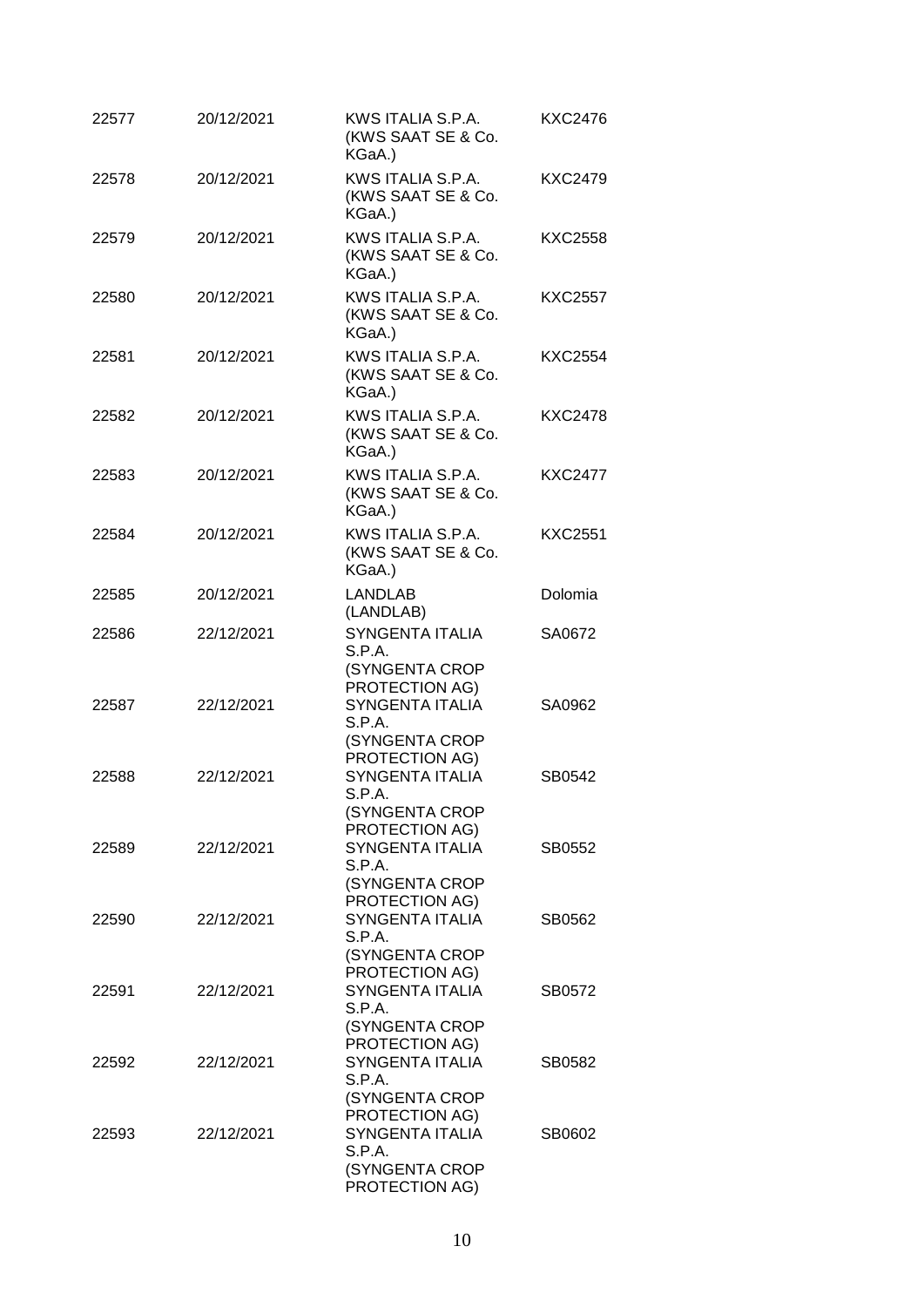| 22594 | 22/12/2021 | <b>SYNGENTA ITALIA</b><br>S.P.A.         | SB0722 |
|-------|------------|------------------------------------------|--------|
|       |            | (SYNGENTA CROP                           |        |
| 22595 | 22/12/2021 | PROTECTION AG)<br><b>SYNGENTA ITALIA</b> | SA1162 |
|       |            | S.P.A.                                   |        |
|       |            | (SYNGENTA CROP                           |        |
|       |            | PROTECTION AG)                           |        |
| 22596 | 22/12/2021 | SYNGENTA ITALIA                          | SA1302 |
|       |            | S.P.A.                                   |        |
|       |            | (SYNGENTA CROP                           |        |
|       |            | PROTECTION AG)                           |        |
| 22597 | 22/12/2021 | SYNGENTA ITALIA                          | SA1312 |
|       |            | S.P.A.                                   |        |
|       |            | (SYNGENTA CROP                           |        |
|       |            | PROTECTION AG)                           |        |
| 22598 | 22/12/2021 | <b>SYNGENTA ITALIA</b>                   | SA1322 |
|       |            | S.P.A.                                   |        |
|       |            | (SYNGENTA CROP                           |        |
|       |            | PROTECTION AG)                           |        |
| 22599 | 22/12/2021 | <b>SYNGENTA ITALIA</b>                   | SA1332 |
|       |            | S.P.A.                                   |        |
|       |            | (SYNGENTA CROP                           |        |
| 22600 | 22/12/2021 | PROTECTION AG)<br><b>SYNGENTA ITALIA</b> | SA1342 |
|       |            | S.P.A.                                   |        |
|       |            | (SYNGENTA CROP                           |        |
|       |            | PROTECTION AG)                           |        |
| 22601 | 22/12/2021 | <b>SYNGENTA ITALIA</b>                   | SA1362 |
|       |            | S.P.A.                                   |        |
|       |            | (SYNGENTA CROP                           |        |
|       |            | PROTECTION AG)                           |        |
| 22602 | 22/12/2021 | SYNGENTA ITALIA                          | SA1382 |
|       |            | S.P.A.                                   |        |
|       |            | (SYNGENTA CROP                           |        |
|       |            | PROTECTION AG)                           |        |
| 22603 | 22/12/2021 | SYNGENTA ITALIA                          | SA1522 |
|       |            | S.P.A.                                   |        |
|       |            | (SYNGENTA CROP                           |        |
| 22604 | 22/12/2021 | PROTECTION AG)<br><b>SYNGENTA ITALIA</b> | SA1532 |
|       |            | S.P.A.                                   |        |
|       |            | (SYNGENTA CROP                           |        |
|       |            | PROTECTION AG)                           |        |
| 22605 | 22/12/2021 | SYNGENTA ITALIA                          | SA1842 |
|       |            | S.P.A.                                   |        |
|       |            | (SYNGENTA CROP                           |        |
|       |            | PROTECTION AG)                           |        |
| 22606 | 22/12/2021 | <b>SYNGENTA ITALIA</b>                   | SB1122 |
|       |            | S.P.A.                                   |        |
|       |            | (SYNGENTA CROP                           |        |
|       |            | PROTECTION AG)                           |        |
| 22607 | 22/12/2021 | SYNGENTA ITALIA                          | SB1132 |
|       |            | S.P.A.                                   |        |
|       |            | (SYNGENTA CROP<br>PROTECTION AG)         |        |
| 22608 | 22/12/2021 | SYNGENTA ITALIA                          | SB1412 |
|       |            | S.P.A.                                   |        |
|       |            | (SYNGENTA CROP                           |        |
|       |            | PROTECTION AG)                           |        |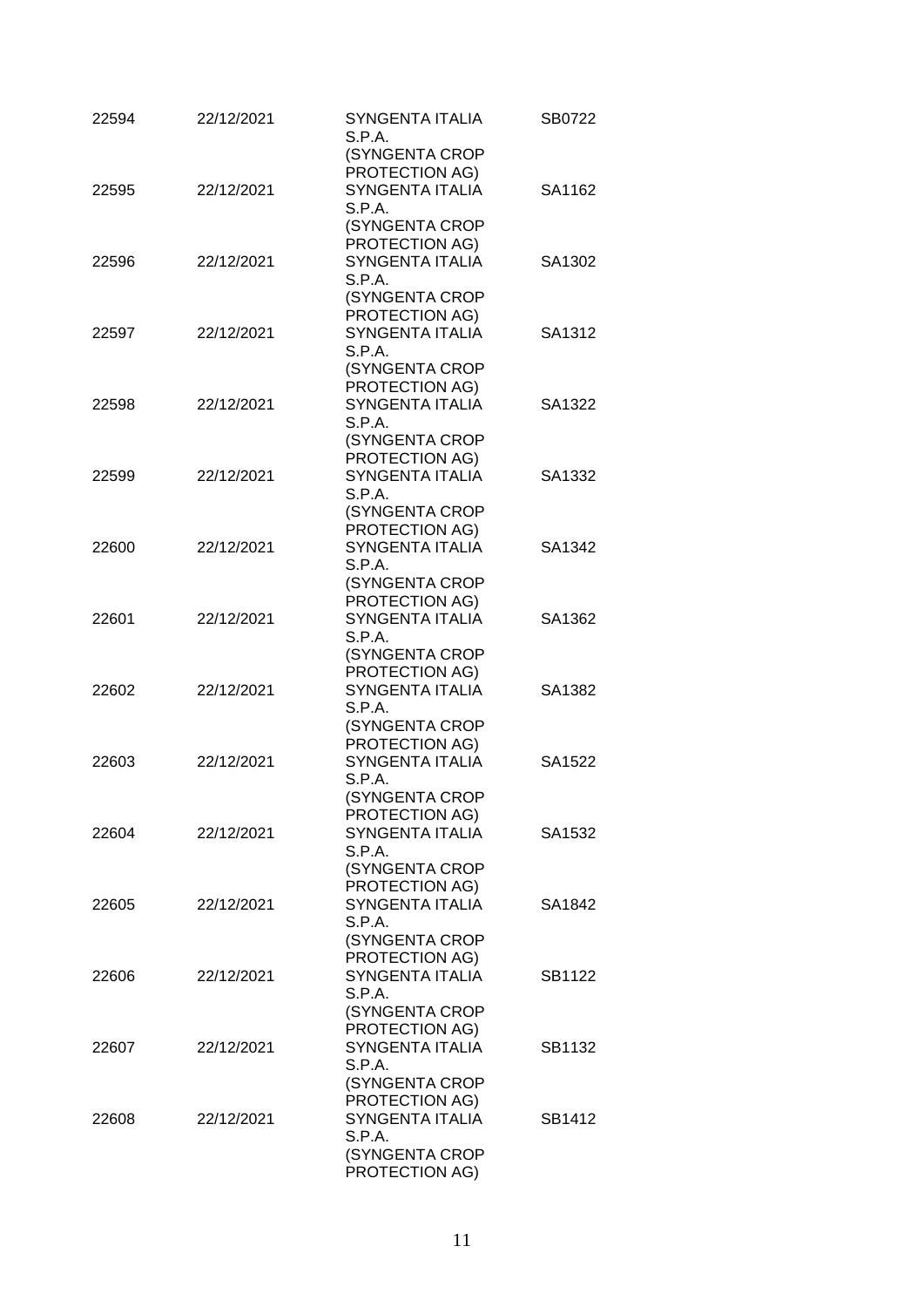| 22609 | 22/12/2021 | SYNGENTA ITALIA<br>S.P.A.<br>(SYNGENTA CROP | SB1422 |
|-------|------------|---------------------------------------------|--------|
|       |            | PROTECTION AG)                              |        |
| 22610 | 22/12/2021 | <b>SYNGENTA ITALIA</b><br>S.P.A.            | SB1732 |
|       |            | (SYNGENTA CROP                              |        |
|       |            | PROTECTION AG)                              |        |
| 22611 | 22/12/2021 | SYNGENTA ITALIA<br>S.P.A.                   | SB1762 |
|       |            | (SYNGENTA CROP                              |        |
| 22612 | 22/12/2021 | PROTECTION AG)<br><b>SYNGENTA ITALIA</b>    | SB1802 |
|       |            | S.P.A.                                      |        |
|       |            | (SYNGENTA CROP                              |        |
|       |            | PROTECTION AG)                              |        |
| 22613 | 22/12/2021 | <b>SYNGENTA ITALIA</b><br>S.P.A.            | SB1852 |
|       |            | (SYNGENTA CROP                              |        |
|       |            | PROTECTION AG)                              |        |
| 22614 | 22/12/2021 | SYNGENTA ITALIA<br>S.P.A.                   | SB1862 |
|       |            | (SYNGENTA CROP                              |        |
|       |            | PROTECTION AG)                              |        |
| 22615 | 22/12/2021 | <b>SYNGENTA ITALIA</b>                      | SB1882 |
|       |            | S.P.A.<br>(SYNGENTA CROP                    |        |
|       |            | PROTECTION AG)                              |        |
| 22616 | 22/12/2021 | <b>SYNGENTA ITALIA</b>                      | SB1892 |
|       |            | S.P.A.                                      |        |
|       |            | (SYNGENTA CROP                              |        |
|       |            | PROTECTION AG)                              |        |
| 22617 | 22/12/2021 | <b>SYNGENTA ITALIA</b><br>S.P.A.            | SB1922 |
|       |            | (SYNGENTA CROP                              |        |
|       |            | PROTECTION AG)                              |        |
| 22618 | 22/12/2021 | SYNGENTA ITALIA                             | SB1942 |
|       |            | S.P.A.                                      |        |
|       |            | (SYNGENTA CROP                              |        |
|       |            | PROTECTION AG)                              |        |
| 22619 | 22/12/2021 | <b>SYNGENTA ITALIA</b><br>S.P.A.            | SB1952 |
|       |            | (SYNGENTA CROP                              |        |
|       |            | PROTECTION AG)                              |        |
| 22620 | 22/12/2021 | <b>SYNGENTA ITALIA</b>                      | SB1962 |
|       |            | S.P.A.                                      |        |
|       |            | (SYNGENTA CROP                              |        |
|       |            | PROTECTION AG)                              |        |
| 22621 | 22/12/2021 | SYNGENTA ITALIA<br>S.P.A.                   | SB1972 |
|       |            | (SYNGENTA CROP                              |        |
|       |            | PROTECTION AG)                              |        |
| 22622 | 22/12/2021 | <b>SYNGENTA ITALIA</b>                      | SB1982 |
|       |            | S.P.A.                                      |        |
|       |            | (SYNGENTA CROP                              |        |
|       |            | PROTECTION AG)                              |        |
| 22623 | 22/12/2021 | <b>SYNGENTA ITALIA</b><br>S.P.A.            | SA2072 |
|       |            | (SYNGENTA CROP                              |        |
|       |            | PROTECTION AG)                              |        |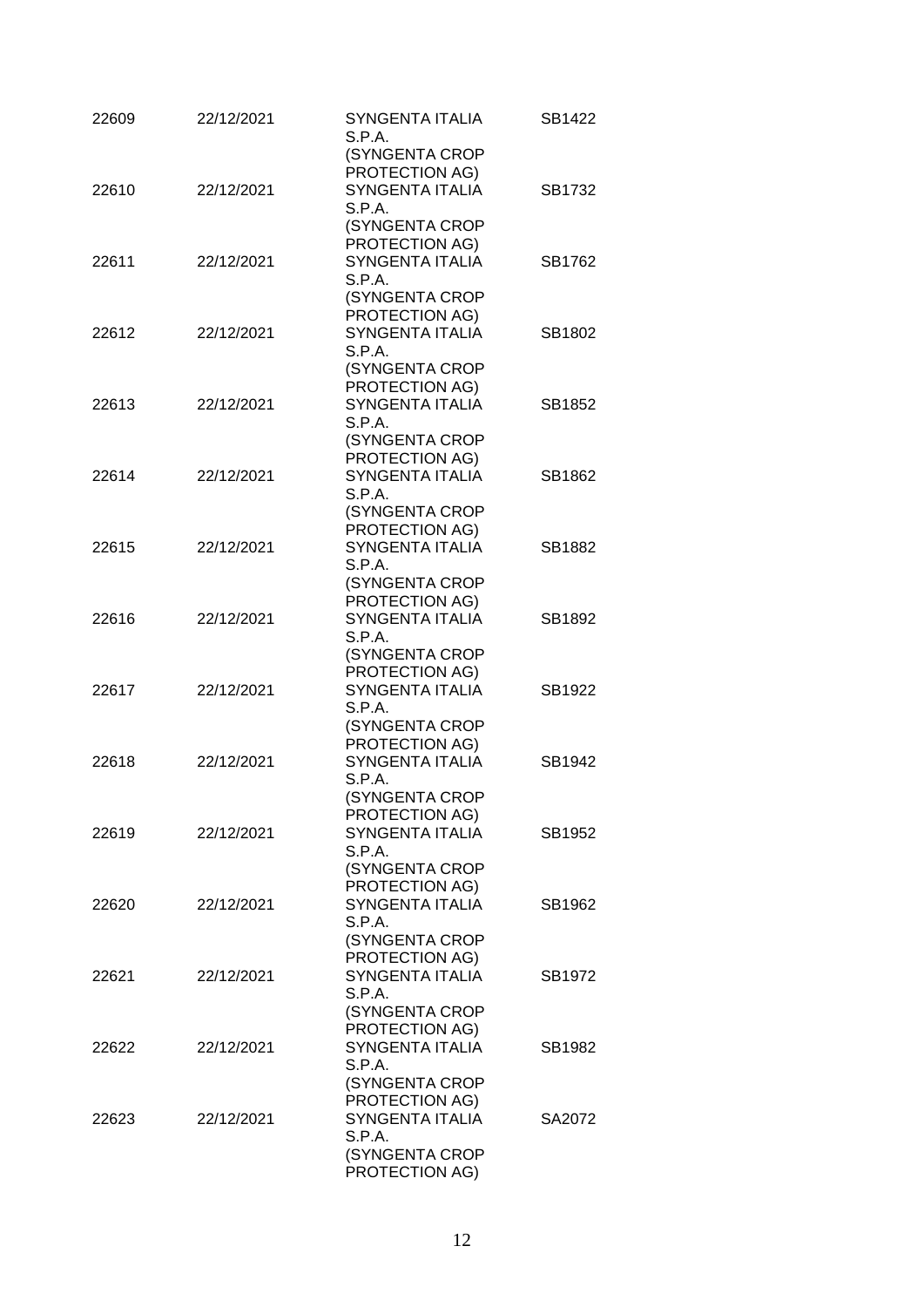| 22624 | 22/12/2021 | <b>SYNGENTA ITALIA</b><br>S.P.A.         | SA2112 |
|-------|------------|------------------------------------------|--------|
|       |            | (SYNGENTA CROP                           |        |
| 22625 | 22/12/2021 | PROTECTION AG)<br><b>SYNGENTA ITALIA</b> | SA2132 |
|       |            | S.P.A.                                   |        |
|       |            | (SYNGENTA CROP                           |        |
|       |            | PROTECTION AG)                           |        |
| 22626 | 22/12/2021 | SYNGENTA ITALIA                          | SB2212 |
|       |            | S.P.A.                                   |        |
|       |            | (SYNGENTA CROP                           |        |
|       |            | PROTECTION AG)                           |        |
| 22627 | 22/12/2021 | <b>SYNGENTA ITALIA</b>                   | SD2332 |
|       |            | S.P.A.<br>(SYNGENTA CROP                 |        |
|       |            | PROTECTION AG)                           |        |
| 22628 | 22/12/2021 | <b>SYNGENTA ITALIA</b>                   | SE2312 |
|       |            | S.P.A.                                   |        |
|       |            | (SYNGENTA CROP                           |        |
|       |            | PROTECTION AG)                           |        |
| 22629 | 22/12/2021 | <b>SYNGENTA ITALIA</b>                   | SC3542 |
|       |            | S.P.A.                                   |        |
|       |            | (SYNGENTA CROP                           |        |
|       |            | PROTECTION AG)                           |        |
| 22630 | 22/12/2021 | <b>SYNGENTA ITALIA</b>                   | SD3512 |
|       |            | S.P.A.<br>(SYNGENTA CROP                 |        |
|       |            | PROTECTION AG)                           |        |
| 22631 | 22/12/2021 | <b>SYNGENTA ITALIA</b>                   | SD3532 |
|       |            | S.P.A.                                   |        |
|       |            | (SYNGENTA CROP                           |        |
|       |            | PROTECTION AG)                           |        |
| 22632 | 22/12/2021 | <b>SYNGENTA ITALIA</b>                   | SE3312 |
|       |            | S.P.A.                                   |        |
|       |            | (SYNGENTA CROP                           |        |
| 22633 | 22/12/2021 | PROTECTION AG)<br>SYNGENTA ITALIA        | SE3332 |
|       |            | S.P.A.                                   |        |
|       |            | (SYNGENTA CROP                           |        |
|       |            | PROTECTION AG)                           |        |
| 22634 | 22/12/2021 | <b>SYNGENTA ITALIA</b>                   | SE3362 |
|       |            | S.P.A.                                   |        |
|       |            | (SYNGENTA CROP                           |        |
|       |            | PROTECTION AG)                           |        |
| 22635 | 22/12/2021 | SYNGENTA ITALIA                          | SE3372 |
|       |            | S.P.A.<br>(SYNGENTA CROP                 |        |
|       |            | PROTECTION AG)                           |        |
| 22636 | 22/12/2021 | SYNGENTA ITALIA                          | SE3402 |
|       |            | S.P.A.                                   |        |
|       |            | (SYNGENTA CROP                           |        |
|       |            | PROTECTION AG)                           |        |
| 22637 | 22/12/2021 | SYNGENTA ITALIA                          | SE3412 |
|       |            | S.P.A.                                   |        |
|       |            | (SYNGENTA CROP                           |        |
|       |            | PROTECTION AG)                           |        |
| 22638 | 22/12/2021 | SYNGENTA ITALIA<br>S.P.A.                | SC4552 |
|       |            | (SYNGENTA CROP                           |        |
|       |            | PROTECTION AG)                           |        |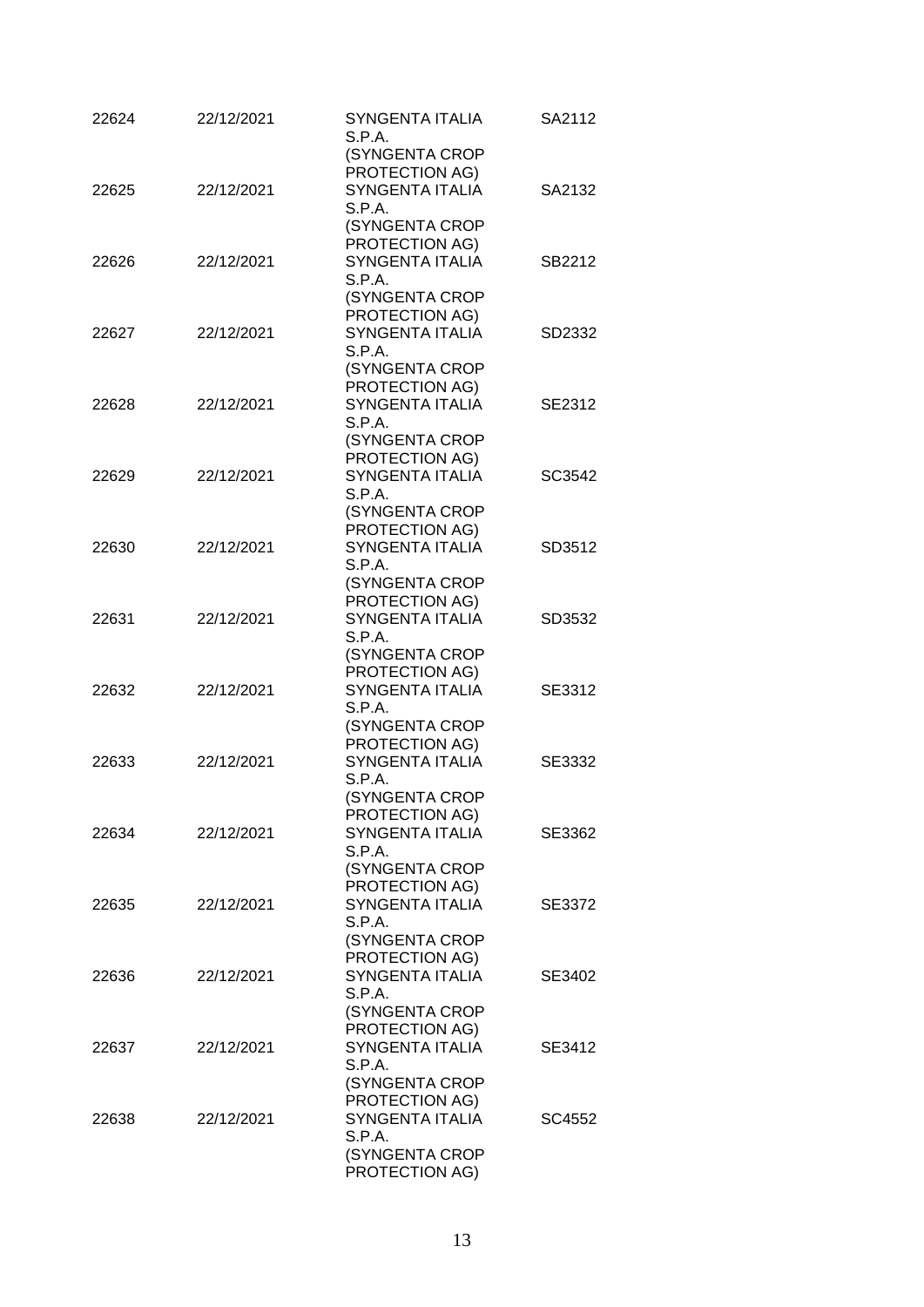| 22639 | 22/12/2021 | <b>SYNGENTA ITALIA</b><br>S.P.A.         | SC4572 |
|-------|------------|------------------------------------------|--------|
|       |            | (SYNGENTA CROP<br>PROTECTION AG)         |        |
| 22640 | 22/12/2021 | <b>SYNGENTA ITALIA</b>                   | SC4582 |
|       |            | S.P.A.                                   |        |
|       |            | (SYNGENTA CROP                           |        |
|       |            | PROTECTION AG)                           |        |
| 22641 | 22/12/2021 | SYNGENTA ITALIA                          | SC4632 |
|       |            | S.P.A.                                   |        |
|       |            | (SYNGENTA CROP<br>PROTECTION AG)         |        |
| 22642 | 22/12/2021 | <b>SYNGENTA ITALIA</b>                   | SC4642 |
|       |            | S.P.A.                                   |        |
|       |            | (SYNGENTA CROP                           |        |
|       |            | PROTECTION AG)                           |        |
| 22643 | 22/12/2021 | <b>SYNGENTA ITALIA</b>                   | SD4692 |
|       |            | S.P.A.                                   |        |
|       |            | (SYNGENTA CROP                           |        |
| 22644 | 22/12/2021 | PROTECTION AG)<br><b>SYNGENTA ITALIA</b> | SD4732 |
|       |            | S.P.A.                                   |        |
|       |            | (SYNGENTA CROP                           |        |
|       |            | PROTECTION AG)                           |        |
| 22645 | 22/12/2021 | <b>SYNGENTA ITALIA</b>                   | SD4772 |
|       |            | S.P.A.                                   |        |
|       |            | (SYNGENTA CROP                           |        |
|       |            | PROTECTION AG)<br><b>SYNGENTA ITALIA</b> |        |
| 22646 | 22/12/2021 | S.P.A.                                   | SD4802 |
|       |            | (SYNGENTA CROP                           |        |
|       |            | PROTECTION AG)                           |        |
| 22647 | 22/12/2021 | <b>SYNGENTA ITALIA</b>                   | SD4812 |
|       |            | S.P.A.                                   |        |
|       |            | (SYNGENTA CROP                           |        |
| 22648 |            | PROTECTION AG)<br>SYNGENTA ITALIA        |        |
|       | 22/12/2021 | S.P.A.                                   | SF5012 |
|       |            | (SYNGENTA CROP                           |        |
|       |            | PROTECTION AG)                           |        |
| 22649 | 22/12/2021 | <b>SYNGENTA ITALIA</b>                   | SF5022 |
|       |            | S.P.A.                                   |        |
|       |            | (SYNGENTA CROP                           |        |
|       |            | PROTECTION AG)                           |        |
| 22650 | 22/12/2021 | <b>SYNGENTA ITALIA</b><br>S.P.A.         | SF5032 |
|       |            | (SYNGENTA CROP                           |        |
|       |            | PROTECTION AG)                           |        |
| 22651 | 22/12/2021 | <b>SYNGENTA ITALIA</b>                   | SF5042 |
|       |            | S.P.A.                                   |        |
|       |            | (SYNGENTA CROP                           |        |
|       |            | PROTECTION AG)                           |        |
| 22652 | 22/12/2021 | <b>SYNGENTA ITALIA</b>                   | SF5052 |
|       |            | S.P.A.<br>(SYNGENTA CROP                 |        |
|       |            | PROTECTION AG)                           |        |
| 22653 | 22/12/2021 | <b>SYNGENTA ITALIA</b>                   | SF5062 |
|       |            | S.P.A.                                   |        |
|       |            | (SYNGENTA CROP                           |        |
|       |            | PROTECTION AG)                           |        |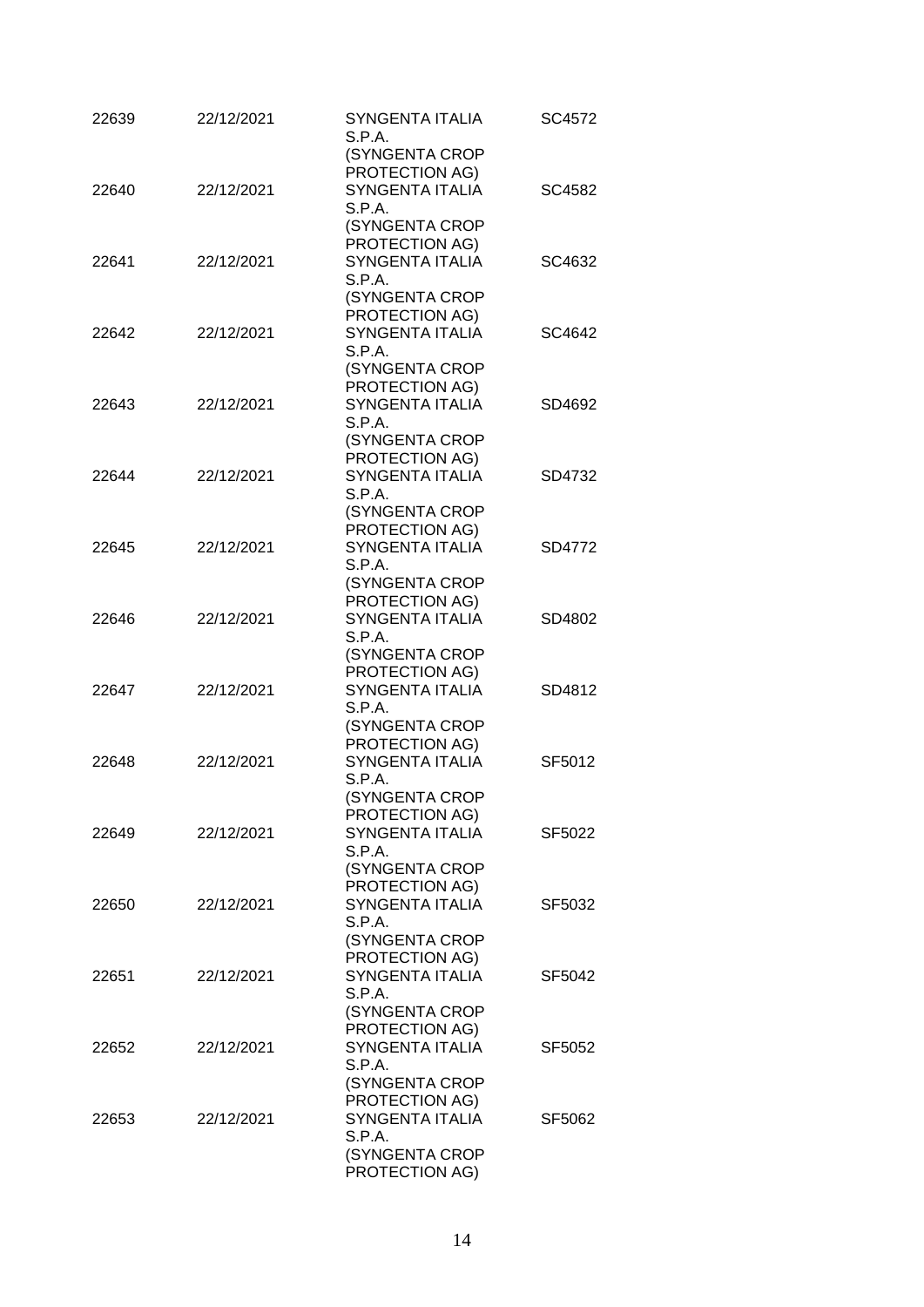| 22654 | 22/12/2021 | <b>SYNGENTA ITALIA</b><br>S.P.A.         | SF5072 |
|-------|------------|------------------------------------------|--------|
|       |            | (SYNGENTA CROP                           |        |
| 22655 | 22/12/2021 | PROTECTION AG)<br><b>SYNGENTA ITALIA</b> | SF5082 |
|       |            | S.P.A.                                   |        |
|       |            | (SYNGENTA CROP                           |        |
|       |            | PROTECTION AG)                           |        |
| 22656 | 22/12/2021 | SYNGENTA ITALIA                          | SF5412 |
|       |            | S.P.A.                                   |        |
|       |            | (SYNGENTA CROP                           |        |
|       |            | PROTECTION AG)                           |        |
| 22657 | 22/12/2021 | SYNGENTA ITALIA                          | SF5712 |
|       |            | S.P.A.                                   |        |
|       |            | (SYNGENTA CROP                           |        |
|       |            | PROTECTION AG)                           |        |
| 22658 | 22/12/2021 | <b>SYNGENTA ITALIA</b>                   | SF5722 |
|       |            | S.P.A.                                   |        |
|       |            | (SYNGENTA CROP                           |        |
|       |            | PROTECTION AG)                           |        |
| 22659 | 22/12/2021 | <b>SYNGENTA ITALIA</b>                   | SF5732 |
|       |            | S.P.A.                                   |        |
|       |            | (SYNGENTA CROP                           |        |
|       |            | PROTECTION AG)                           |        |
| 22660 | 22/12/2021 | <b>SYNGENTA ITALIA</b>                   | SF6032 |
|       |            | S.P.A.                                   |        |
|       |            | (SYNGENTA CROP                           |        |
|       |            | PROTECTION AG)                           |        |
| 22661 | 22/12/2021 | <b>SYNGENTA ITALIA</b><br>S.P.A.         | SF6042 |
|       |            | (SYNGENTA CROP                           |        |
|       |            | PROTECTION AG)                           |        |
| 22662 | 22/12/2021 | <b>SYNGENTA ITALIA</b>                   | SF6052 |
|       |            | S.P.A.                                   |        |
|       |            | (SYNGENTA CROP                           |        |
|       |            | PROTECTION AG)                           |        |
| 22663 | 22/12/2021 | SYNGENTA ITALIA                          | SF6062 |
|       |            | S.P.A.                                   |        |
|       |            | (SYNGENTA CROP                           |        |
|       |            | PROTECTION AG)                           |        |
| 22664 | 22/12/2021 | <b>SYNGENTA ITALIA</b>                   | SF6072 |
|       |            | S.P.A.                                   |        |
|       |            | (SYNGENTA CROP                           |        |
|       |            | PROTECTION AG)                           |        |
| 22665 | 22/12/2021 | SYNGENTA ITALIA                          | SF6082 |
|       |            | S.P.A.                                   |        |
|       |            | (SYNGENTA CROP                           |        |
|       |            | PROTECTION AG)                           |        |
| 22666 | 22/12/2021 | SYNGENTA ITALIA                          | SF6092 |
|       |            | S.P.A.                                   |        |
|       |            | (SYNGENTA CROP                           |        |
|       |            | PROTECTION AG)                           |        |
| 22667 | 22/12/2021 | SYNGENTA ITALIA                          | SF6732 |
|       |            | S.P.A.                                   |        |
|       |            | (SYNGENTA CROP<br>PROTECTION AG)         |        |
| 22668 | 22/12/2021 | SYNGENTA ITALIA                          | SF6792 |
|       |            | S.P.A.                                   |        |
|       |            | (SYNGENTA CROP                           |        |
|       |            | PROTECTION AG)                           |        |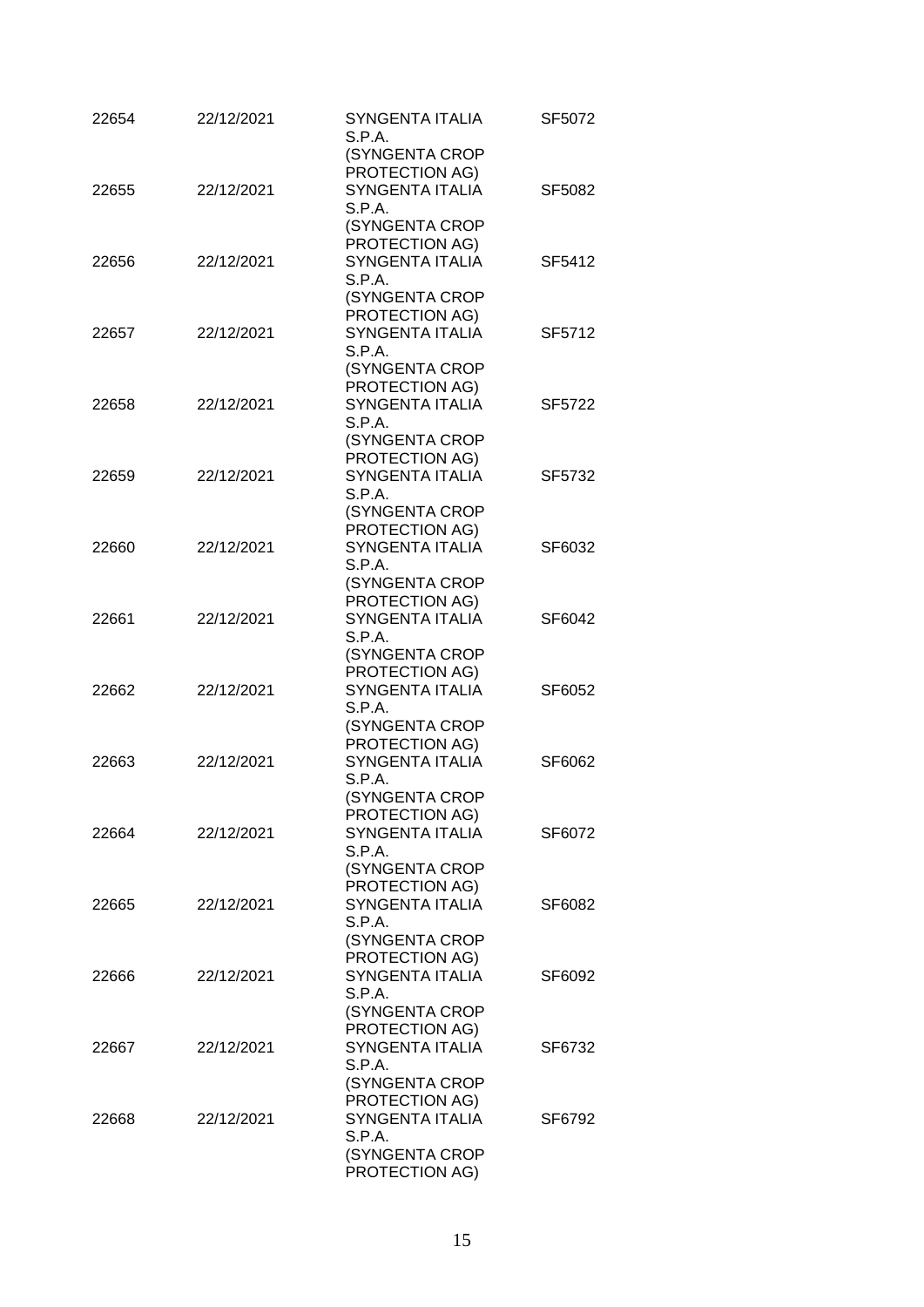| 22669 | 22/12/2021 | <b>SYNGENTA ITALIA</b><br>S.P.A.         | SF6812 |
|-------|------------|------------------------------------------|--------|
|       |            | (SYNGENTA CROP                           |        |
| 22670 | 22/12/2021 | PROTECTION AG)<br><b>SYNGENTA ITALIA</b> | SF6822 |
|       |            | S.P.A.                                   |        |
|       |            | (SYNGENTA CROP                           |        |
|       |            | PROTECTION AG)                           |        |
| 22671 | 22/12/2021 | SYNGENTA ITALIA                          | SF6832 |
|       |            | S.P.A.                                   |        |
|       |            | (SYNGENTA CROP                           |        |
|       |            | PROTECTION AG)                           |        |
| 22672 | 22/12/2021 | <b>SYNGENTA ITALIA</b>                   | SF6842 |
|       |            | S.P.A.                                   |        |
|       |            | (SYNGENTA CROP                           |        |
|       |            | PROTECTION AG)                           |        |
| 22673 | 22/12/2021 | <b>SYNGENTA ITALIA</b>                   | SF6852 |
|       |            | S.P.A.                                   |        |
|       |            | (SYNGENTA CROP                           |        |
|       |            | PROTECTION AG)                           |        |
| 22674 | 22/12/2021 | <b>SYNGENTA ITALIA</b>                   | SF7032 |
|       |            | S.P.A.                                   |        |
|       |            | (SYNGENTA CROP                           |        |
|       |            | PROTECTION AG)                           |        |
| 22675 | 22/12/2021 | <b>SYNGENTA ITALIA</b>                   | SF7042 |
|       |            | S.P.A.                                   |        |
|       |            | (SYNGENTA CROP                           |        |
|       |            | PROTECTION AG)                           |        |
| 22676 | 22/12/2021 | <b>SYNGENTA ITALIA</b><br>S.P.A.         | SF7052 |
|       |            | (SYNGENTA CROP                           |        |
|       |            | PROTECTION AG)                           |        |
| 22677 | 22/12/2021 | <b>SYNGENTA ITALIA</b>                   | SF7062 |
|       |            | S.P.A.                                   |        |
|       |            | (SYNGENTA CROP                           |        |
|       |            | PROTECTION AG)                           |        |
| 22678 | 22/12/2021 | SYNGENTA ITALIA                          | SF7072 |
|       |            | S.P.A.                                   |        |
|       |            | (SYNGENTA CROP                           |        |
|       |            | PROTECTION AG)                           |        |
| 22679 | 22/12/2021 | SYNGENTA ITALIA                          | SF7082 |
|       |            | S.P.A.                                   |        |
|       |            | (SYNGENTA CROP                           |        |
|       |            | PROTECTION AG)                           |        |
| 22680 | 22/12/2021 | <b>SYNGENTA ITALIA</b>                   | SF7092 |
|       |            | S.P.A.                                   |        |
|       |            | (SYNGENTA CROP                           |        |
|       |            | PROTECTION AG)                           |        |
| 22681 | 22/12/2021 | SYNGENTA ITALIA                          | SF7112 |
|       |            | S.P.A.                                   |        |
|       |            | (SYNGENTA CROP                           |        |
|       |            | PROTECTION AG)                           |        |
| 22682 | 22/12/2021 | SYNGENTA ITALIA                          | SF7122 |
|       |            | S.P.A.                                   |        |
|       |            | (SYNGENTA CROP<br>PROTECTION AG)         |        |
| 22683 | 22/12/2021 | <b>SYNGENTA ITALIA</b>                   | SF7132 |
|       |            | S.P.A.                                   |        |
|       |            | (SYNGENTA CROP                           |        |
|       |            | PROTECTION AG)                           |        |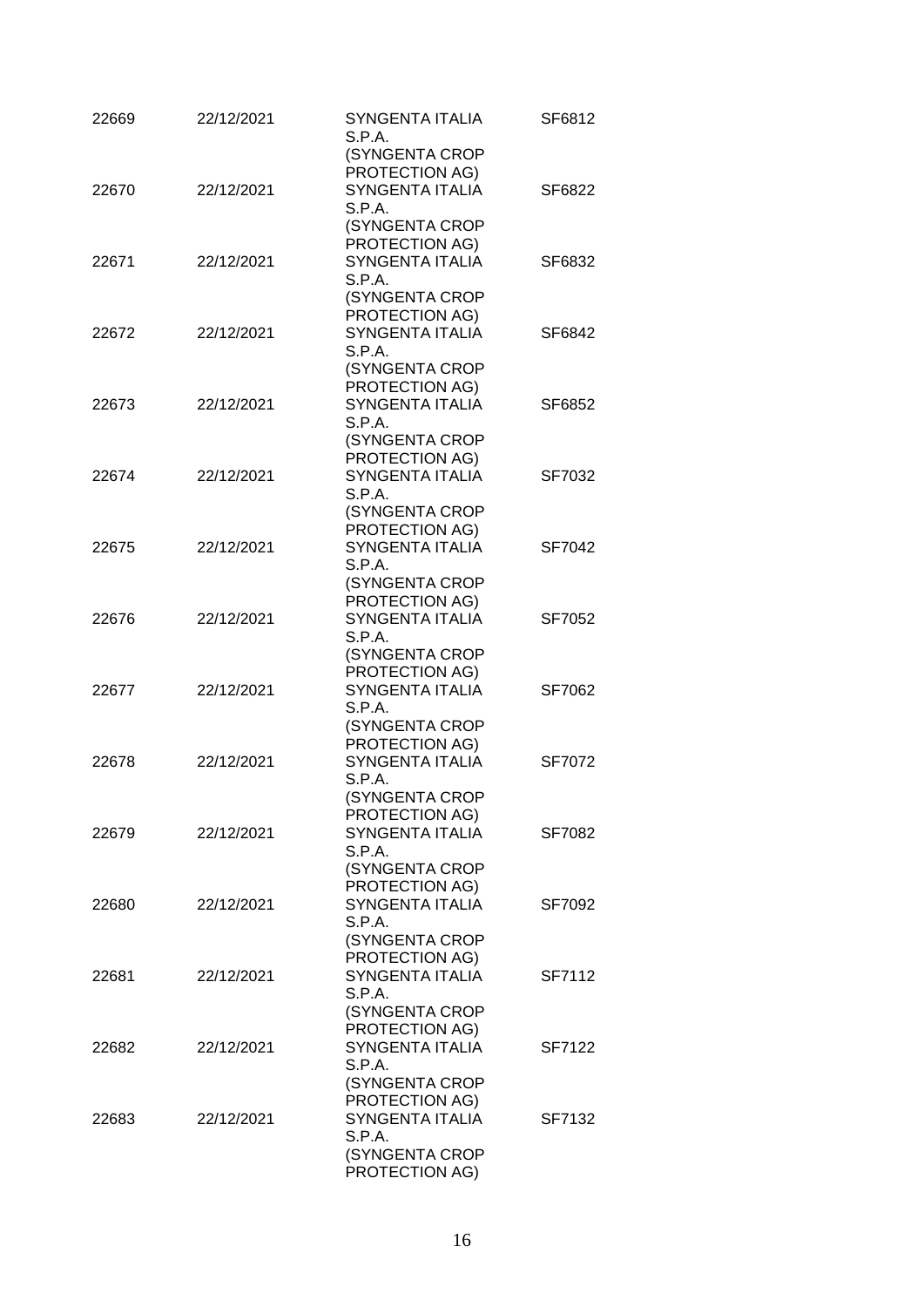| 22684 | 22/12/2021 | <b>SYNGENTA ITALIA</b><br>S.P.A.         | SF7142        |
|-------|------------|------------------------------------------|---------------|
|       |            | (SYNGENTA CROP                           |               |
| 22685 | 22/12/2021 | PROTECTION AG)<br><b>SYNGENTA ITALIA</b> | SF7442        |
|       |            | S.P.A.                                   |               |
|       |            | (SYNGENTA CROP                           |               |
|       |            | PROTECTION AG)                           |               |
| 22686 | 22/12/2021 | <b>SYNGENTA ITALIA</b>                   | SF7532        |
|       |            | S.P.A.                                   |               |
|       |            | (SYNGENTA CROP                           |               |
|       |            | PROTECTION AG)                           |               |
| 22687 | 22/12/2021 | SYNGENTA ITALIA                          | SF7752        |
|       |            | S.P.A.                                   |               |
|       |            | (SYNGENTA CROP                           |               |
|       |            | PROTECTION AG)                           |               |
| 22688 | 22/12/2021 | <b>SYNGENTA ITALIA</b>                   | SF7762        |
|       |            | S.P.A.                                   |               |
|       |            | (SYNGENTA CROP                           |               |
|       |            | PROTECTION AG)                           |               |
| 22689 | 22/12/2021 | <b>SYNGENTA ITALIA</b>                   | <b>SF7772</b> |
|       |            | S.P.A.                                   |               |
|       |            | (SYNGENTA CROP                           |               |
|       |            | PROTECTION AG)                           |               |
| 22690 | 22/12/2021 | <b>SYNGENTA ITALIA</b>                   | <b>SF7782</b> |
|       |            | S.P.A.                                   |               |
|       |            | (SYNGENTA CROP                           |               |
|       |            | PROTECTION AG)                           |               |
| 22691 | 22/12/2021 | <b>SYNGENTA ITALIA</b><br>S.P.A.         | SF7792        |
|       |            | (SYNGENTA CROP                           |               |
|       |            | PROTECTION AG)                           |               |
| 22693 | 22/12/2021 | <b>SYNGENTA ITALIA</b>                   | SF7912        |
|       |            | S.P.A.                                   |               |
|       |            | (SYNGENTA CROP                           |               |
|       |            | PROTECTION AG)                           |               |
| 22694 | 22/12/2021 | SYNGENTA ITALIA                          | SF8122        |
|       |            | S.P.A.                                   |               |
|       |            | (SYNGENTA CROP                           |               |
|       |            | PROTECTION AG)                           |               |
| 22695 | 22/12/2021 | SYNGENTA ITALIA                          | SF8132        |
|       |            | S.P.A.                                   |               |
|       |            | (SYNGENTA CROP                           |               |
|       |            | PROTECTION AG)                           |               |
| 22696 | 22/12/2021 | <b>SYNGENTA ITALIA</b>                   | SF8142        |
|       |            | S.P.A.                                   |               |
|       |            | (SYNGENTA CROP                           |               |
|       |            | PROTECTION AG)                           |               |
| 22697 | 22/12/2021 | <b>SYNGENTA ITALIA</b>                   | SF8152        |
|       |            | S.P.A.                                   |               |
|       |            | (SYNGENTA CROP                           |               |
|       |            | PROTECTION AG)                           |               |
| 22698 | 22/12/2021 | SYNGENTA ITALIA                          | SF8162        |
|       |            | S.P.A.                                   |               |
|       |            | (SYNGENTA CROP<br>PROTECTION AG)         |               |
| 22699 | 22/12/2021 | <b>SYNGENTA ITALIA</b>                   | SF8252        |
|       |            | S.P.A.                                   |               |
|       |            | (SYNGENTA CROP                           |               |
|       |            | PROTECTION AG)                           |               |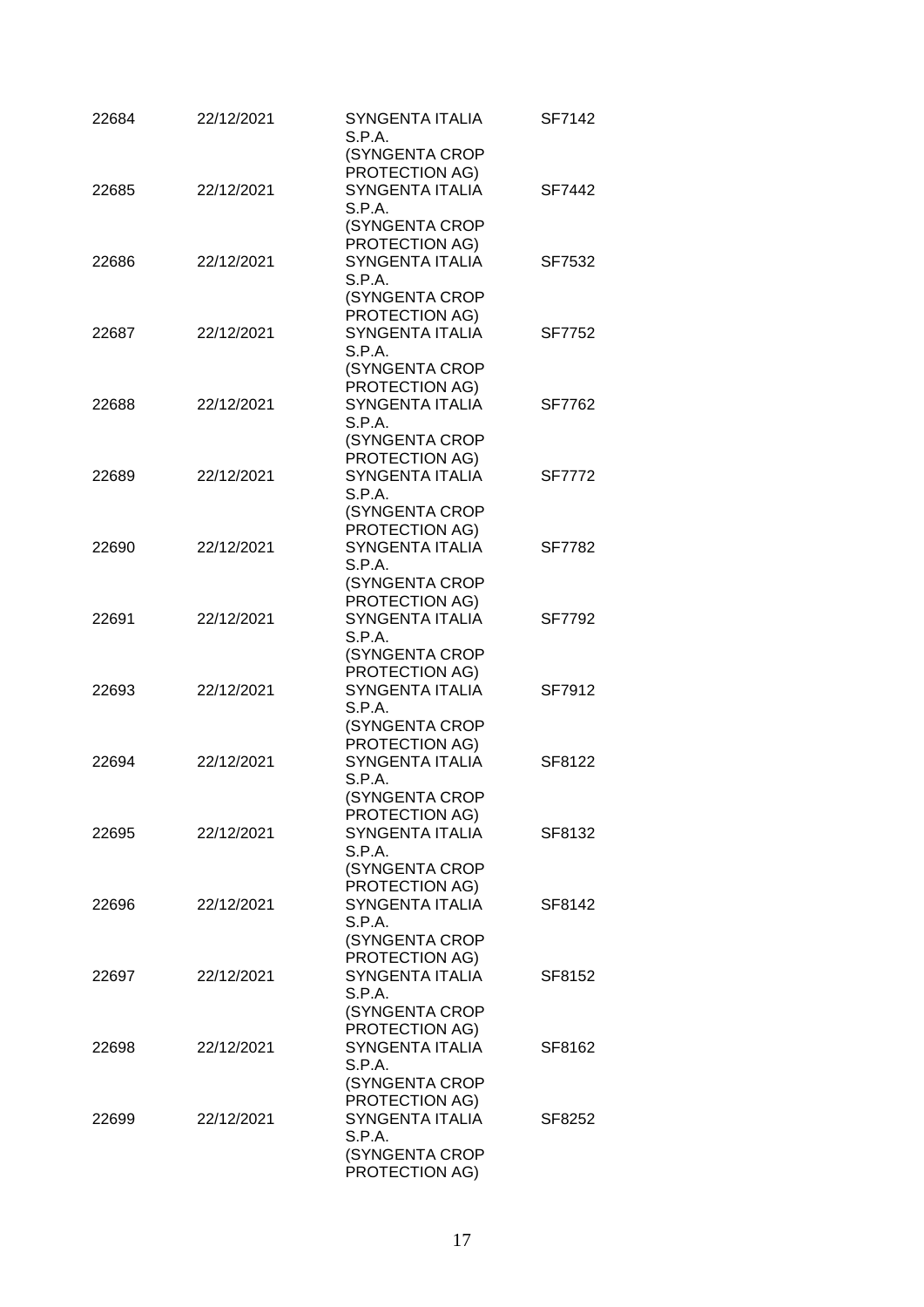| 22700 | 22/12/2021 | <b>SYNGENTA ITALIA</b><br>S.P.A.<br>(SYNGENTA CROP<br>PROTECTION AG)            | SF8412 |
|-------|------------|---------------------------------------------------------------------------------|--------|
| 22701 | 22/12/2021 | <b>SYNGENTA ITALIA</b><br>S.P.A.<br>(SYNGENTA CROP<br>PROTECTION AG)            | SF8712 |
| 22702 | 22/12/2021 | SYNGENTA ITALIA<br>S.P.A.<br>(SYNGENTA CROP                                     | SF8722 |
| 22703 | 22/12/2021 | PROTECTION AG)<br><b>SYNGENTA ITALIA</b><br>S.P.A.<br>(SYNGENTA CROP            | SA0060 |
| 22704 | 22/12/2021 | PROTECTION AG)<br><b>SYNGENTA ITALIA</b><br>S.P.A.                              | SA1321 |
| 22705 | 22/12/2021 | (SYNGENTA CROP<br>PROTECTION AG)<br>SYNGENTA ITALIA<br>S.P.A.<br>(SYNGENTA CROP | SA1371 |
| 22706 | 22/12/2021 | PROTECTION AG)<br><b>SYNGENTA ITALIA</b><br>S.P.A.<br>(SYNGENTA CROP            | SA1641 |
| 22707 | 22/12/2021 | PROTECTION AG)<br><b>SYNGENTA ITALIA</b><br>S.P.A.<br>(SYNGENTA CROP            | SB0701 |
| 22708 | 22/12/2021 | PROTECTION AG)<br><b>SYNGENTA ITALIA</b><br>S.P.A.<br>(SYNGENTA CROP            | SB1021 |
| 22709 | 22/12/2021 | PROTECTION AG)<br>SYNGENTA ITALIA<br>S.P.A.<br>(SYNGENTA CROP                   | SB1031 |
| 22710 | 22/12/2021 | PROTECTION AG)<br><b>SYNGENTA ITALIA</b><br>S.P.A.<br>(SYNGENTA CROP            | SB1721 |
| 22711 | 22/12/2021 | PROTECTION AG)<br>SYNGENTA ITALIA<br>S.P.A.<br>(SYNGENTA CROP                   | SD3341 |
| 22712 | 22/12/2021 | PROTECTION AG)<br>SYNGENTA ITALIA<br>S.P.A.<br>(SYNGENTA CROP                   | SE2461 |
| 22713 | 22/12/2021 | PROTECTION AG)<br><b>SYNGENTA ITALIA</b><br>S.P.A.<br>(SYNGENTA CROP            | SC4421 |
| 22714 | 22/12/2021 | PROTECTION AG)<br>SYNGENTA ITALIA<br>S.P.A.<br>(SYNGENTA CROP<br>PROTECTION AG) | SD4441 |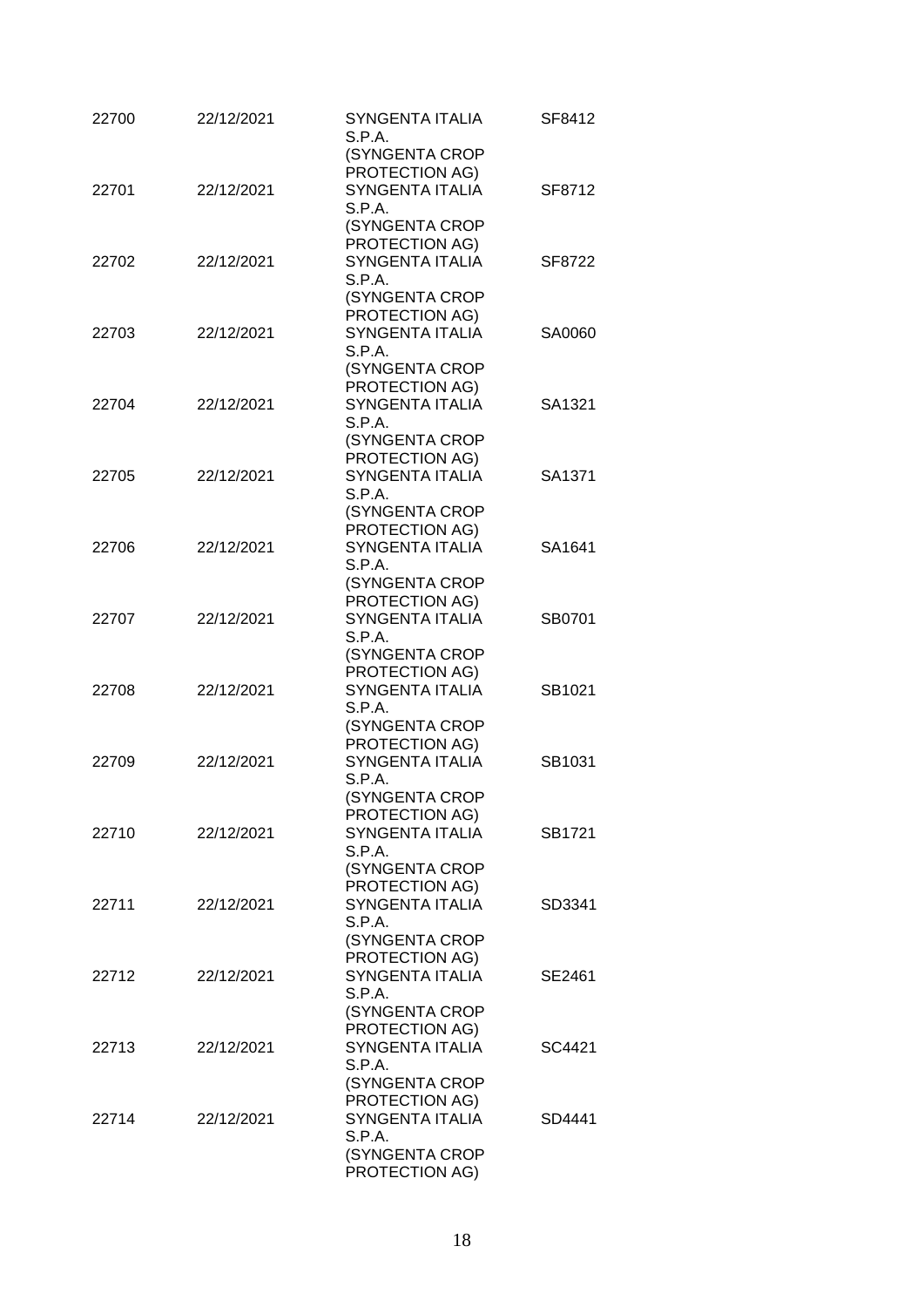| 22715 | 22/12/2021 | SYNGENTA ITALIA<br>S.P.A.<br>(SYNGENTA CROP<br>PROTECTION AG)          | SD5031         |
|-------|------------|------------------------------------------------------------------------|----------------|
| 22716 | 23/12/2021 | KWS ITALIA S.P.A.<br>(KWS SAAT SE & Co.<br>KGaA.)                      | <b>KXC1386</b> |
| 22717 | 23/12/2021 | KWS ITALIA S.P.A.<br>(KWS SAAT SE & Co.<br>KGaA.)                      | <b>KXC1395</b> |
| 22718 | 23/12/2021 | KWS ITALIA S.P.A.<br>(KWS SAAT SE & Co.<br>KGaA.)                      | <b>KXC2386</b> |
| 22719 | 23/12/2021 | KWS ITALIA S.P.A.<br>(KWS SAAT SE & Co.<br>KGaA.)                      | KXC1392        |
| 22720 | 23/12/2021 | KWS ITALIA S.P.A.<br>(KWS SAAT SE & Co.<br>KGaA.)                      | <b>KXC1384</b> |
| 22721 | 23/12/2021 | KWS ITALIA S.P.A.<br>(KWS SAAT SE & Co.<br>KGaA.)                      | KXC1383        |
| 22722 | 23/12/2021 | KWS ITALIA S.P.A.<br>(KWS SAAT SE & Co.<br>KGaA.)                      | KXC2389        |
| 22724 | 29/12/2021 | <b>REPROS SRL</b><br>(FREIHERR VON<br><b>MOREAU SAATZUCHT</b><br>GMBH) | <b>SML0269</b> |
| 22725 | 29/12/2021 | <b>REPROS SRL</b><br>(FREIHERR VON<br><b>MOREAU SAATZUCHT</b><br>GMBH) | SMM0179        |
| 22726 | 29/12/2021 | <b>REPROS SRL</b><br>(FREIHERR VON<br><b>MOREAU SAATZUCHT</b><br>GMBH) | <b>SMM0204</b> |
| 22727 | 29/12/2021 | <b>REPROS SRL</b><br>(FREIHERR VON<br><b>MOREAU SAATZUCHT</b><br>GMBH) | <b>SMM0225</b> |
| 22728 | 29/12/2021 | <b>REPROS SRL</b><br>(FREIHERR VON<br><b>MOREAU SAATZUCHT</b><br>GMBH) | <b>SMM0288</b> |
| 22729 | 29/12/2021 | <b>REPROS SRL</b><br>(FREIHERR VON<br><b>MOREAU SAATZUCHT</b><br>GMBH) | <b>SMM0290</b> |
| 22730 | 29/12/2021 | <b>REPROS SRL</b><br>(FREIHERR VON<br><b>MOREAU SAATZUCHT</b><br>GMBH) | SMM0292        |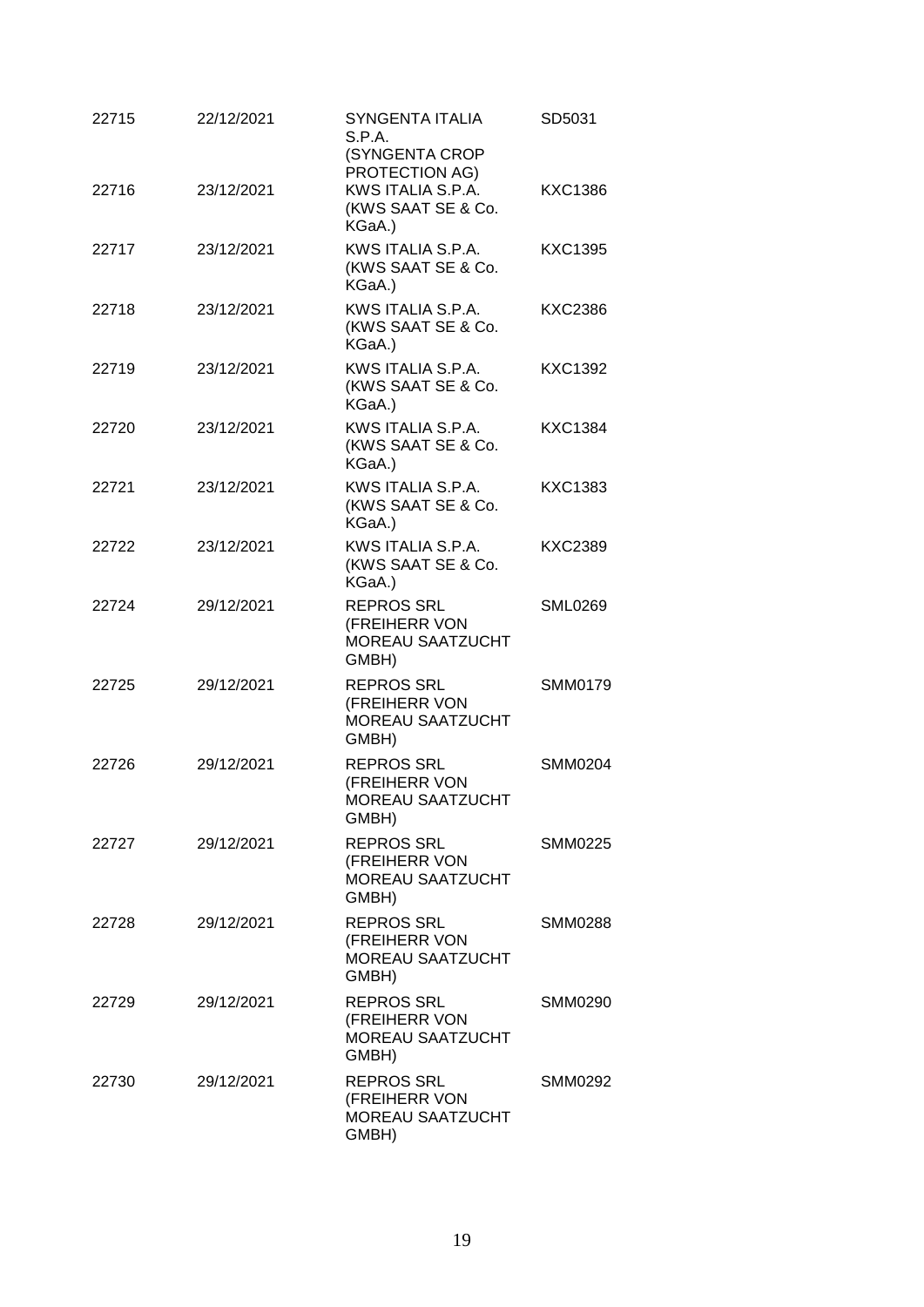| 22731 | 29/12/2021 | <b>REPROS SRL</b><br>(FREIHERR VON<br><b>MOREAU SAATZUCHT</b><br>GMBH) | SMM0295        |
|-------|------------|------------------------------------------------------------------------|----------------|
| 22732 | 30/12/2021 | <b>REPROS SRL</b><br>(FREIHERR VON<br><b>MOREAU SAATZUCHT</b><br>GMBH) | <b>SMM0297</b> |
| 22733 | 30/12/2021 | <b>REPROS SRL</b><br>(FREIHERR VON<br><b>MOREAU SAATZUCHT</b><br>GMBH) | SMM0299        |
| 22734 | 30/12/2021 | <b>REPROS SRL</b><br>(FREIHERR VON<br><b>MOREAU SAATZUCHT</b><br>GMBH) | SMM0335        |
| 22735 | 30/12/2021 | <b>REPROS SRL</b><br>(FREIHERR VON<br><b>MOREAU SAATZUCHT</b><br>GMBH) | <b>SMM0345</b> |
| 22738 | 03/01/2022 | <b>REPROS SRL</b><br>(FREIHERR VON<br><b>MOREAU SAATZUCHT</b><br>GMBH) | <b>SMM0347</b> |
| 22740 | 03/01/2022 | <b>REPROS SRL</b><br>(FREIHERR VON<br><b>MOREAU SAATZUCHT</b><br>GMBH) | <b>SMM0352</b> |
| 22741 | 03/01/2022 | <b>REPROS SRL</b><br>(FREIHERR VON<br><b>MOREAU SAATZUCHT</b><br>GMBH) | SMM0363        |
| 22742 | 03/01/2022 | <b>REPROS SRL</b><br>(FREIHERR VON<br><b>MOREAU SAATZUCHT</b><br>GMBH) | <b>SMM0379</b> |
| 22744 | 03/01/2022 | <b>REPROS SRL</b><br>(FREIHERR VON<br>MOREAU SAATZUCHT<br>GMBH)        | SMM0381        |
| 22745 | 03/01/2022 | <b>REPROS SRL</b><br>(FREIHERR VON<br>MOREAU SAATZUCHT<br>GMBH)        | SMM0392        |
| 22746 | 03/01/2022 | <b>REPROS SRL</b><br>(FREIHERR VON<br><b>MOREAU SAATZUCHT</b><br>GMBH) | <b>SMM0468</b> |
| 22747 | 03/01/2022 | <b>REPROS SRL</b><br>(FREIHERR VON<br><b>MOREAU SAATZUCHT</b><br>GMBH) | <b>SMM0506</b> |
| 22748 | 03/01/2022 | <b>REPROS SRL</b><br>(FREIHERR VON<br><b>MOREAU SAATZUCHT</b><br>GMBH) | SMM0573        |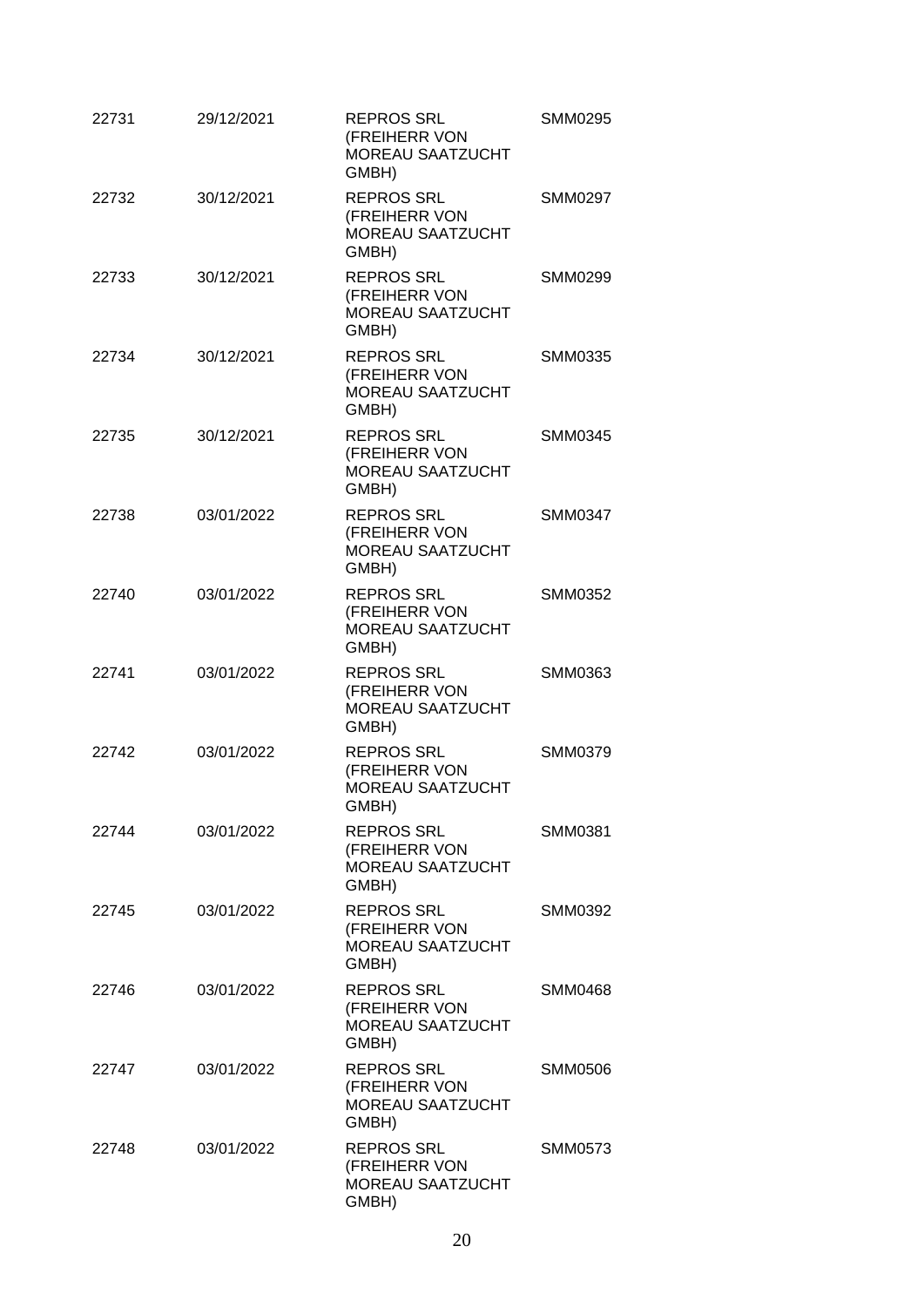| 22749 | 03/01/2022 | <b>REPROS SRL</b><br>(FREIHERR VON<br><b>MOREAU SAATZUCHT</b><br>GMBH) | <b>SMM0580</b> |
|-------|------------|------------------------------------------------------------------------|----------------|
| 22750 | 03/01/2022 | <b>REPROS SRL</b><br>(FREIHERR VON<br><b>MOREAU SAATZUCHT</b><br>GMBH) | <b>SMM0600</b> |
| 22751 | 03/01/2022 | <b>REPROS SRL</b><br>(FREIHERR VON<br><b>MOREAU SAATZUCHT</b><br>GMBH) | <b>SMM0601</b> |
| 22752 | 03/01/2022 | <b>REPROS SRL</b><br>(FREIHERR VON<br><b>MOREAU SAATZUCHT</b><br>GMBH) | <b>SMM0608</b> |
| 22766 | 10/01/2022 | <b>REPROS SRL</b><br>(SeedGenetic GmbH)                                | SG216          |
| 22767 | 10/01/2022 | <b>REPROS SRL</b><br>(SeedGenetic GmbH)                                | SG217          |
| 22768 | 10/01/2022 | <b>REPROS SRL</b><br>(SeedGenetic GmbH)                                | SG218          |
| 22769 | 10/01/2022 | <b>REPROS SRL</b><br>(SeedGenetic GmbH)                                | SG219          |
| 22770 | 10/01/2022 | <b>REPROS SRL</b><br>(SeedGenetic GmbH)                                | SG220          |
| 22771 | 10/01/2022 | <b>REPROS SRL</b><br>(SeedGenetic GmbH)                                | SMM0344        |
| 22772 | 10/01/2022 | <b>REPROS SRL</b><br>(SeedGenetic GmbH)                                | SG222          |
| 22773 | 10/01/2022 | <b>REPROS SRL</b><br>(SeedGenetic GmbH)                                | SG223          |
| 22774 | 10/01/2022 | <b>REPROS SRL</b><br>(SeedGenetic GmbH)                                | <b>SG224</b>   |
| 22801 | 10/01/2022 | RAGT Italia s.r.l.<br>(RAGT 2N S.A.S.)                                 | RH22004        |
| 22802 | 10/01/2022 | <b>REPROS SRL</b><br>(SeedGenetic GmbH)                                | SG225          |
| 22803 | 10/01/2022 | <b>REPROS SRL</b><br>(SeedGenetic GmbH)                                | SG226          |
| 22804 | 10/01/2022 | <b>REPROS SRL</b><br>(SeedGenetic GmbH)                                | SG227          |
| 22805 | 10/01/2022 | <b>REPROS SRL</b><br>(SeedGenetic GmbH)                                | <b>SG228</b>   |
| 22806 | 10/01/2022 | <b>REPROS SRL</b><br>(SeedGenetic GmbH)                                | SG229          |
| 22809 | 11/01/2022 | Mas Seeds Italia S.R.L.<br>(MAS SEEDS)                                 | MGM493330      |
| 22810 | 11/01/2022 | Mas Seeds Italia S.R.L.<br>(MAS SEEDS)                                 | MGM437359      |
| 22811 | 11/01/2022 | Mas Seeds Italia S.R.L.<br>(MAS SEEDS)                                 | MGM362096      |
| 22812 | 11/01/2022 | Mas Seeds Italia S.R.L.<br>(MAS SEEDS)                                 | MGM476198      |
| 22813 | 11/01/2022 | Mas Seeds Italia S.R.L.<br>(MAS SEEDS)                                 | MGM312244      |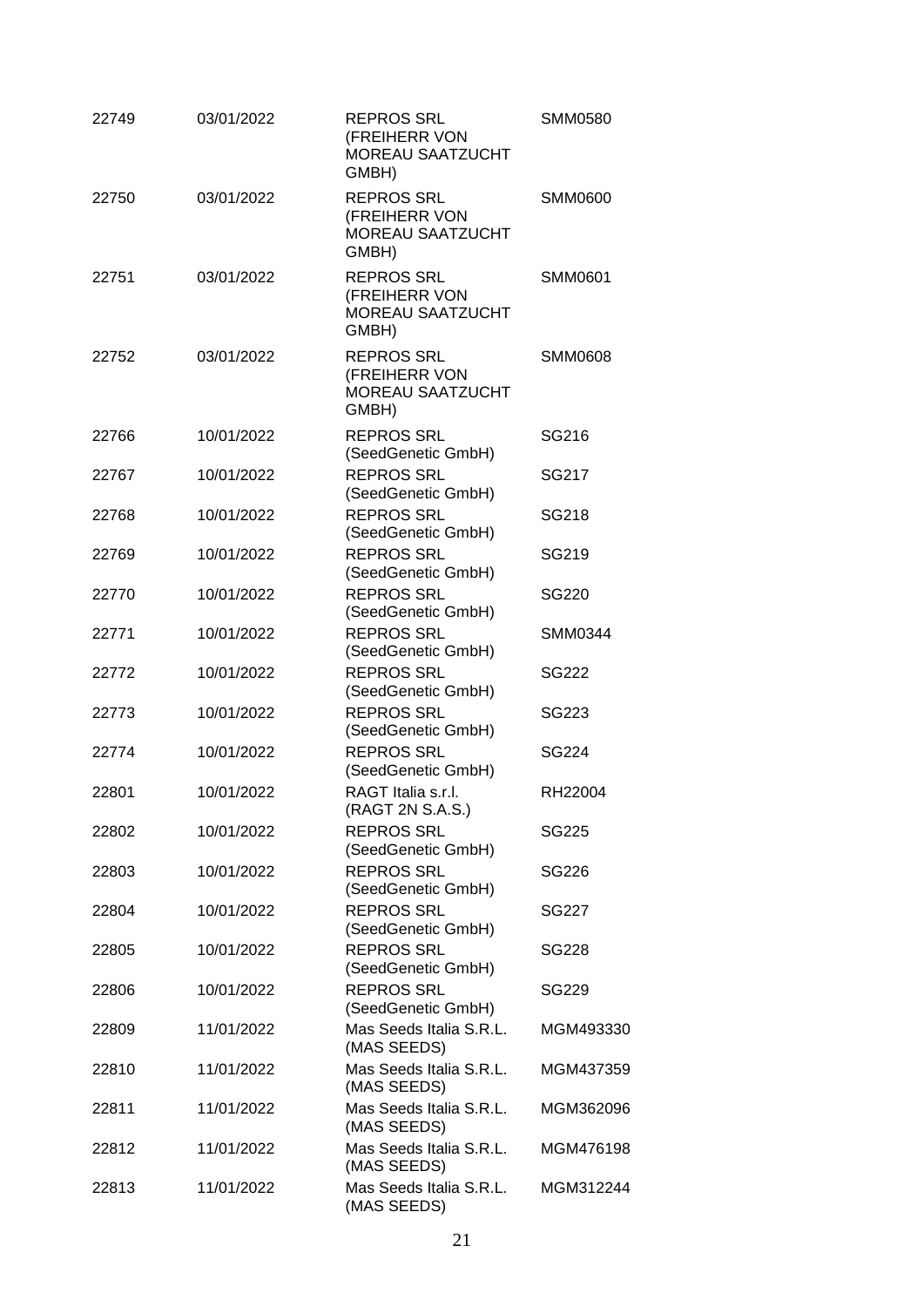| 22814 | 11/01/2022 | Mas Seeds Italia S.R.L.<br>(MAS SEEDS)  | MGM476212 |
|-------|------------|-----------------------------------------|-----------|
| 22815 | 11/01/2022 | Mas Seeds Italia S.R.L.<br>(MAS SEEDS)  | MGM463413 |
| 22816 | 11/01/2022 | Mas Seeds Italia S.R.L.<br>(MAS SEEDS)  | MGM479684 |
| 22817 | 11/01/2022 | Mas Seeds Italia S.R.L.<br>(MAS SEEDS)  | MGM437339 |
| 22818 | 11/01/2022 | Mas Seeds Italia S.R.L.<br>(MAS SEEDS)  | MGM444877 |
| 22819 | 11/01/2022 | Mas Seeds Italia S.R.L.<br>(MAS SEEDS)  | MGM493331 |
| 22820 | 11/01/2022 | Mas Seeds Italia S.R.L.<br>(MAS SEEDS)  | MGM475892 |
| 22821 | 11/01/2022 | Mas Seeds Italia S.R.L.<br>(MAS SEEDS)  | MGM438203 |
| 22822 | 11/01/2022 | Mas Seeds Italia S.R.L.<br>(MAS SEEDS)  | MGM438730 |
| 22823 | 11/01/2022 | Mas Seeds Italia S.R.L.<br>(MAS SEEDS)  | MGM504635 |
| 22824 | 11/01/2022 | Mas Seeds Italia S.R.L.<br>(MAS SEEDS)  | MGM438481 |
| 22825 | 11/01/2022 | Mas Seeds Italia S.R.L.<br>(MAS SEEDS)  | MGM438421 |
| 22826 | 11/01/2022 | Mas Seeds Italia S.R.L.<br>(MAS SEEDS)  | MGM438274 |
| 22836 | 11/01/2022 | RAGT Italia s.r.l.<br>(RAGT 2N S.A.S.)  | RH22005   |
| 22838 | 11/01/2022 | RAGT Italia s.r.l.<br>(RAGT 2N S.A.S.)  | RH22006   |
| 22839 | 11/01/2022 | RAGT Italia s.r.l.<br>(RAGT 2N S.A.S.)  | RH22008   |
| 22840 | 11/01/2022 | RAGT Italia s.r.l.<br>(RAGT 2N S.A.S.)  | RH22011   |
| 22841 | 11/01/2022 | RAGT Italia s.r.l.<br>(RAGT 2N S.A.S.)  | RH22012   |
| 22842 | 11/01/2022 | RAGT Italia s.r.l.<br>(RAGT 2N S.A.S.)  | RH22014   |
| 22843 | 11/01/2022 | RAGT Italia s.r.l.<br>(RAGT 2N S.A.S.)  | RH22015   |
| 22844 | 11/01/2022 | RAGT Italia s.r.l.<br>(RAGT 2N S.A.S.)  | RH22001   |
| 22845 | 11/01/2022 | RAGT Italia s.r.l.<br>(RAGT 2N S.A.S.)  | RH22002   |
| 22846 | 11/01/2022 | RAGT Italia s.r.l.<br>(RAGT 2N S.A.S.)  | RH22003   |
| 22847 | 11/01/2022 | RAGT Italia s.r.l.<br>(RAGT 2N S.A.S.)  | RH22016   |
| 22848 | 11/01/2022 | RAGT Italia s.r.l.<br>(RAGT 2N S.A.S.)  | RH22021   |
| 22849 | 11/01/2022 | RAGT Italia s.r.l.<br>(RAGT 2N S.A.S.)  | RH22022   |
| 22851 | 11/01/2022 | <b>REPROS SRL</b><br>(SeedGenetic GmbH) | SG230     |
| 22852 | 11/01/2022 | <b>REPROS SRL</b><br>(SeedGenetic GmbH) | SG231     |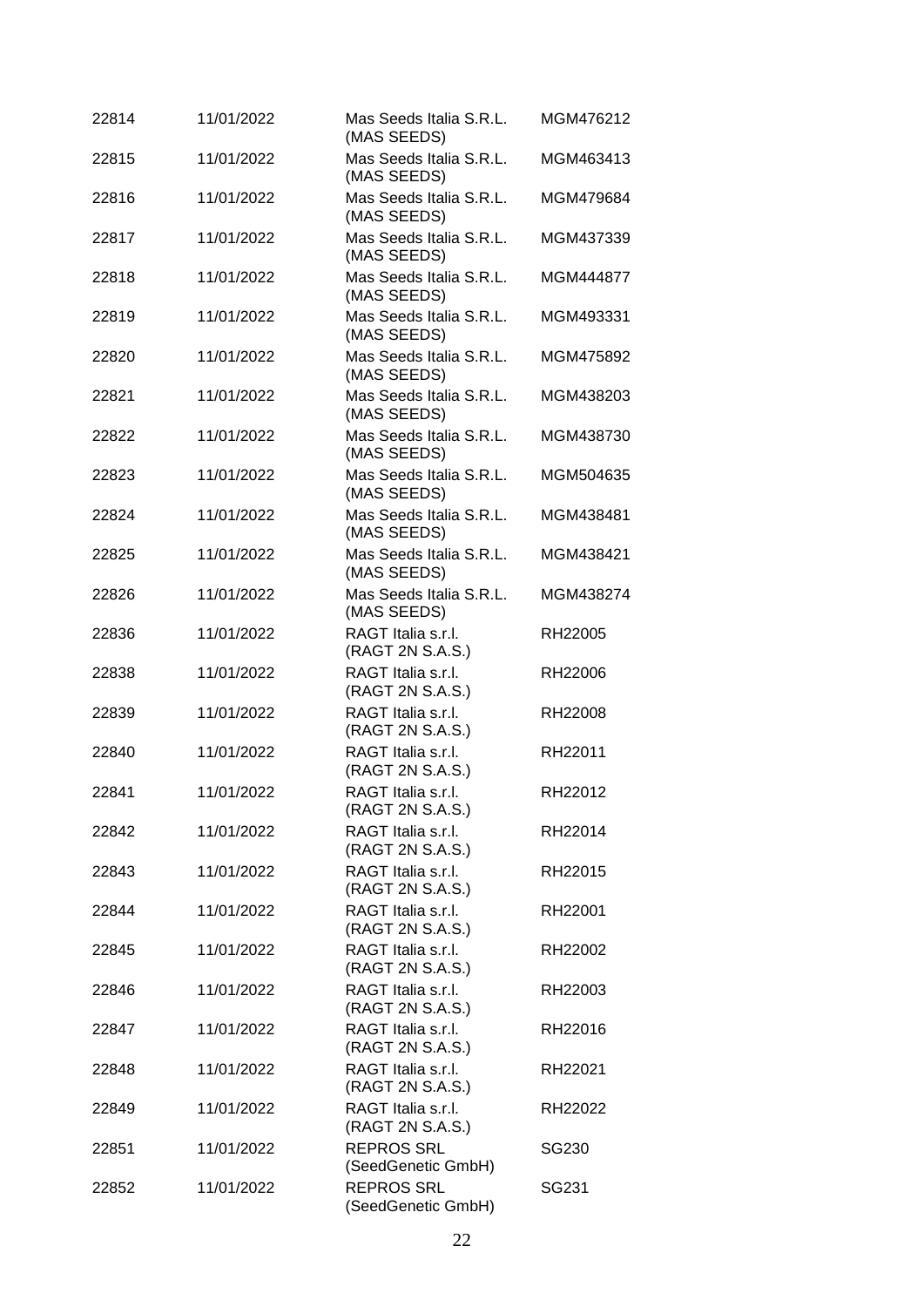| 22853 | 11/01/2022 | <b>REPROS SRL</b><br>(SeedGenetic GmbH)                         | SG232          |
|-------|------------|-----------------------------------------------------------------|----------------|
| 22854 | 11/01/2022 | <b>REPROS SRL</b><br>(SeedGenetic GmbH)                         | SG233          |
| 22855 | 11/01/2022 | <b>REPROS SRL</b><br>(SeedGenetic GmbH)                         | SG234          |
| 22856 | 11/01/2022 | <b>REPROS SRL</b><br>(SeedGenetic GmbH)                         | <b>SMM0305</b> |
| 22857 | 11/01/2022 | <b>REPROS SRL</b><br>(SeedGenetic GmbH)                         | SG236          |
| 22858 | 11/01/2022 | <b>REPROS SRL</b><br>(SeedGenetic GmbH)                         | SG237          |
| 22859 | 11/01/2022 | <b>REPROS SRL</b><br>(SeedGenetic GmbH)                         | SG238          |
| 22860 | 11/01/2022 | <b>REPROS SRL</b><br>(SeedGenetic GmbH)                         | SG239          |
| 22861 | 12/01/2022 | <b>REPROS SRL</b><br>(SeedGenetic GmbH)                         | <b>SMK0481</b> |
| 22862 | 12/01/2022 | <b>REPROS SRL</b><br>(SeedGenetic GmbH)                         | SG241          |
| 22863 | 12/01/2022 | <b>REPROS SRL</b><br>(SeedGenetic GmbH)                         | SG242          |
| 22864 | 12/01/2022 | <b>REPROS SRL</b><br>(SeedGenetic GmbH)                         | SG243          |
| 22865 | 12/01/2022 | <b>REPROS SRL</b><br>(SeedGenetic GmbH)                         | SG244          |
| 22880 | 12/01/2022 | KWS ITALIA S.P.A.<br>(KWS SAAT SE & Co.<br>KGaA.)               | <b>KXC2340</b> |
| 22888 | 12/01/2022 | KWS ITALIA S.P.A.<br>(KWS SAAT SE & Co.<br>KGaA.)               | <b>KXC1338</b> |
| 22894 | 12/01/2022 | KWS ITALIA S.P.A.<br>(KWS SAAT SE & Co.<br>KGaA.)               | <b>KXC2377</b> |
| 22898 | 12/01/2022 | KWS ITALIA S.P.A.<br>(KWS SAAT SE & Co.<br>KGaA.)               | <b>KXC1376</b> |
| 22899 | 12/01/2022 | <b>LIMAGRAIN ITALIA</b><br>S.P.A.<br>(LIMAGRAIN EUROPE<br>S.A.) | LZM 172/17     |
| 22900 | 12/01/2022 | <b>LIMAGRAIN ITALIA</b><br>S.P.A.<br>(LIMAGRAIN EUROPE<br>S.A.  | LZM 271/43     |
| 22901 | 12/01/2022 | <b>LIMAGRAIN ITALIA</b><br>S.P.A.<br>(LIMAGRAIN EUROPE<br>S.A.) | LZM 271/49     |
| 22902 | 12/01/2022 | LIMAGRAIN ITALIA<br>S.P.A.<br>(LIMAGRAIN EUROPE                 | LZM 272/04     |
| 22903 | 12/01/2022 | S.A.)<br>LIMAGRAIN ITALIA<br>S.P.A.<br>(LIMAGRAIN EUROPE        | LZM 272/06     |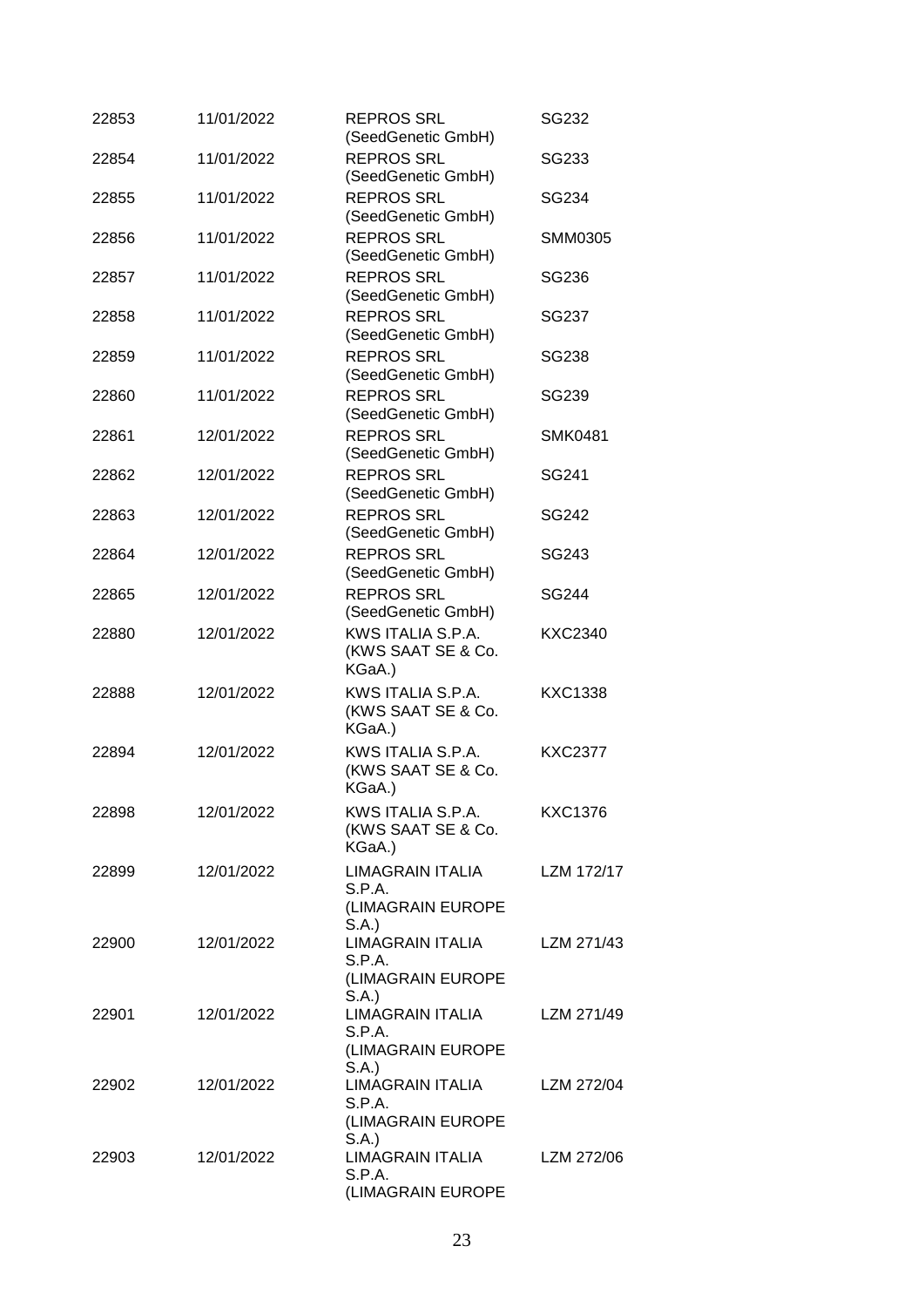| v |
|---|
|---|

| 22904 | 12/01/2022 | LIMAGRAIN ITALIA<br>S.P.A.<br>(LIMAGRAIN EUROPE        | LZM 272/07 |
|-------|------------|--------------------------------------------------------|------------|
| 22905 | 12/01/2022 | S.A.)<br><b>LIMAGRAIN ITALIA</b><br>S.P.A.             | LZM 272/35 |
|       |            | (LIMAGRAIN EUROPE<br>S.A.                              |            |
| 22906 | 12/01/2022 | <b>LIMAGRAIN ITALIA</b><br>S.P.A.<br>(LIMAGRAIN EUROPE | LZM 272/55 |
| 22907 | 12/01/2022 | S.A.<br><b>LIMAGRAIN ITALIA</b><br>S.P.A.              | LZM 272/60 |
|       |            | (LIMAGRAIN EUROPE<br>S.A.                              |            |
| 22908 | 12/01/2022 | <b>LIMAGRAIN ITALIA</b><br>S.P.A.                      | LZM 370/46 |
|       |            | (LIMAGRAIN EUROPE<br>S.A.)                             |            |
| 22909 | 12/01/2022 | <b>LIMAGRAIN ITALIA</b><br>S.P.A.                      | LZM 372/43 |
|       |            | (LIMAGRAIN EUROPE<br>S.A.                              |            |
| 22910 | 12/01/2022 | LIMAGRAIN ITALIA<br>S.P.A.                             | LZM 372/44 |
|       |            | (LIMAGRAIN EUROPE<br>S.A.)                             |            |
| 22911 | 12/01/2022 | <b>LIMAGRAIN ITALIA</b>                                | LZM 372/45 |
|       |            | S.P.A.<br>(LIMAGRAIN EUROPE                            |            |
| 22912 | 12/01/2022 | S.A.)<br><b>LIMAGRAIN ITALIA</b><br>S.P.A.             | LZM 372/46 |
|       |            | (LIMAGRAIN EUROPE                                      |            |
| 22913 | 12/01/2022 | S.A.<br><b>LIMAGRAIN ITALIA</b><br>S.P.A.              | LZM 372/47 |
|       |            | (LIMAGRAIN EUROPE                                      |            |
| 22914 | 12/01/2022 | S.A.)<br>LIMAGRAIN ITALIA<br>S.P.A.                    | LZM 372/48 |
|       |            | (LIMAGRAIN EUROPE                                      |            |
| 22915 | 12/01/2022 | S.A.)<br><b>LIMAGRAIN ITALIA</b><br>S.P.A.             | LZM 372/49 |
|       |            | (LIMAGRAIN EUROPE                                      |            |
| 22916 | 12/01/2022 | S.A.<br><b>LIMAGRAIN ITALIA</b><br>S.P.A.              | LZM 372/50 |
|       |            | (LIMAGRAIN EUROPE                                      |            |
| 22917 | 12/01/2022 | S.A.<br><b>LIMAGRAIN ITALIA</b>                        | LZM 472/24 |
|       |            | S.P.A.<br>(LIMAGRAIN EUROPE<br>S.A.                    |            |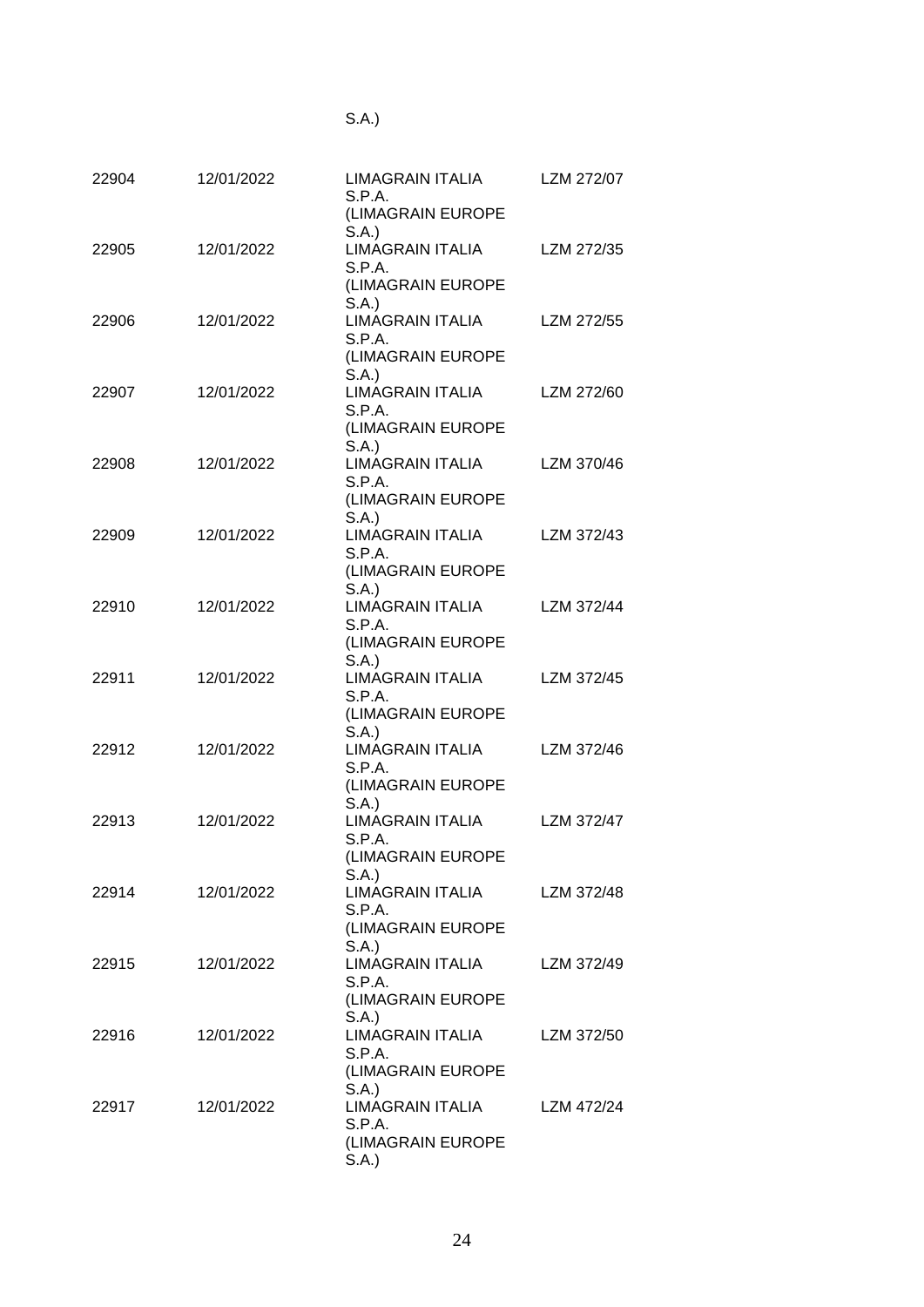| 22918 | 12/01/2022 | LIMAGRAIN ITALIA<br>S.P.A.<br>(LIMAGRAIN EUROPE                               | LZM 472/25 |
|-------|------------|-------------------------------------------------------------------------------|------------|
| 22919 | 12/01/2022 | S.A.<br><b>LIMAGRAIN ITALIA</b><br>S.P.A.<br>(LIMAGRAIN EUROPE                | LZM 472/26 |
| 22920 | 12/01/2022 | S.A.)<br><b>LIMAGRAIN ITALIA</b><br>S.P.A.<br>(LIMAGRAIN EUROPE               | LZM 472/27 |
| 22921 | 12/01/2022 | S.A.<br><b>LIMAGRAIN ITALIA</b><br>S.P.A.<br>(LIMAGRAIN EUROPE                | LZM 472/28 |
| 22922 | 12/01/2022 | S.A.<br><b>LIMAGRAIN ITALIA</b><br>S.P.A.                                     | LZM 472/29 |
| 22923 | 12/01/2022 | (LIMAGRAIN EUROPE<br>S.A.<br><b>LIMAGRAIN ITALIA</b><br>S.P.A.                | LZM 472/30 |
| 22924 | 12/01/2022 | (LIMAGRAIN EUROPE<br>S.A.<br>RAGT Italia s.r.l.<br>(RAGT 2N S.A.S.)           | RH22023    |
| 22925 | 12/01/2022 | <b>LIMAGRAIN ITALIA</b><br>S.P.A.                                             | LZM 472/31 |
| 22926 | 12/01/2022 | (LIMAGRAIN EUROPE<br>S.A.)<br>LIMAGRAIN ITALIA<br>S.P.A.                      | LZM 472/32 |
| 22927 | 12/01/2022 | (LIMAGRAIN EUROPE<br>S.A.<br><b>LIMAGRAIN ITALIA</b><br>S.P.A.                | LZM 472/33 |
| 22928 | 12/01/2022 | (LIMAGRAIN EUROPE<br>S.A.<br>RAGT Italia s.r.l.<br>(RAGT 2N S.A.S.)           | RH22024    |
| 22929 | 12/01/2022 | LIMAGRAIN ITALIA<br>S.P.A.                                                    | LZM 571/46 |
| 22930 | 12/01/2022 | (LIMAGRAIN EUROPE<br>S.A.)<br>LIMAGRAIN ITALIA<br>S.P.A.<br>(LIMAGRAIN EUROPE | LZM 571/47 |
| 22932 | 12/01/2022 | S.A.)<br>RAGT Italia s.r.l.<br>(RAGT 2N S.A.S.)                               | RH22026    |
| 22933 | 12/01/2022 | LIMAGRAIN ITALIA<br>S.P.A.<br>(LIMAGRAIN EUROPE                               | LZM 572/67 |
| 22934 | 12/01/2022 | S.A.<br><b>LIMAGRAIN ITALIA</b><br>S.P.A.<br>(LIMAGRAIN EUROPE                | LZM 572/68 |
| 22935 | 12/01/2022 | S.A.)<br><b>LIMAGRAIN ITALIA</b><br>S.P.A.<br>(LIMAGRAIN EUROPE               | LZM 671/04 |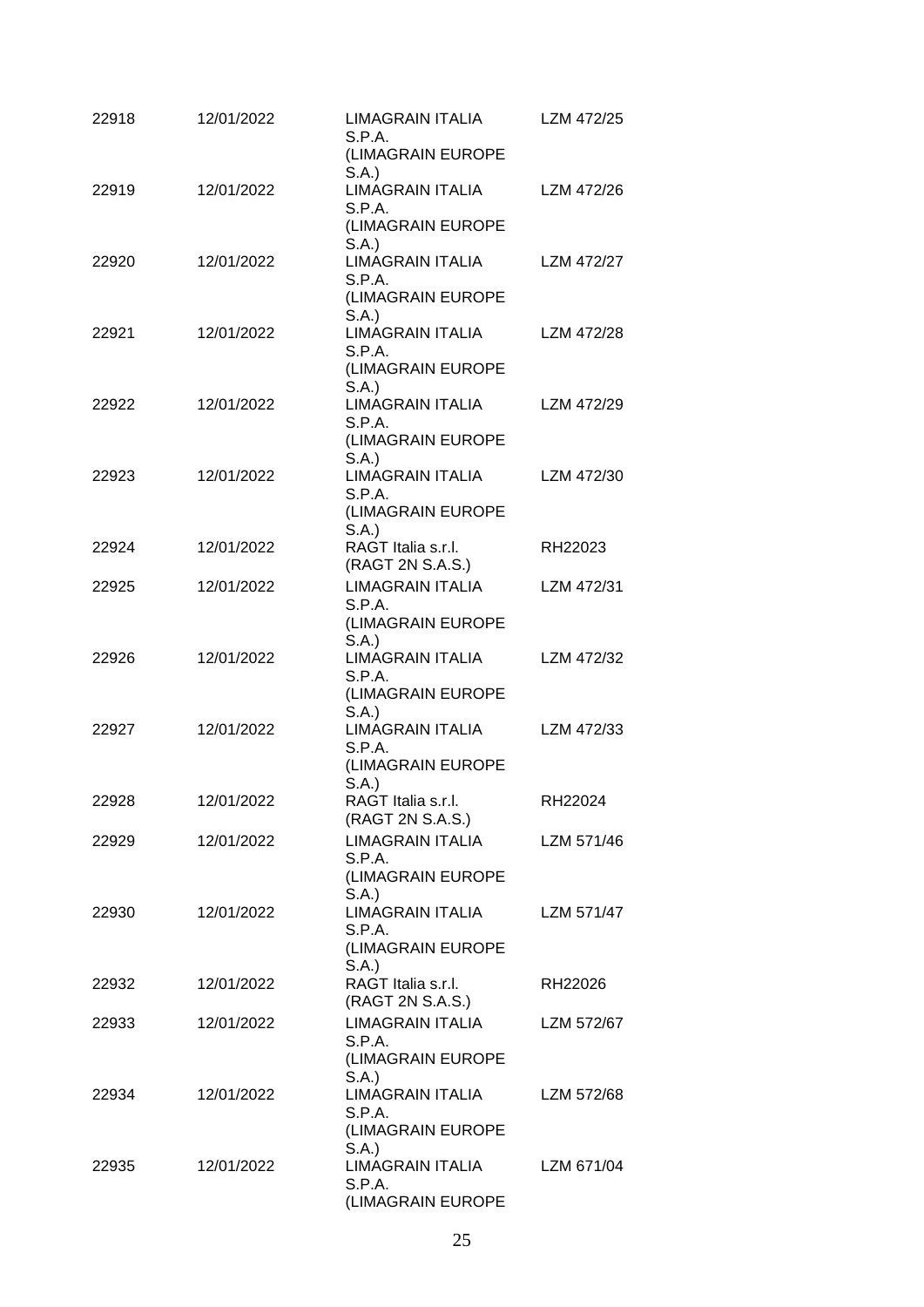| ×<br>v |  |
|--------|--|

| 22936 | 12/01/2022 | LIMAGRAIN ITALIA<br>S.P.A.<br>(LIMAGRAIN EUROPE                 | LZM 672/08   |
|-------|------------|-----------------------------------------------------------------|--------------|
| 22937 | 12/01/2022 | S.A.<br><b>LIMAGRAIN ITALIA</b><br>S.P.A.<br>(LIMAGRAIN EUROPE  | LZM 672/09   |
| 22938 | 12/01/2022 | S.A.)<br><b>LIMAGRAIN ITALIA</b><br>S.P.A.<br>(LIMAGRAIN EUROPE | LZM 771/62   |
| 22939 | 12/01/2022 | S.A.<br>RAGT Italia s.r.l.<br>(RAGT 2N S.A.S.)                  | RH22027      |
| 22940 | 12/01/2022 | <b>LIMAGRAIN ITALIA</b><br>S.P.A.<br>(LIMAGRAIN EUROPE          | LZM 772/63   |
| 22941 | 12/01/2022 | S.A.<br><b>LIMAGRAIN ITALIA</b><br>S.P.A.<br>(LIMAGRAIN EUROPE  | LZM 272/70   |
| 22942 | 12/01/2022 | S.A.<br>RAGT Italia s.r.l.<br>(RAGT 2N S.A.S.)                  | RH22028      |
| 22957 | 12/01/2022 | <b>REPROS SRL</b><br>(SeedGenetic GmbH)                         | <b>SG245</b> |
| 22958 | 12/01/2022 | <b>REPROS SRL</b><br>(SeedGenetic GmbH)                         | SG246        |
| 22959 | 12/01/2022 | <b>REPROS SRL</b><br>(SeedGenetic GmbH)                         | SG247        |
| 22960 | 12/01/2022 | <b>REPROS SRL</b><br>(SeedGenetic GmbH)                         | SG248        |
| 22961 | 12/01/2022 | <b>REPROS SRL</b><br>(SeedGenetic GmbH)                         | SG249        |
| 22962 | 12/01/2022 | <b>REPROS SRL</b><br>(SeedGenetic GmbH)                         | SG250        |
| 22963 | 12/01/2022 | <b>REPROS SRL</b><br>(SeedGenetic GmbH)                         | SG251        |
| 22964 | 12/01/2022 | <b>REPROS SRL</b><br>(SeedGenetic GmbH)                         | SG252        |
| 22965 | 12/01/2022 | <b>REPROS SRL</b><br>(SeedGenetic GmbH)                         | SG253        |
| 22966 | 12/01/2022 | <b>REPROS SRL</b><br>(SeedGenetic GmbH)                         | SG254        |
| 22967 | 12/01/2022 | <b>REPROS SRL</b><br>(SeedGenetic GmbH)                         | SG255        |
| 22968 | 12/01/2022 | <b>REPROS SRL</b><br>(SeedGenetic GmbH)                         | SG256        |
| 22969 | 12/01/2022 | <b>REPROS SRL</b><br>(SeedGenetic GmbH)                         | SG257        |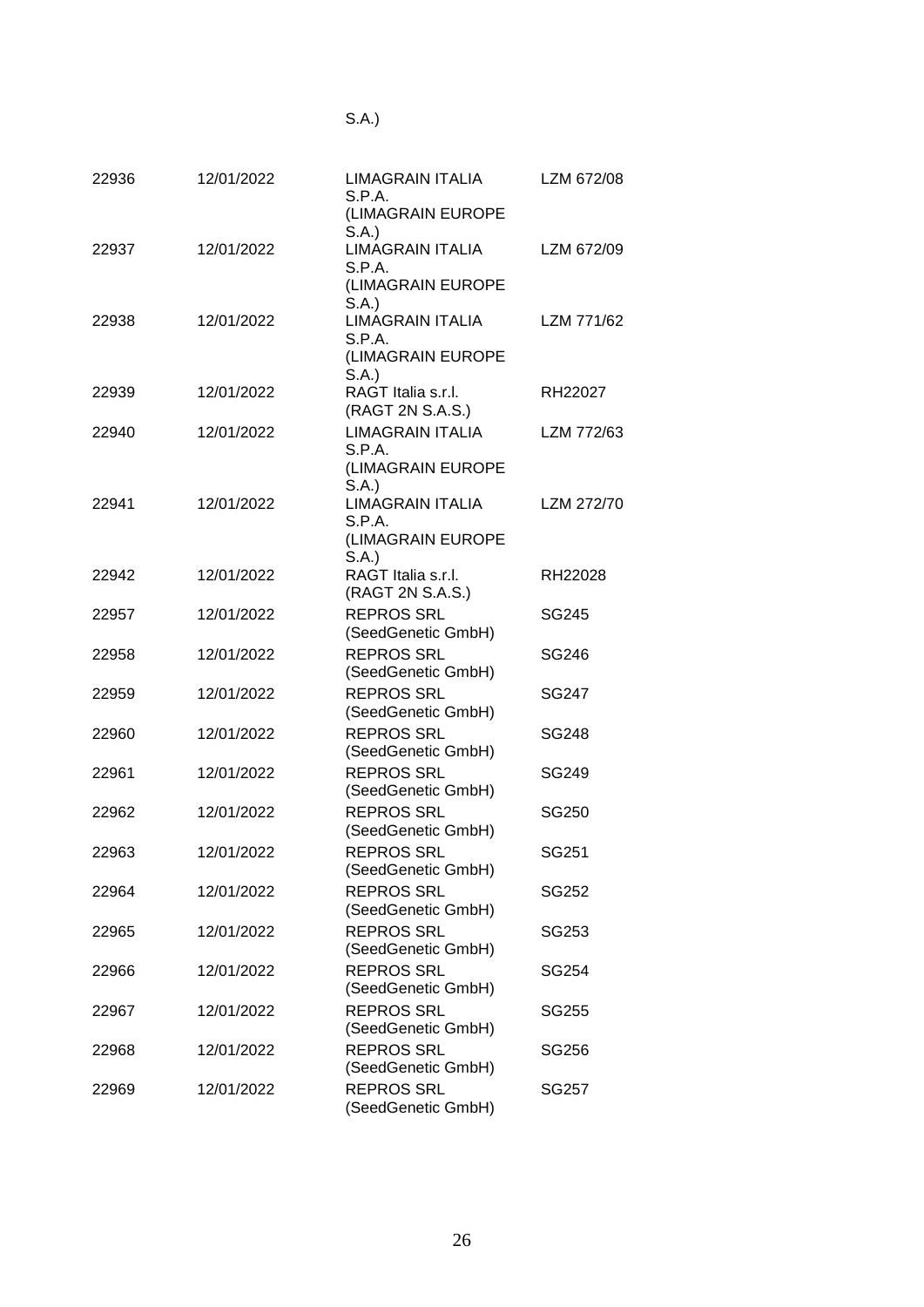| 22982 | 13/01/2022 | PIONEER HI-BRED<br><b>ITALIA SERVIZI</b><br><b>AGRONOMICI SRL</b><br>(PIONEER OVERSEAS<br>CORPORATION)        | 1071B041-01 |
|-------|------------|---------------------------------------------------------------------------------------------------------------|-------------|
| 22983 | 13/01/2022 | PIONEER HI-BRED<br><b>ITALIA SERVIZI</b><br><b>AGRONOMICI SRL</b><br>(PIONEER OVERSEAS<br><b>CORPORATION)</b> | 1072B002-01 |
| 22984 | 13/01/2022 | PIONEER HI-BRED<br><b>ITALIA SERVIZI</b><br><b>AGRONOMICI SRL</b><br>(PIONEER OVERSEAS<br>CORPORATION)        | 1073B033-01 |
| 22985 | 13/01/2022 | PIONEER HI-BRED<br><b>ITALIA SERVIZI</b><br><b>AGRONOMICI SRL</b><br>(PIONEER OVERSEAS<br>CORPORATION)        | 1074B286-01 |
| 22986 | 13/01/2022 | PIONEER HI-BRED<br><b>ITALIA SERVIZI</b><br><b>AGRONOMICI SRL</b><br>(PIONEER OVERSEAS<br>CORPORATION)        | 1075B978-01 |
| 22987 | 13/01/2022 | PIONEER HI-BRED<br><b>ITALIA SERVIZI</b><br><b>AGRONOMICI SRL</b><br>(PIONEER OVERSEAS<br>CORPORATION)        | 1075B979-01 |
| 22988 | 13/01/2022 | PIONEER HI-BRED<br><b>ITALIA SERVIZI</b><br><b>AGRONOMICI SRL</b><br>(PIONEER OVERSEAS<br>CORPORATION)        | 1076B331-01 |
| 22989 | 13/01/2022 | <b>REPROS SRL</b><br>(SAATZUCHT<br><b>GLEISDORF GESMBH)</b>                                                   | GL210009    |
| 22990 | 13/01/2022 | PIONEER HI-BRED<br><b>ITALIA SERVIZI</b><br><b>AGRONOMICI SRL</b><br>(PIONEER OVERSEAS<br><b>CORPORATION)</b> | 1077B008-01 |
| 22991 | 13/01/2022 | PIONEER HI-BRED<br><b>ITALIA SERVIZI</b><br><b>AGRONOMICI SRL</b><br>(PIONEER OVERSEAS<br>CORPORATION)        | 1077B009-01 |
| 22992 | 13/01/2022 | PIONEER HI-BRED<br><b>ITALIA SERVIZI</b><br><b>AGRONOMICI SRL</b><br>(PIONEER OVERSEAS<br>CORPORATION)        | 1077B010-01 |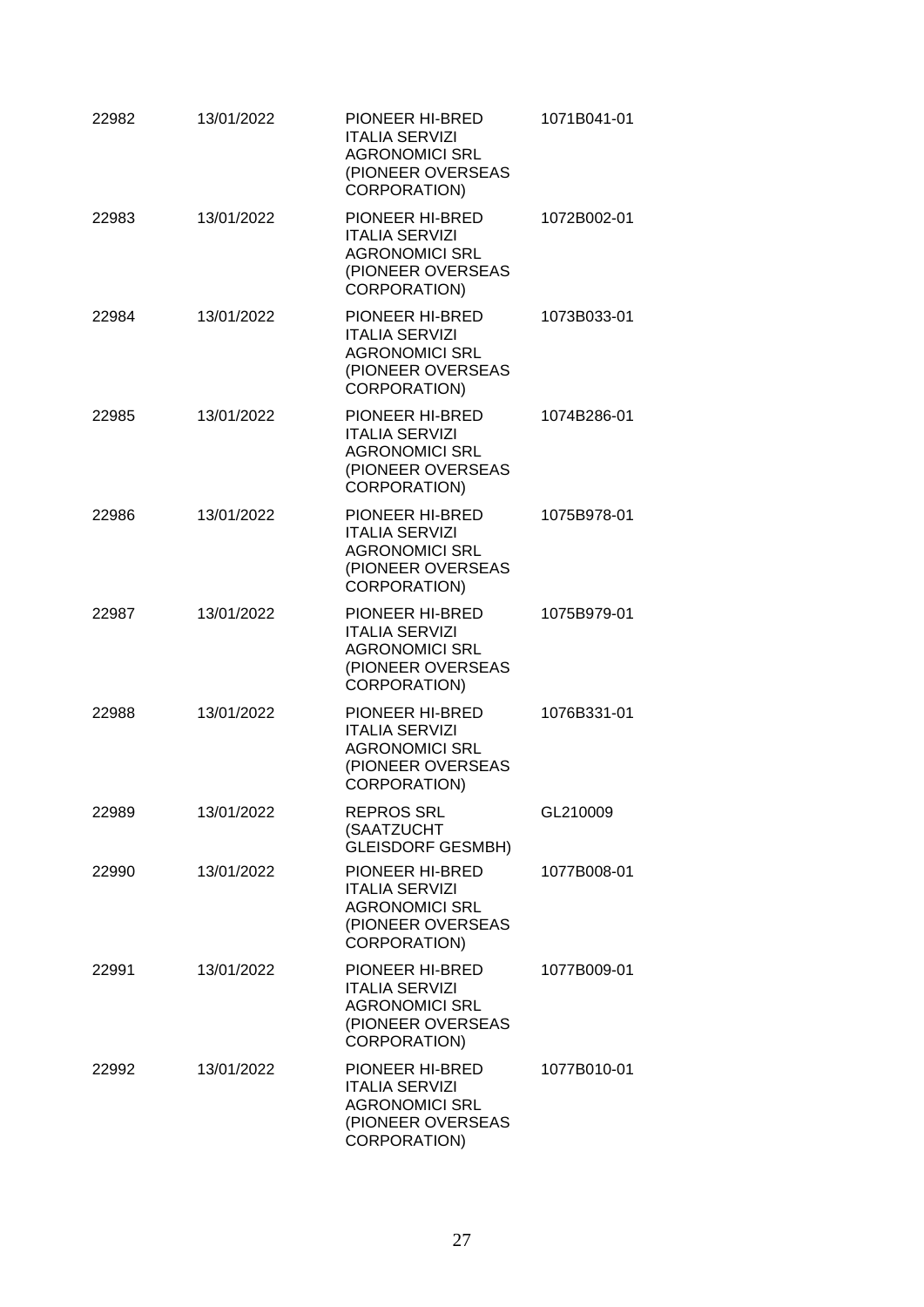| 22993 | 13/01/2022 | PIONEER HI-BRED<br><b>ITALIA SERVIZI</b><br><b>AGRONOMICI SRL</b><br>(PIONEER OVERSEAS<br>CORPORATION)        | 1078B454-01 |
|-------|------------|---------------------------------------------------------------------------------------------------------------|-------------|
| 22994 | 13/01/2022 | PIONEER HI-BRED<br><b>ITALIA SERVIZI</b><br><b>AGRONOMICI SRL</b><br>(PIONEER OVERSEAS<br>CORPORATION)        | 1078B456-01 |
| 22995 | 13/01/2022 | PIONEER HI-BRED<br><b>ITALIA SERVIZI</b><br><b>AGRONOMICI SRL</b><br>(PIONEER OVERSEAS<br>CORPORATION)        | 1079B110-01 |
| 22996 | 13/01/2022 | <b>REPROS SRL</b><br>(SAATZUCHT<br>GLEISDORF GESMBH)                                                          | GL210012    |
| 22997 | 13/01/2022 | PIONEER HI-BRED<br><b>ITALIA SERVIZI</b><br><b>AGRONOMICI SRL</b><br>(PIONEER OVERSEAS<br><b>CORPORATION)</b> | 1079B111-01 |
| 22998 | 13/01/2022 | PIONEER HI-BRED<br><b>ITALIA SERVIZI</b><br><b>AGRONOMICI SRL</b><br>(PIONEER OVERSEAS<br>CORPORATION)        | 1080B960-01 |
| 22999 | 13/01/2022 | PIONEER HI-BRED<br><b>ITALIA SERVIZI</b><br><b>AGRONOMICI SRL</b><br>(PIONEER OVERSEAS<br>CORPORATION)        | 1080B961-01 |
| 23000 | 13/01/2022 | <b>PIONEER HI-BRED</b><br><b>ITALIA SERVIZI</b><br><b>AGRONOMICI SRL</b><br>(PIONEER OVERSEAS<br>CORPORATION) | 1081B761-01 |
| 23001 | 13/01/2022 | PIONEER HI-BRED<br><b>ITALIA SERVIZI</b><br><b>AGRONOMICI SRL</b><br>(PIONEER OVERSEAS<br>CORPORATION)        | 1082B203-01 |
| 23002 | 13/01/2022 | PIONEER HI-BRED<br><b>ITALIA SERVIZI</b><br><b>AGRONOMICI SRL</b><br>(PIONEER OVERSEAS<br>CORPORATION)        | 1082B204-01 |
| 23003 | 13/01/2022 | PIONEER HI-BRED<br><b>ITALIA SERVIZI</b><br><b>AGRONOMICI SRL</b><br>(PIONEER OVERSEAS<br>CORPORATION)        | 1082B208-01 |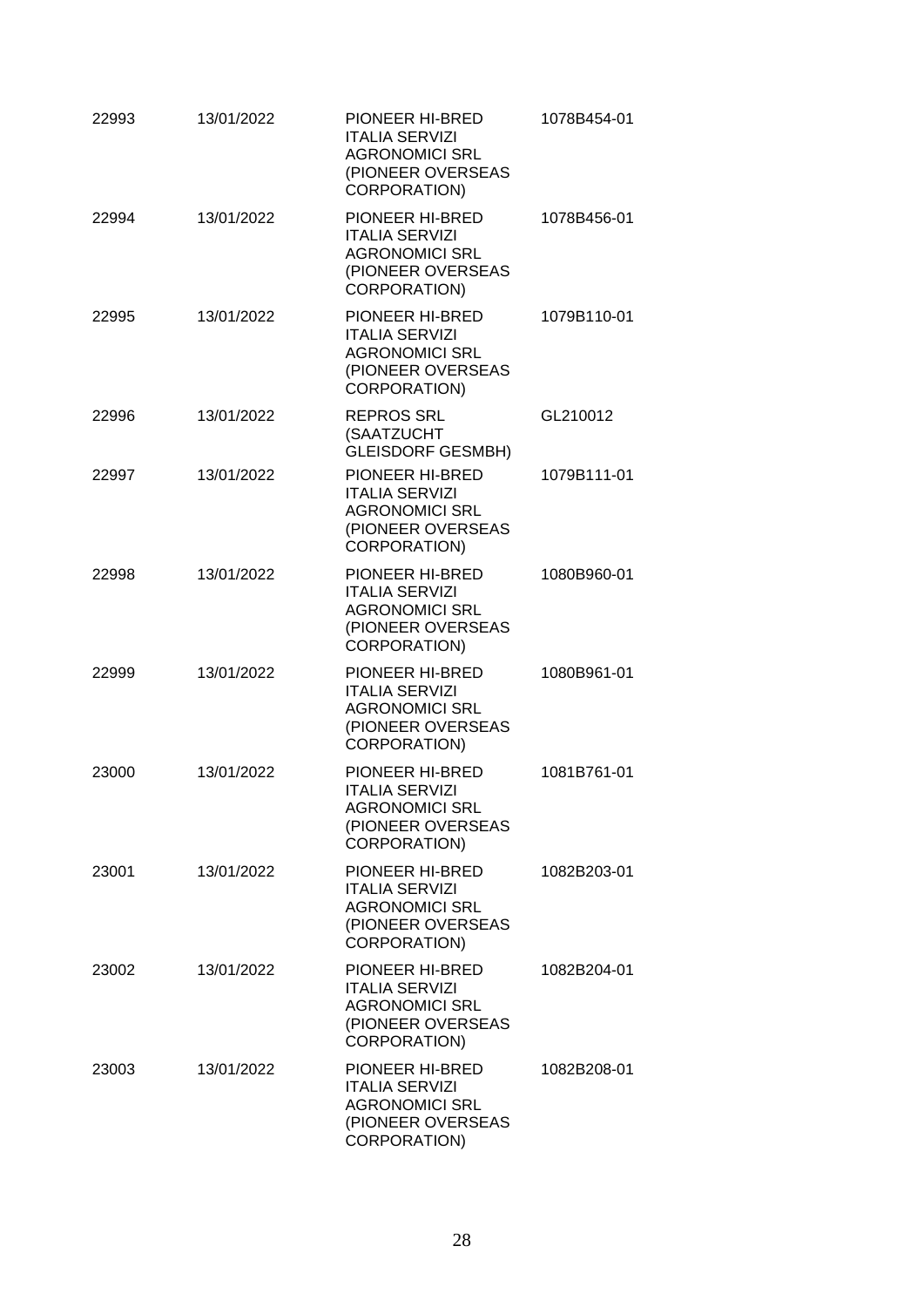| 23004 | 13/01/2022 | PIONEER HI-BRED<br><b>ITALIA SERVIZI</b><br><b>AGRONOMICI SRL</b><br>(PIONEER OVERSEAS<br>CORPORATION)        | 1082B210-01 |
|-------|------------|---------------------------------------------------------------------------------------------------------------|-------------|
| 23005 | 13/01/2022 | PIONEER HI-BRED<br><b>ITALIA SERVIZI</b><br><b>AGRONOMICI SRL</b><br>(PIONEER OVERSEAS<br>CORPORATION)        | 1082B213-01 |
| 23006 | 13/01/2022 | PIONEER HI-BRED<br><b>ITALIA SERVIZI</b><br><b>AGRONOMICI SRL</b><br>(PIONEER OVERSEAS<br>CORPORATION)        | 1083B181-01 |
| 23007 | 13/01/2022 | PIONEER HI-BRED<br><b>ITALIA SERVIZI</b><br><b>AGRONOMICI SRL</b><br>(PIONEER OVERSEAS<br>CORPORATION)        | 1083B182-01 |
| 23008 | 13/01/2022 | PIONEER HI-BRED<br><b>ITALIA SERVIZI</b><br><b>AGRONOMICI SRL</b><br>(PIONEER OVERSEAS<br>CORPORATION)        | 1083B183-01 |
| 23009 | 13/01/2022 | RAGT Italia s.r.l.<br>(RAGT 2N S.A.S.)                                                                        | RH22029     |
| 23010 | 13/01/2022 | PIONEER HI-BRED<br><b>ITALIA SERVIZI</b><br><b>AGRONOMICI SRL</b><br>(PIONEER OVERSEAS<br>CORPORATION)        | 1084B559-01 |
| 23011 | 13/01/2022 | PIONEER HI-BRED<br><b>ITALIA SERVIZI</b><br><b>AGRONOMICI SRL</b><br>(PIONEER OVERSEAS<br><b>CORPORATION)</b> | 1084B561-01 |
| 23012 | 13/01/2022 | RAGT Italia s.r.l.<br>(RAGT 2N S.A.S.)                                                                        | RH22030     |
| 23013 | 13/01/2022 | PIONEER HI-BRED<br><b>ITALIA SERVIZI</b><br><b>AGRONOMICI SRL</b><br>(PIONEER OVERSEAS<br>CORPORATION)        | 1084B563-01 |
| 23014 | 13/01/2022 | <b>REPROS SRL</b><br>(Earl Fontaine)                                                                          | FS054       |
| 23015 | 13/01/2022 | RAGT Italia s.r.l.<br>(RAGT 2N S.A.S.)                                                                        | RH22031     |
| 23016 | 13/01/2022 | PIONEER HI-BRED<br><b>ITALIA SERVIZI</b><br><b>AGRONOMICI SRL</b><br>(PIONEER OVERSEAS<br>CORPORATION)        | 1085B666-01 |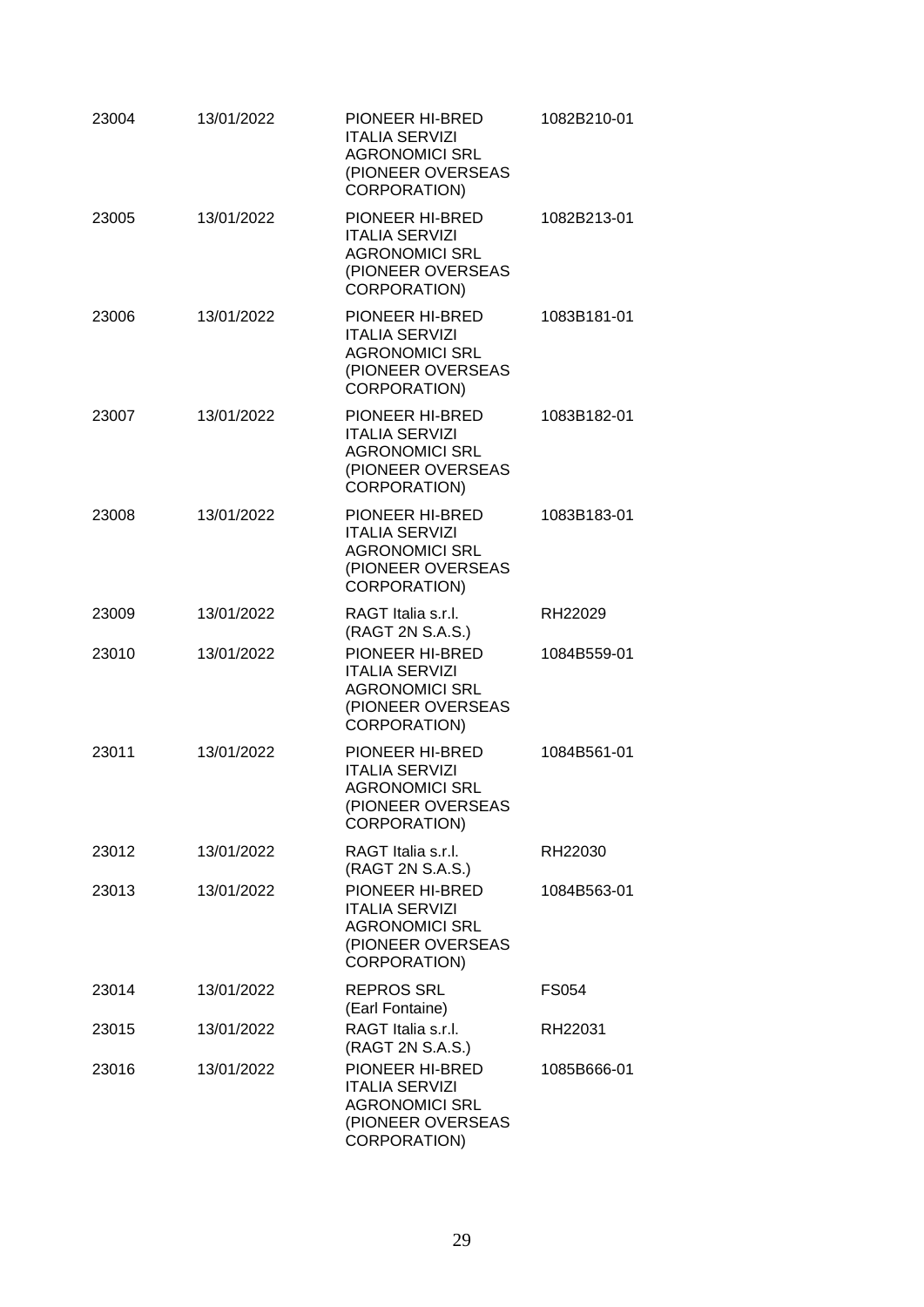| 23017 | 13/01/2022 | PIONEER HI-BRED<br><b>ITALIA SERVIZI</b><br><b>AGRONOMICI SRL</b><br>(PIONEER OVERSEAS<br>CORPORATION)                                  | 1086B219-01 |
|-------|------------|-----------------------------------------------------------------------------------------------------------------------------------------|-------------|
| 23018 | 13/01/2022 | PIONEER HI-BRED<br><b>ITALIA SERVIZI</b><br><b>AGRONOMICI SRL</b><br>(PIONEER OVERSEAS<br>CORPORATION)                                  | 1086B221-01 |
| 23019 | 13/01/2022 | RAGT Italia s.r.l.<br>(RAGT 2N S.A.S.)                                                                                                  | RH22032     |
| 23020 | 13/01/2022 | PIONEER HI-BRED<br><b>ITALIA SERVIZI</b><br><b>AGRONOMICI SRL</b><br>(PIONEER OVERSEAS<br>CORPORATION)                                  | 1086B224-01 |
| 23021 | 13/01/2022 | RAGT Italia s.r.l.<br>(RAGT 2N S.A.S.)                                                                                                  | RH22033     |
| 23022 | 13/01/2022 | PIONEER HI-BRED<br><b>ITALIA SERVIZI</b><br><b>AGRONOMICI SRL</b><br>(PIONEER OVERSEAS<br>CORPORATION,<br>PIONEER HI-BRED INT.<br>INC.) | 1087A001-01 |
| 23023 | 13/01/2022 | PIONEER HI-BRED<br><b>ITALIA SERVIZI</b><br><b>AGRONOMICI SRL</b><br>(PIONEER OVERSEAS<br>CORPORATION)                                  | 1087B013-01 |
| 23024 | 13/01/2022 | PIONEER HI-BRED<br><b>ITALIA SERVIZI</b><br><b>AGRONOMICI SRL</b><br>(PIONEER OVERSEAS<br>CORPORATION)                                  | 1087B014-01 |
| 23025 | 13/01/2022 | PIONEER HI-BRED<br><b>ITALIA SERVIZI</b><br><b>AGRONOMICI SRL</b><br>(PIONEER OVERSEAS<br>CORPORATION)                                  | 1087B016-01 |
| 23026 | 13/01/2022 | RAGT Italia s.r.l.<br>(RAGT 2N S.A.S.)                                                                                                  | RH22034     |
| 23027 | 13/01/2022 | PIONEER HI-BRED<br><b>ITALIA SERVIZI</b><br><b>AGRONOMICI SRL</b><br>(PIONEER OVERSEAS<br>CORPORATION)                                  | 1087B021-01 |
| 23028 | 13/01/2022 | PIONEER HI-BRED<br><b>ITALIA SERVIZI</b><br><b>AGRONOMICI SRL</b><br>(PIONEER OVERSEAS<br>CORPORATION)                                  | 1089B480-01 |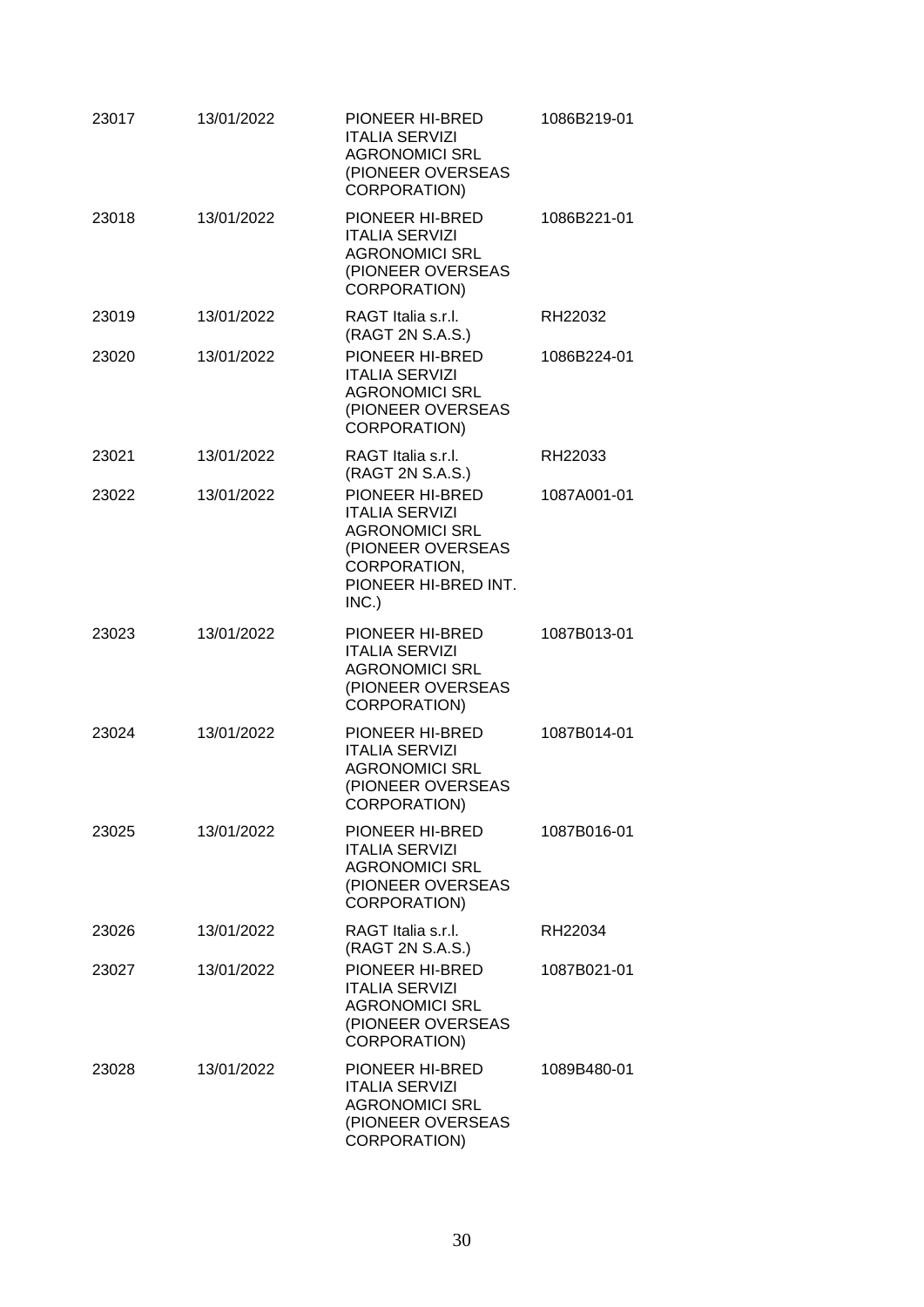| 23029 | 13/01/2022 | PIONEER HI-BRED<br><b>ITALIA SERVIZI</b><br><b>AGRONOMICI SRL</b><br>(PIONEER OVERSEAS<br>CORPORATION)        | 1089B481-01 |
|-------|------------|---------------------------------------------------------------------------------------------------------------|-------------|
| 23030 | 13/01/2022 | RAGT Italia s.r.l.<br>(RAGT 2N S.A.S.)                                                                        | RH22035     |
| 23031 | 13/01/2022 | PIONEER HI-BRED<br><b>ITALIA SERVIZI</b><br><b>AGRONOMICI SRL</b><br>(PIONEER OVERSEAS<br><b>CORPORATION)</b> | 1091B610-01 |
| 23033 | 13/01/2022 | PIONEER HI-BRED<br><b>ITALIA SERVIZI</b><br><b>AGRONOMICI SRL</b><br>(PIONEER OVERSEAS<br><b>CORPORATION)</b> | 1091B612-01 |
| 23034 | 13/01/2022 | PIONEER HI-BRED<br><b>ITALIA SERVIZI</b><br><b>AGRONOMICI SRL</b><br>(PIONEER OVERSEAS<br><b>CORPORATION)</b> | 1092B836-01 |
| 23035 | 13/01/2022 | RAGT Italia s.r.l.<br>(RAGT 2N S.A.S.)                                                                        | RH22036     |
| 23036 | 13/01/2022 | PIONEER HI-BRED<br><b>ITALIA SERVIZI</b><br><b>AGRONOMICI SRL</b><br>(PIONEER OVERSEAS<br><b>CORPORATION)</b> | 1092B838-01 |
| 23037 | 13/01/2022 | PIONEER HI-BRED<br><b>ITALIA SERVIZI</b><br><b>AGRONOMICI SRL</b><br>(PIONEER OVERSEAS<br>CORPORATION)        | 1092B839-01 |
| 23038 | 13/01/2022 | <b>PIONEER HI-BRED</b><br><b>ITALIA SERVIZI</b><br><b>AGRONOMICI SRL</b><br>(PIONEER OVERSEAS<br>CORPORATION) | 1092B840-01 |
| 23039 | 13/01/2022 | RAGT Italia s.r.l.<br>(RAGT 2N S.A.S.)                                                                        | RH22037     |
| 23040 | 13/01/2022 | PIONEER HI-BRED<br><b>ITALIA SERVIZI</b><br><b>AGRONOMICI SRL</b><br>(PIONEER OVERSEAS<br>CORPORATION)        | 1092B841-01 |
| 23041 | 13/01/2022 | PIONEER HI-BRED<br><b>ITALIA SERVIZI</b><br><b>AGRONOMICI SRL</b><br>(PIONEER OVERSEAS<br>CORPORATION)        | 1095B250-01 |
| 23042 | 13/01/2022 | PIONEER HI-BRED<br><b>ITALIA SERVIZI</b><br><b>AGRONOMICI SRL</b><br>(PIONEER OVERSEAS<br>CORPORATION)        | 1095B251-01 |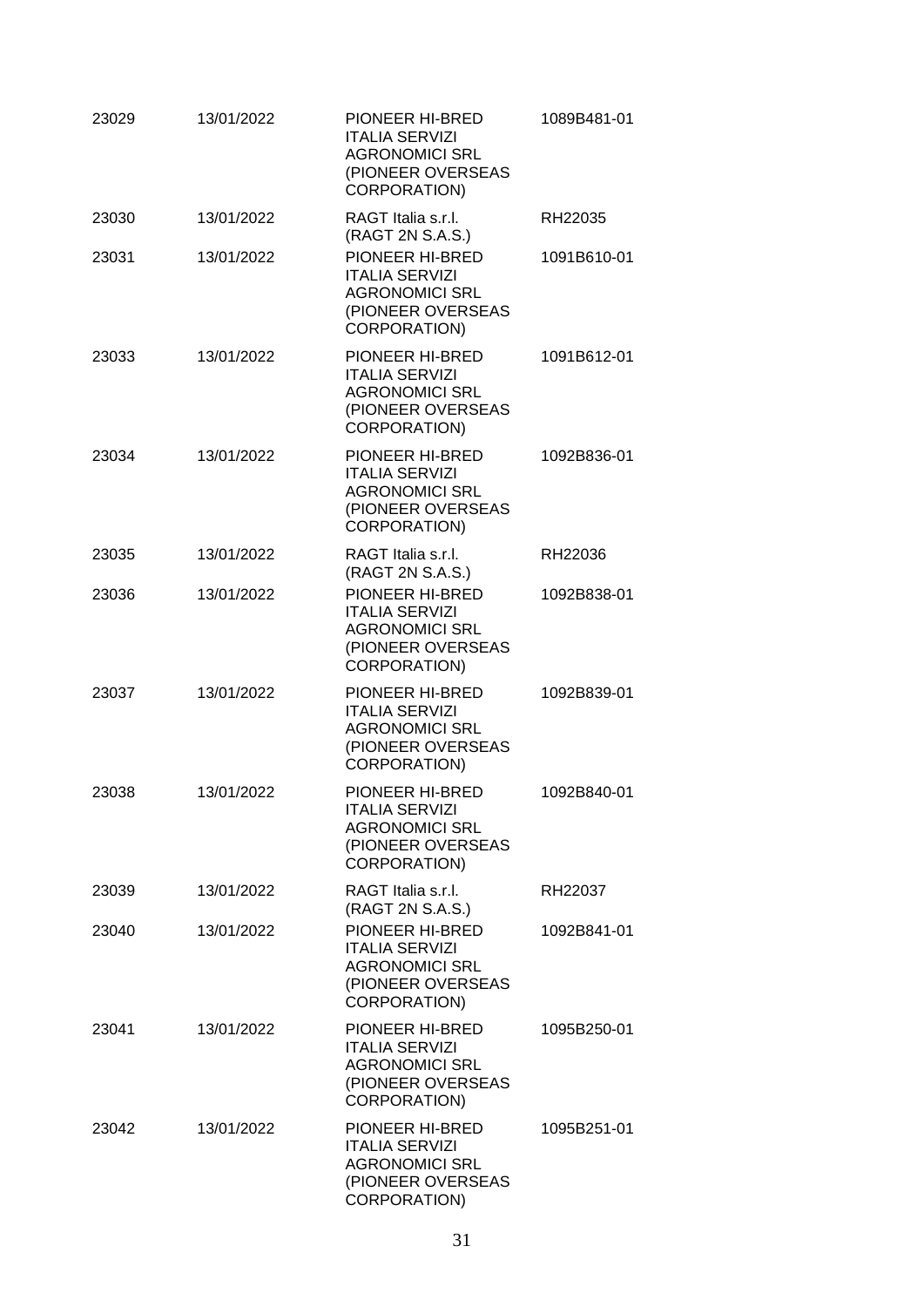| 23043 | 13/01/2022 | PIONEER HI-BRED<br><b>ITALIA SERVIZI</b><br><b>AGRONOMICI SRL</b><br>(PIONEER OVERSEAS<br><b>CORPORATION)</b> | 1097B700-01 |
|-------|------------|---------------------------------------------------------------------------------------------------------------|-------------|
| 23044 | 13/01/2022 | PIONEER HI-BRED<br><b>ITALIA SERVIZI</b><br><b>AGRONOMICI SRL</b><br>(PIONEER OVERSEAS<br>CORPORATION)        | 1097B703-01 |
| 23045 | 13/01/2022 | RAGT Italia s.r.l.<br>(RAGT 2N S.A.S.)                                                                        | RH22038     |
| 23047 | 13/01/2022 | PIONEER HI-BRED<br><b>ITALIA SERVIZI</b><br><b>AGRONOMICI SRL</b><br>(PIONEER OVERSEAS<br><b>CORPORATION)</b> | 1098B441-01 |
| 23048 | 13/01/2022 | PIONEER HI-BRED<br><b>ITALIA SERVIZI</b><br><b>AGRONOMICI SRL</b><br>(PIONEER OVERSEAS<br><b>CORPORATION)</b> | 1098B443-01 |
| 23049 | 13/01/2022 | PIONEER HI-BRED<br><b>ITALIA SERVIZI</b><br><b>AGRONOMICI SRL</b><br>(PIONEER OVERSEAS<br>CORPORATION)        | 1098B444-01 |
| 23050 | 13/01/2022 | PIONEER HI-BRED<br><b>ITALIA SERVIZI</b><br><b>AGRONOMICI SRL</b><br>(PIONEER OVERSEAS<br><b>CORPORATION)</b> | 1000B118-01 |
| 23051 | 13/01/2022 | PIONEER HI-BRED<br><b>ITALIA SERVIZI</b><br><b>AGRONOMICI SRL</b><br>(PIONEER OVERSEAS<br>CORPORATION)        | 1000B120-01 |
| 23052 | 13/01/2022 | RAGT Italia s.r.l.<br>(RAGT 2N S.A.S.)                                                                        | RH22039     |
| 23053 | 13/01/2022 | PIONEER HI-BRED<br><b>ITALIA SERVIZI</b><br><b>AGRONOMICI SRL</b><br>(PIONEER OVERSEAS<br>CORPORATION)        | 1001B857-01 |
| 23054 | 13/01/2022 | PIONEER HI-BRED<br><b>ITALIA SERVIZI</b><br><b>AGRONOMICI SRL</b><br>(PIONEER OVERSEAS<br>CORPORATION)        | 1001B858-01 |
| 23055 | 13/01/2022 | PIONEER HI-BRED<br><b>ITALIA SERVIZI</b><br><b>AGRONOMICI SRL</b><br>(PIONEER OVERSEAS<br>CORPORATION)        | 1001B860-01 |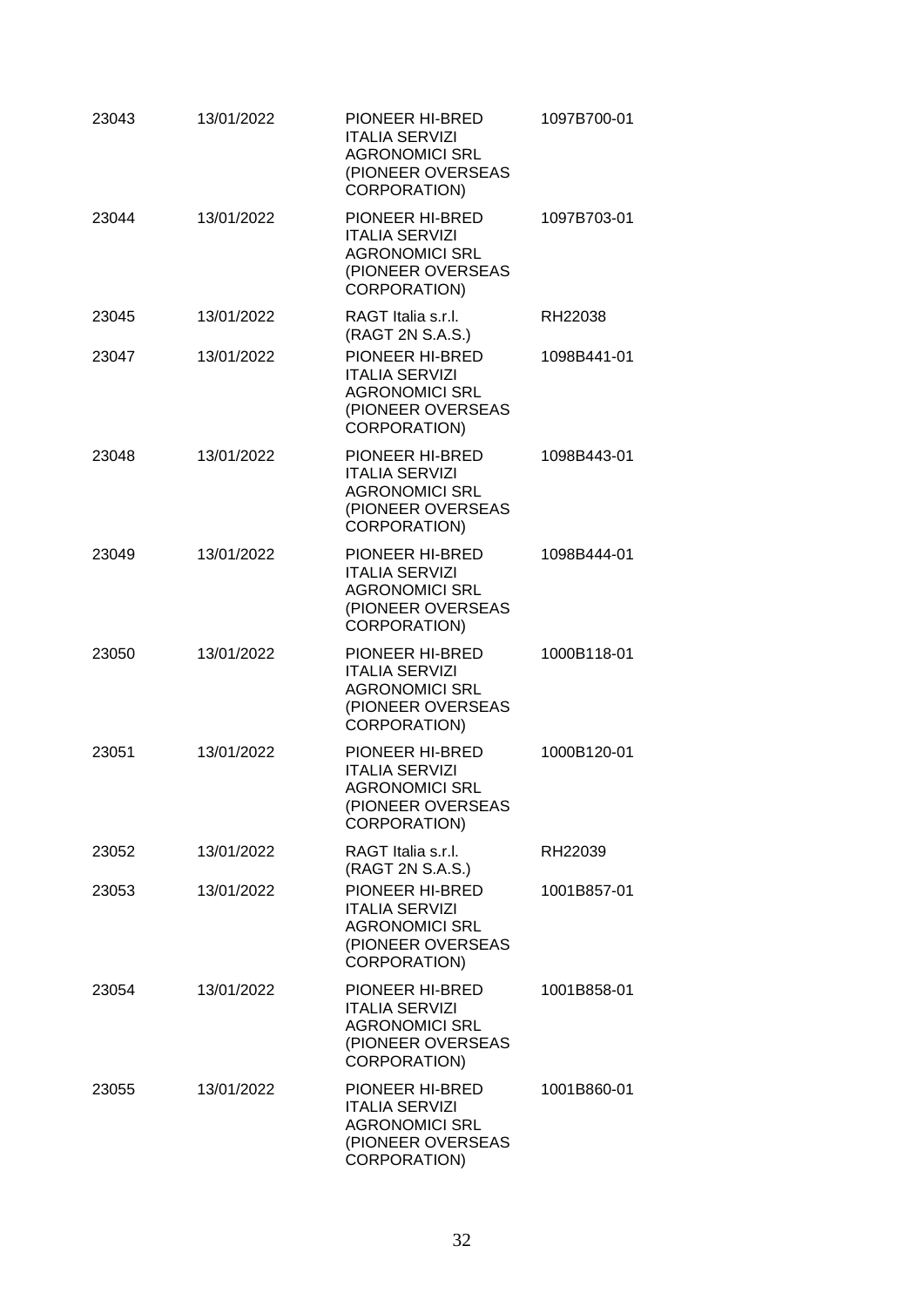| 23056 | 13/01/2022 | PIONEER HI-BRED<br><b>ITALIA SERVIZI</b><br><b>AGRONOMICI SRL</b><br>(PIONEER OVERSEAS<br><b>CORPORATION)</b>                           | 1001B861-01 |
|-------|------------|-----------------------------------------------------------------------------------------------------------------------------------------|-------------|
| 23057 | 13/01/2022 | PIONEER HI-BRED<br><b>ITALIA SERVIZI</b><br><b>AGRONOMICI SRL</b><br>(PIONEER OVERSEAS<br><b>CORPORATION)</b>                           | 1001B862-01 |
| 23062 | 13/01/2022 | PIONEER HI-BRED<br><b>ITALIA SERVIZI</b><br><b>AGRONOMICI SRL</b><br>(PIONEER OVERSEAS<br><b>CORPORATION)</b>                           | 1002B832-01 |
| 23063 | 13/01/2022 | PIONEER HI-BRED<br><b>ITALIA SERVIZI</b><br><b>AGRONOMICI SRL</b><br>(PIONEER OVERSEAS<br><b>CORPORATION)</b>                           | 1002B833-01 |
| 23064 | 13/01/2022 | PIONEER HI-BRED<br><b>ITALIA SERVIZI</b><br><b>AGRONOMICI SRL</b><br>(PIONEER OVERSEAS<br><b>CORPORATION)</b>                           | 1002B836-01 |
| 23065 | 13/01/2022 | PIONEER HI-BRED<br><b>ITALIA SERVIZI</b><br><b>AGRONOMICI SRL</b><br>(PIONEER OVERSEAS<br>CORPORATION)                                  | 1003B859-01 |
| 23066 | 13/01/2022 | PIONEER HI-BRED<br><b>ITALIA SERVIZI</b><br><b>AGRONOMICI SRL</b><br>(PIONEER OVERSEAS<br>CORPORATION)                                  | 1003B863-01 |
| 23067 | 13/01/2022 | PIONEER HI-BRED<br><b>ITALIA SERVIZI</b><br><b>AGRONOMICI SRL</b><br>(PIONEER OVERSEAS<br>CORPORATION)                                  | 1005B748-01 |
| 23068 | 13/01/2022 | PIONEER HI-BRED<br><b>ITALIA SERVIZI</b><br><b>AGRONOMICI SRL</b><br>(PIONEER OVERSEAS<br><b>CORPORATION)</b>                           | 1005B749-01 |
| 23069 | 13/01/2022 | PIONEER HI-BRED<br><b>ITALIA SERVIZI</b><br><b>AGRONOMICI SRL</b><br>(PIONEER OVERSEAS<br>CORPORATION,<br>PIONEER HI-BRED INT.<br>INC.) | 1099B287-01 |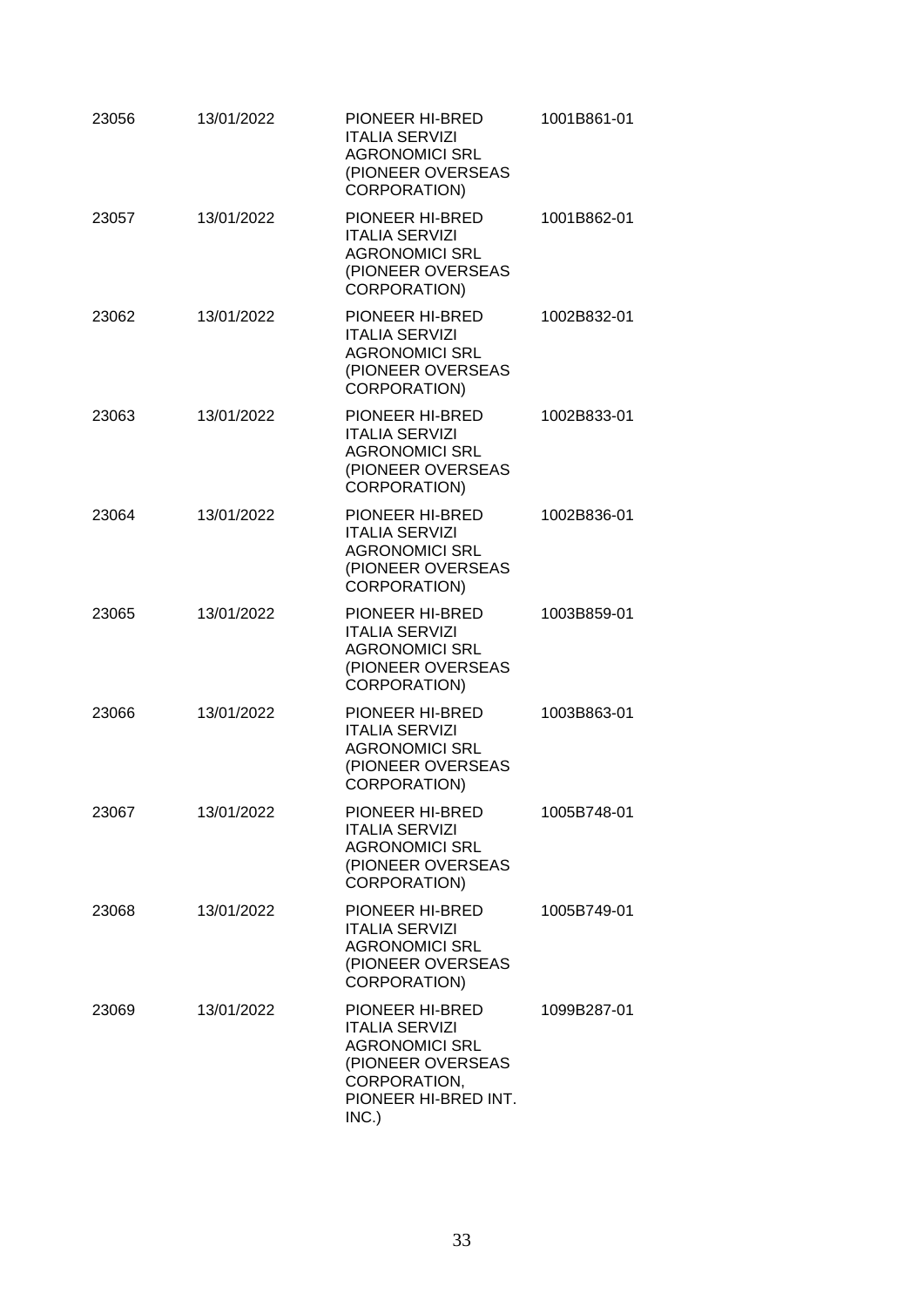| 23070 | 13/01/2022 | PIONEER HI-BRED<br><b>ITALIA SERVIZI</b><br><b>AGRONOMICI SRL</b><br>(PIONEER OVERSEAS<br>CORPORATION)                                  | 1006B729-01 |
|-------|------------|-----------------------------------------------------------------------------------------------------------------------------------------|-------------|
| 23071 | 13/01/2022 | PIONEER HI-BRED<br><b>ITALIA SERVIZI</b><br><b>AGRONOMICI SRL</b><br>(PIONEER OVERSEAS<br><b>CORPORATION)</b>                           | 1007B012-01 |
| 23072 | 13/01/2022 | PIONEER HI-BRED<br><b>ITALIA SERVIZI</b><br><b>AGRONOMICI SRL</b><br>(PIONEER OVERSEAS<br>CORPORATION)                                  | 1007B015-01 |
| 23073 | 13/01/2022 | PIONEER HI-BRED<br><b>ITALIA SERVIZI</b><br><b>AGRONOMICI SRL</b><br>(PIONEER OVERSEAS<br><b>CORPORATION)</b>                           | 1008B649-01 |
| 23074 | 13/01/2022 | PIONEER HI-BRED<br><b>ITALIA SERVIZI</b><br><b>AGRONOMICI SRL</b><br>(PIONEER OVERSEAS<br>CORPORATION,<br>PIONEER HI-BRED INT.<br>INC.) | X08P450WX   |
| 23075 | 13/01/2022 | PIONEER HI-BRED<br><b>ITALIA SERVIZI</b><br><b>AGRONOMICI SRL</b><br>(PIONEER OVERSEAS<br>CORPORATION)                                  | 1010B007-01 |
| 23076 | 13/01/2022 | PIONEER HI-BRED<br><b>ITALIA SERVIZI</b><br><b>AGRONOMICI SRL</b><br>(PIONEER OVERSEAS<br>CORPORATION)                                  | 1010B009-01 |
| 23077 | 13/01/2022 | PIONEER HI-BRED<br><b>ITALIA SERVIZI</b><br><b>AGRONOMICI SRL</b><br>(PIONEER OVERSEAS<br>CORPORATION)                                  | 1010B012-01 |
| 23078 | 13/01/2022 | PIONEER HI-BRED<br><b>ITALIA SERVIZI</b><br><b>AGRONOMICI SRL</b><br>(PIONEER OVERSEAS<br>CORPORATION)                                  | 1012B233-01 |
| 23079 | 13/01/2022 | PIONEER HI-BRED<br><b>ITALIA SERVIZI</b><br><b>AGRONOMICI SRL</b><br>(PIONEER HI-BRED INT.<br>INC.)                                     | 1013A225-01 |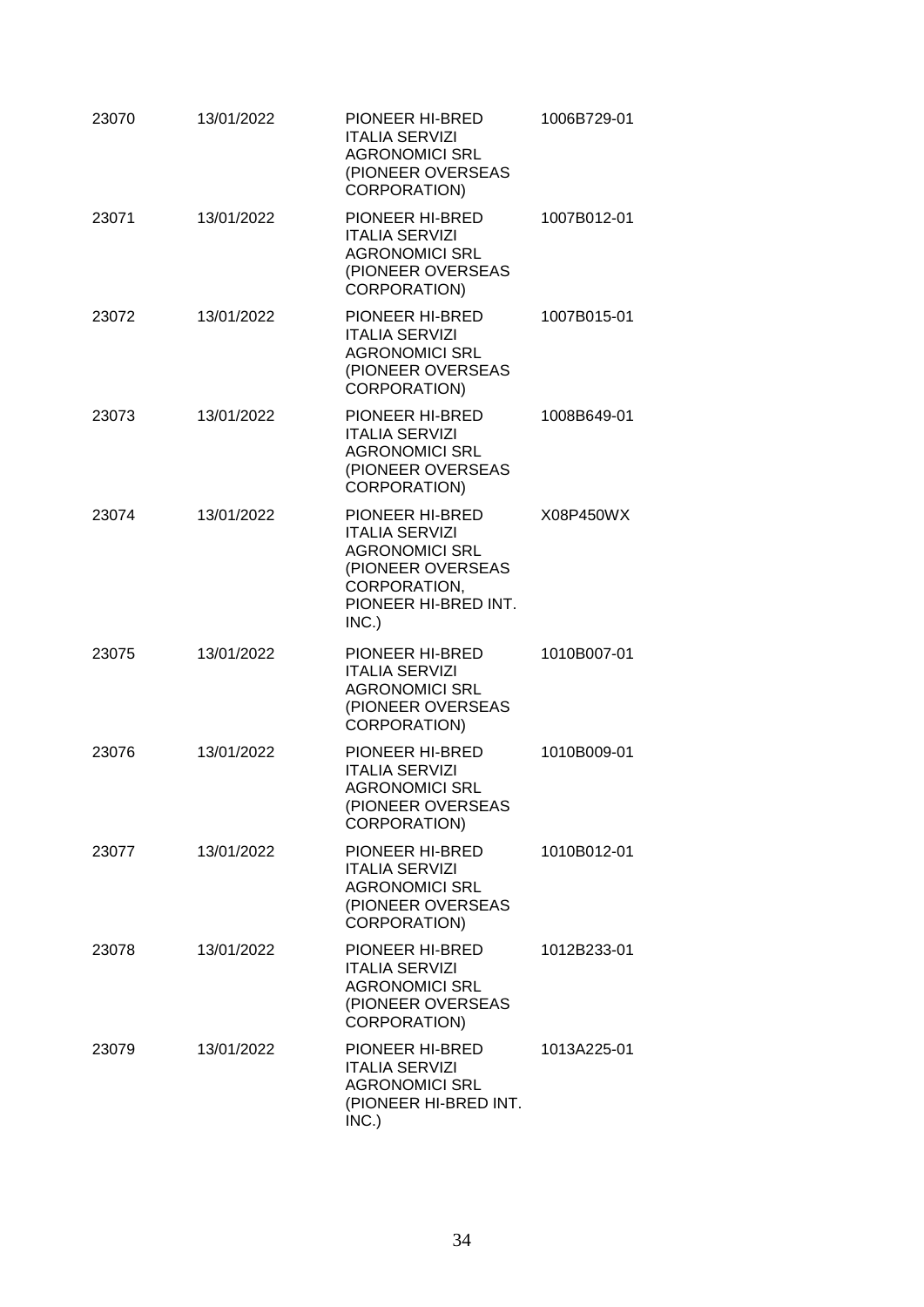| 23080 | 13/01/2022 | PIONEER HI-BRED<br><b>ITALIA SERVIZI</b><br><b>AGRONOMICI SRL</b><br>(PIONEER OVERSEAS<br>CORPORATION)        | 1013B517-01 |
|-------|------------|---------------------------------------------------------------------------------------------------------------|-------------|
| 23081 | 13/01/2022 | PIONEER HI-BRED<br><b>ITALIA SERVIZI</b><br><b>AGRONOMICI SRL</b><br>(PIONEER OVERSEAS<br>CORPORATION)        | 1013B518-01 |
| 23082 | 13/01/2022 | PIONEER HI-BRED<br><b>ITALIA SERVIZI</b><br><b>AGRONOMICI SRL</b><br>(PIONEER HI-BRED INT.<br>INC.)           | 1015A011-01 |
| 23083 | 13/01/2022 | PIONEER HI-BRED<br><b>ITALIA SERVIZI</b><br><b>AGRONOMICI SRL</b><br>(PIONEER OVERSEAS<br><b>CORPORATION)</b> | 1015B180-01 |
| 23084 | 13/01/2022 | PIONEER HI-BRED<br><b>ITALIA SERVIZI</b><br><b>AGRONOMICI SRL</b><br>(PIONEER OVERSEAS<br>CORPORATION)        | 1015B181-01 |
| 23085 | 13/01/2022 | <b>PIONEER HI-BRED</b><br><b>ITALIA SERVIZI</b><br><b>AGRONOMICI SRL</b><br>(PIONEER OVERSEAS<br>CORPORATION) | 1019B155-01 |
| 23086 | 13/01/2022 | PIONEER HI-BRED<br><b>ITALIA SERVIZI</b><br><b>AGRONOMICI SRL</b><br>(PIONEER OVERSEAS<br>CORPORATION)        | 1020B223-01 |
| 23087 | 13/01/2022 | PIONEER HI-BRED<br><b>ITALIA SERVIZI</b><br><b>AGRONOMICI SRL</b><br>(PIONEER OVERSEAS<br>CORPORATION)        | 1020B224-01 |
| 23088 | 13/01/2022 | PIONEER HI-BRED<br><b>ITALIA SERVIZI</b><br><b>AGRONOMICI SRL</b><br>(PIONEER OVERSEAS<br>CORPORATION)        | 1020B226-01 |
| 23089 | 13/01/2022 | PIONEER HI-BRED<br><b>ITALIA SERVIZI</b><br><b>AGRONOMICI SRL</b><br>(PIONEER OVERSEAS<br>CORPORATION)        | 1020B227-01 |
| 23090 | 13/01/2022 | PIONEER HI-BRED<br><b>ITALIA SERVIZI</b><br><b>AGRONOMICI SRL</b><br>(PIONEER OVERSEAS<br>CORPORATION)        | 1020B228-01 |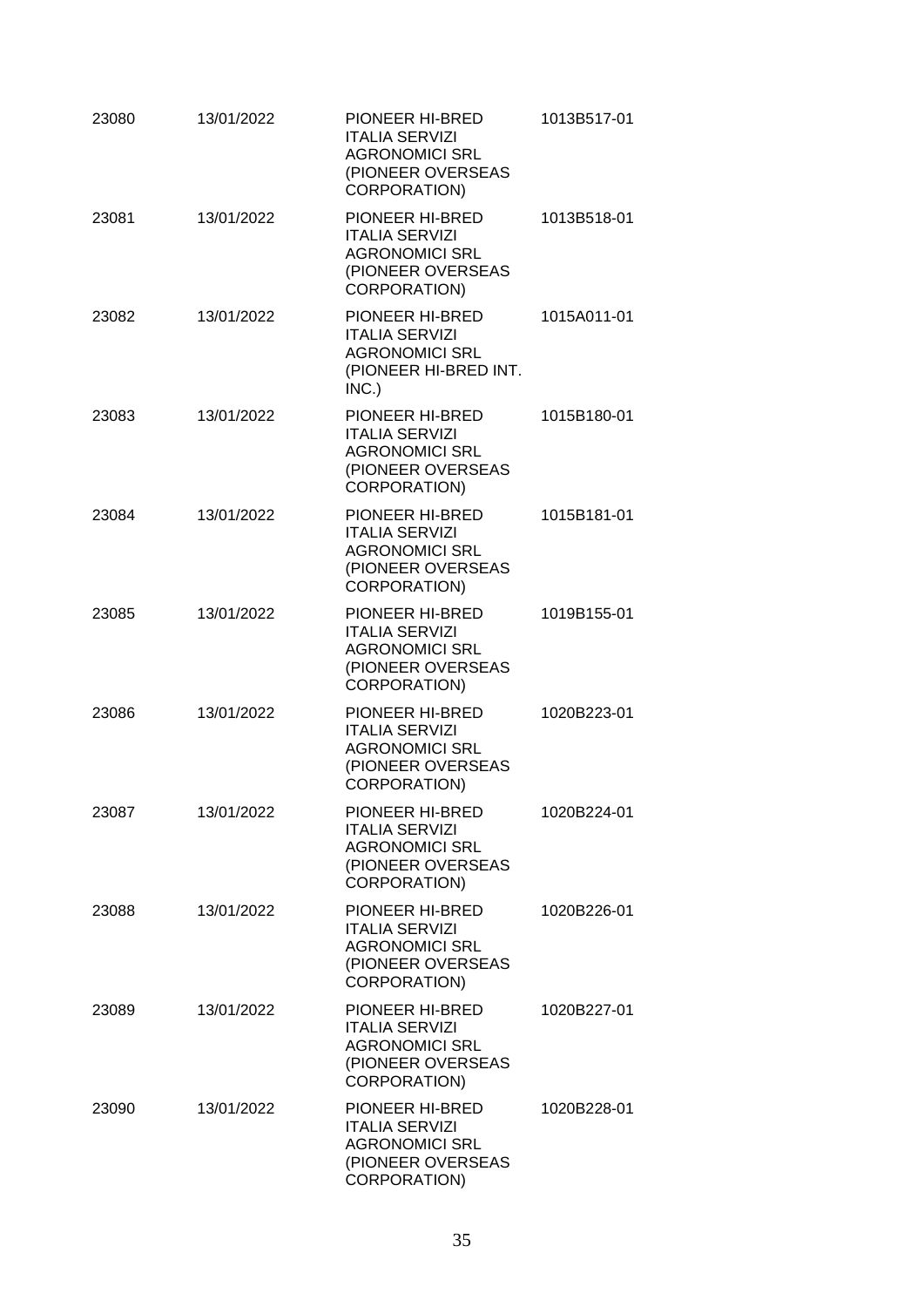| 23094 | 13/01/2022 | RAGT Italia s.r.l.<br>(RAGT 2N S.A.S.)                      | RH22040        |
|-------|------------|-------------------------------------------------------------|----------------|
| 23095 | 13/01/2022 | RAGT Italia s.r.l.<br>(RAGT 2N S.A.S.)                      | RH22041        |
| 23097 | 13/01/2022 | RAGT Italia s.r.l.<br>(RAGT 2N S.A.S.)                      | RH22042        |
| 23099 | 13/01/2022 | RAGT Italia s.r.l.<br>(RAGT 2N S.A.S.)                      | RH22043        |
| 23100 | 13/01/2022 | RAGT Italia s.r.l.<br>(RAGT 2N S.A.S.)                      | RH22044        |
| 23102 | 13/01/2022 | RAGT Italia s.r.l.<br>(RAGT 2N S.A.S.)                      | RH22046        |
| 23105 | 13/01/2022 | RAGT Italia s.r.l.<br>(RAGT 2N S.A.S.)                      | RH22047        |
| 23106 | 13/01/2022 | RAGT Italia s.r.l.<br>(RAGT 2N S.A.S.)                      | RH22048        |
| 23107 | 13/01/2022 | RAGT Italia s.r.l.<br>(RAGT 2N S.A.S.)                      | RH22049        |
| 23108 | 13/01/2022 | PLANTA SRL<br>(PLANTA SRL)                                  | SNH2672AE      |
| 23109 | 13/01/2022 | <b>REPROS SRL</b><br>(PANAM FRANCE SARL)                    | 42003          |
| 23110 | 13/01/2022 | <b>REPROS SRL</b><br>(PANAM FRANCE SARL)                    | 42004          |
| 23111 | 13/01/2022 | <b>PLANTA SRL</b><br>(PLANTA SRL)                           | <b>SNH2471</b> |
| 23113 | 13/01/2022 | <b>REPROS SRL</b><br>(PANAM FRANCE SARL)                    | 42005          |
| 23114 | 13/01/2022 | <b>REPROS SRL</b><br>(PANAM FRANCE SARL)                    | 42006          |
| 23115 | 13/01/2022 | <b>REPROS SRL</b><br>(PANAM FRANCE SARL)                    | 42007          |
| 23116 | 13/01/2022 | <b>REPROS SRL</b><br>(PANAM FRANCE SARL)                    | 42008          |
| 23117 | 13/01/2022 | <b>REPROS SRL</b><br>(PANAM FRANCE SARL)                    | 42009          |
| 23118 | 14/01/2022 | <b>REPROS SRL</b><br>(PANAM FRANCE SARL)                    | 42010          |
| 23119 | 14/01/2022 | <b>REPROS SRL</b><br>(PANAM FRANCE SARL)                    | 42011          |
| 23120 | 14/01/2022 | <b>REPROS SRL</b><br>(PANAM FRANCE SARL)                    | 42012          |
| 23121 | 14/01/2022 | <b>REPROS SRL</b><br>(PANAM FRANCE SARL)                    | 42013          |
| 23122 | 14/01/2022 | <b>REPROS SRL</b><br>(PANAM FRANCE SARL)                    | 42014          |
| 23123 | 14/01/2022 | <b>REPROS SRL</b><br>(PANAM FRANCE SARL)                    | 42015          |
| 23124 | 14/01/2022 | <b>REPROS SRL</b><br>(SAATZUCHT<br><b>GLEISDORF GESMBH)</b> | GL187008       |
| 23125 | 14/01/2022 | <b>REPROS SRL</b><br>(SAATZUCHT<br><b>GLEISDORF GESMBH)</b> | GL187009       |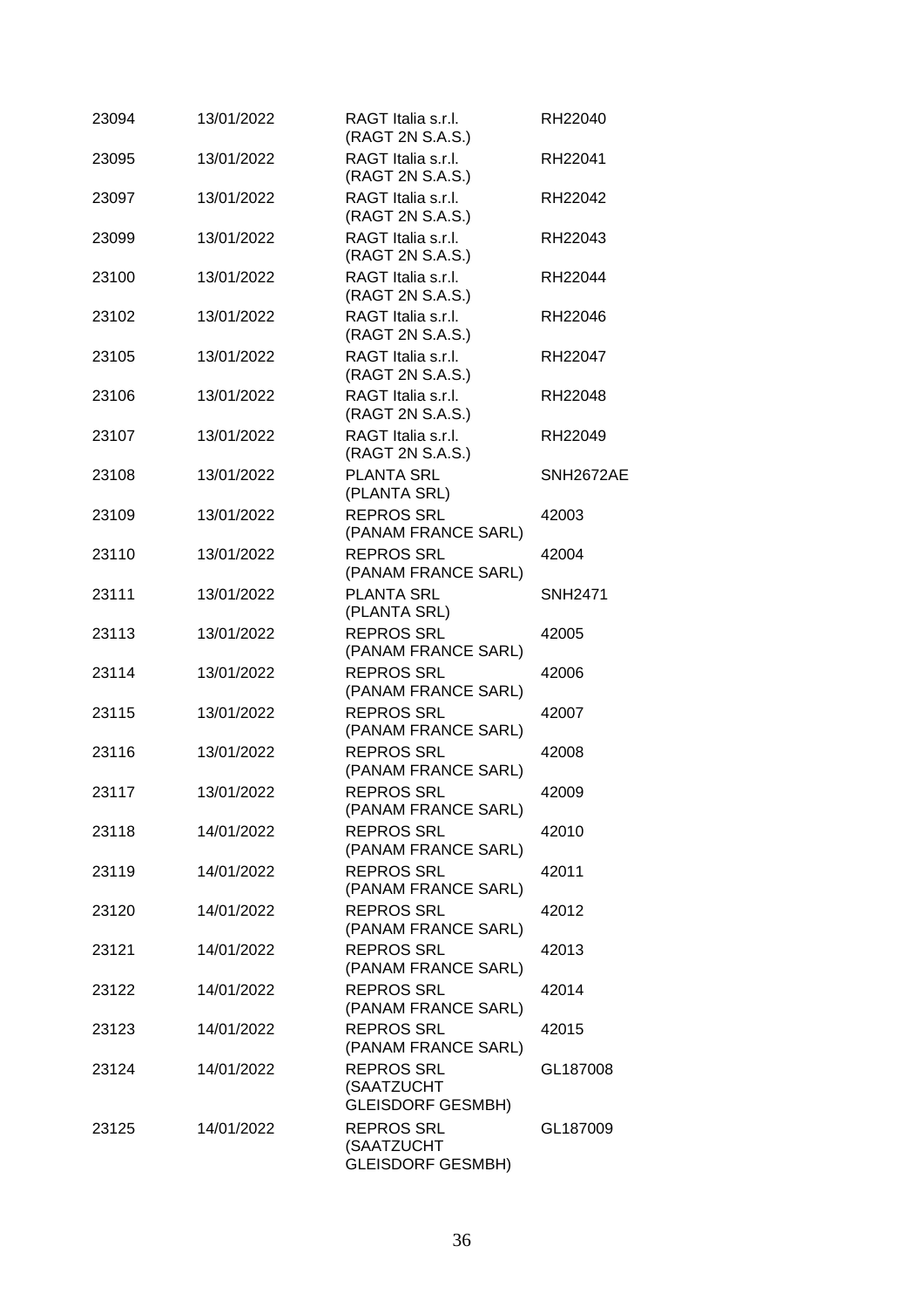| 23126 | 14/01/2022 | <b>REPROS SRL</b><br>(SAATZUCHT<br><b>GLEISDORF GESMBH)</b> | GL191001 |
|-------|------------|-------------------------------------------------------------|----------|
| 23128 | 14/01/2022 | <b>REPROS SRL</b><br>(SAATZUCHT<br><b>GLEISDORF GESMBH)</b> | GL191027 |
| 23129 | 14/01/2022 | <b>REPROS SRL</b><br>(SAATZUCHT<br><b>GLEISDORF GESMBH)</b> | GL191331 |
| 23130 | 14/01/2022 | <b>REPROS SRL</b><br>(SAATZUCHT<br><b>GLEISDORF GESMBH)</b> | GL193423 |
| 23131 | 14/01/2022 | <b>REPROS SRL</b><br>(SAATZUCHT<br><b>GLEISDORF GESMBH)</b> | GL200651 |
| 23132 | 14/01/2022 | RAGT Italia s.r.l.<br>(RAGT 2N S.A.S.)                      | RH22018  |
| 23133 | 14/01/2022 | RAGT Italia s.r.l.<br>(RAGT 2N S.A.S.)                      | RH22019  |
| 23134 | 14/01/2022 | RAGT Italia s.r.l.<br>(RAGT 2N S.A.S.)                      | RH22020  |
| 23138 | 14/01/2022 | RAGT Italia s.r.l.<br>(RAGT 2N S.A.S.)                      | RH22009  |
| 23140 | 14/01/2022 | RAGT Italia s.r.l.<br>(RAGT 2N S.A.S.)                      | RH22010  |
| 23141 | 14/01/2022 | RAGT Italia s.r.l.<br>(RAGT 2N S.A.S.)                      | RH22013  |
| 23142 | 14/01/2022 | RAGT Italia s.r.l.<br>(RAGT 2N S.A.S.)                      | RH21085  |
| 23144 | 14/01/2022 | RAGT Italia s.r.l.<br>(RAGT 2N S.A.S.)                      | RH21082  |
| 23146 | 14/01/2022 | RAGT Italia s.r.l.<br>(RAGT 2N S.A.S.)                      | RH22017  |
| 23148 | 14/01/2022 | Lidea Italy srl<br>(CAUSSADE<br>SEMENCES)                   | CSM21311 |
| 23149 | 14/01/2022 | Lidea Italy srl<br>(CAUSSADE<br><b>SEMENCES)</b>            | CSM21312 |
| 23150 | 14/01/2022 | Lidea Italy srl<br>(CAUSSADE<br>SEMENCES)                   | CSM21314 |
| 23151 | 14/01/2022 | Lidea Italy srl<br>(EURALIS SEMENCES)                       | ESZ20212 |
| 23155 | 14/01/2022 | Lidea Italy srl<br>(EURALIS SEMENCES)                       | ESZ20214 |
| 23156 | 14/01/2022 | Lidea Italy srl<br>(EURALIS SEMENCES)                       | ESZ20216 |
| 23157 | 14/01/2022 | Lidea Italy srl<br>(EURALIS SEMENCES)                       | ESZ21203 |
| 23162 | 14/01/2022 | Lidea Italy srl<br>(EURALIS SEMENCES)                       | ESZ21302 |
| 23163 | 14/01/2022 | Lidea Italy srl<br>(EURALIS SEMENCES)                       | ESZ21304 |
| 23164 | 14/01/2022 | Lidea Italy srl<br>(EURALIS SEMENCES)                       | ESZ21315 |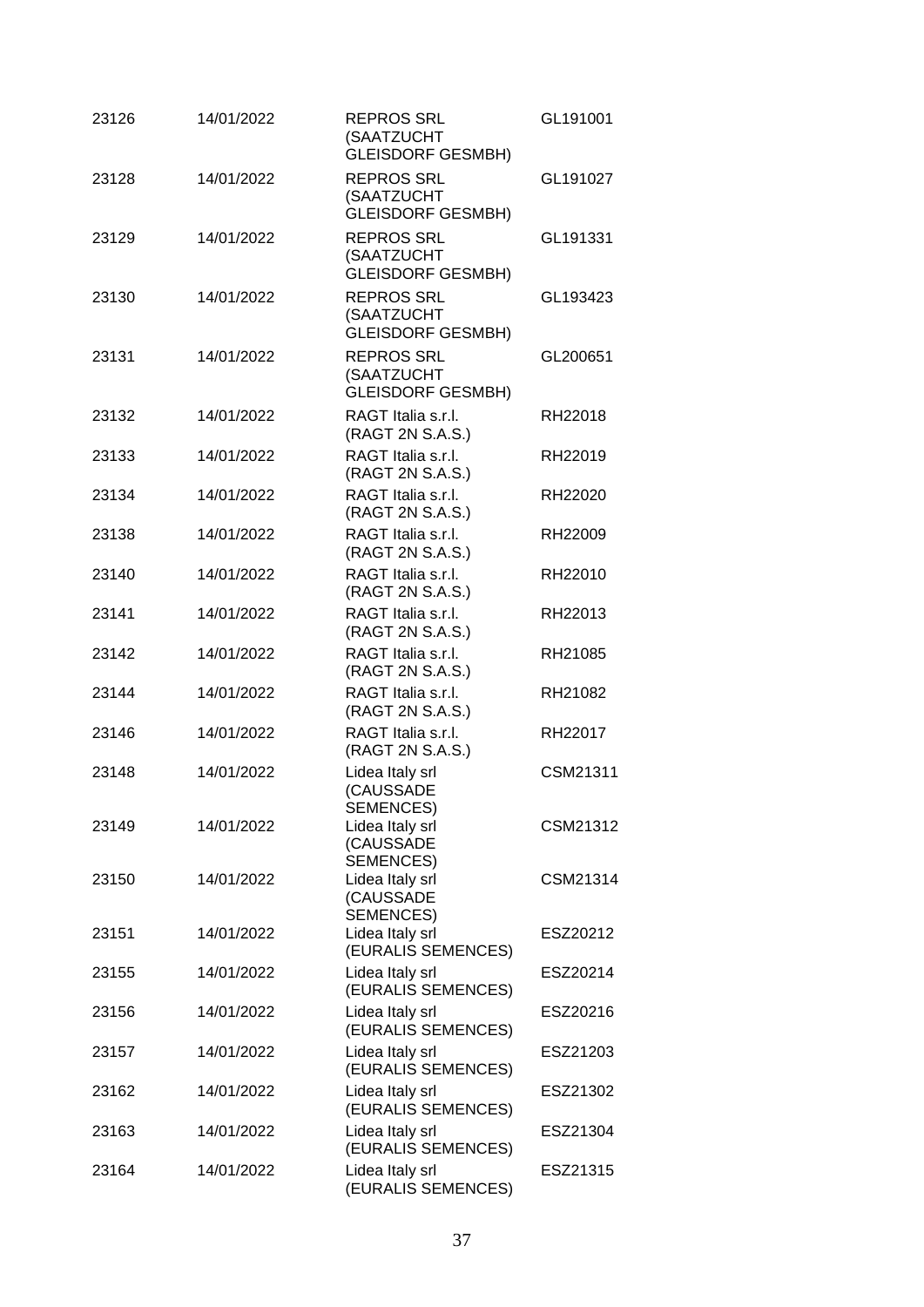| 23165 | 14/01/2022 | Lidea Italy srl<br>(EURALIS SEMENCES) | ESZ21316       |
|-------|------------|---------------------------------------|----------------|
| 23166 | 14/01/2022 | Lidea Italy srl<br>(EURALIS SEMENCES) | ESZ21317       |
| 23168 | 14/01/2022 | Lidea Italy srl<br>(EURALIS SEMENCES) | ESZ21319       |
| 23174 | 14/01/2022 | Lidea Italy srl<br>(EURALIS SEMENCES) | ESZ21406       |
| 23176 | 14/01/2022 | Lidea Italy srl<br>(Lidea France SAS) | LDZ22218       |
| 23177 | 14/01/2022 | Lidea Italy srl<br>(Lidea France SAS) | LDZ22220       |
| 23178 | 14/01/2022 | Lidea Italy srl<br>(Lidea France SAS) | LDZ22224       |
| 23179 | 14/01/2022 | Lidea Italy srl<br>(Lidea France SAS) | LDZ22227       |
| 23181 | 14/01/2022 | Lidea Italy srl<br>(Lidea France SAS) | LDZ22230       |
| 23182 | 14/01/2022 | Lidea Italy srl<br>(Lidea France SAS) | LDZ22322       |
| 23183 | 14/01/2022 | Lidea Italy srl<br>(Lidea France SAS) | LDZ22412       |
| 23204 | 14/01/2022 | <b>REPROS SRL</b><br>(GLENN SEED LTD) | SEM22ITL650    |
| 23205 | 14/01/2022 | <b>REPROS SRL</b><br>(GLENN SEED LTD) | SEM22ITLF510   |
| 23206 | 14/01/2022 | <b>REPROS SRL</b><br>(GLENN SEED LTD) | SEM22ITFFL600  |
| 23207 | 15/01/2022 | <b>PLANTA SRL</b><br>(PLANTA SRL)     | <b>SNH2674</b> |
| 23208 | 15/01/2022 | <b>PLANTA SRL</b><br>(PLANTA SRL)     | <b>SNH2573</b> |

### **MELANZANA**

Solanum melongena L.

| 4445 | 13/12/2021 | <b>SEEDS BUSINESS</b>  | I-BE076 |
|------|------------|------------------------|---------|
|      |            | <b>CONSULTANTS SRL</b> |         |
|      |            | (MERIDIEM SEEDS S.L.)  |         |

### **PEPERONE**

Capsicum annuum L.

| 4443 | 13/12/2021 | <b>SEEDS BUSINESS</b>  | I-PLA926 |
|------|------------|------------------------|----------|
|      |            | <b>CONSULTANTS SRL</b> |          |
|      |            | (MERIDIEM SEEDS S.L.)  |          |

### **POMODORO**

Solanum lycopersicum L.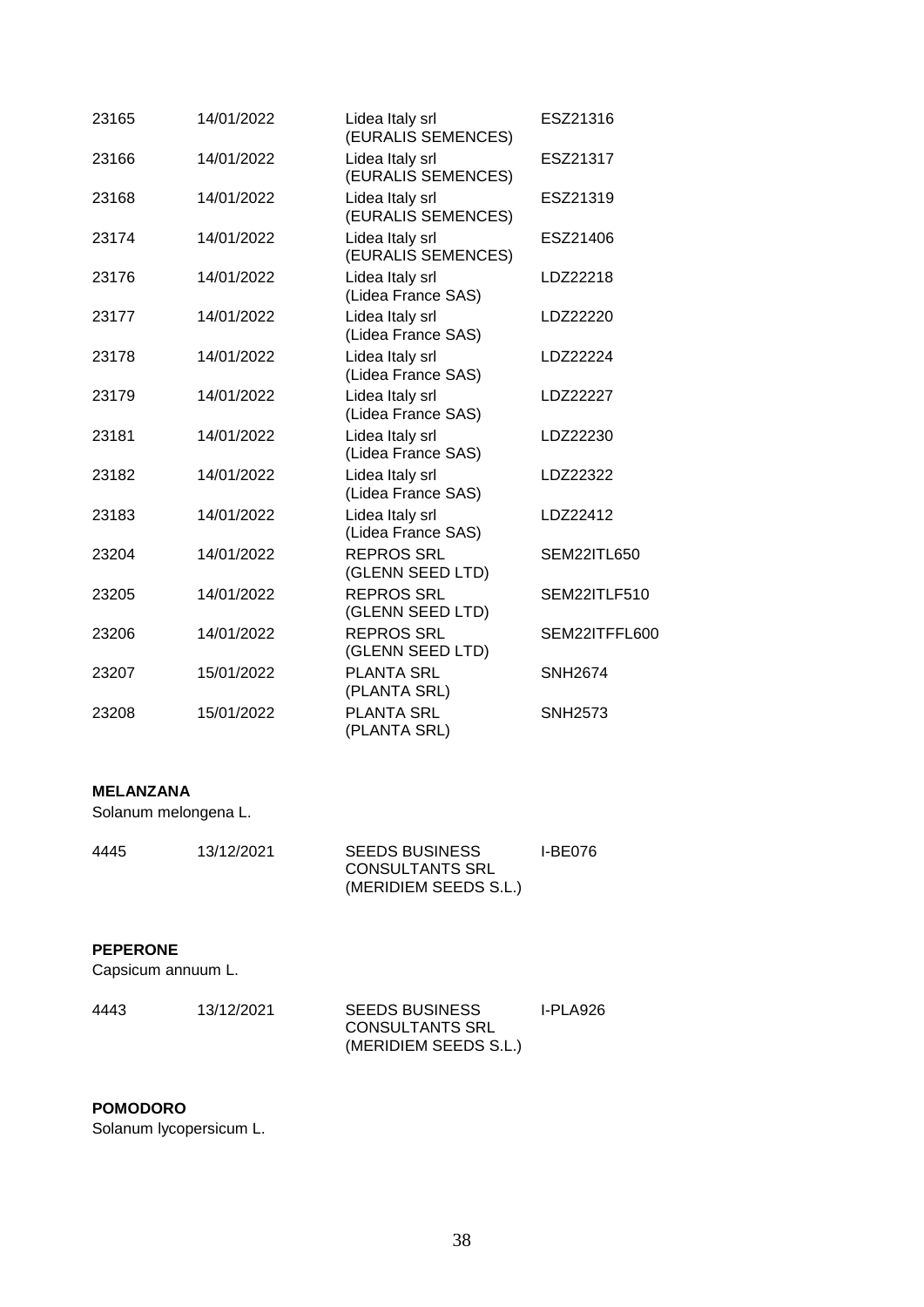| 4444 | 13/12/2021 | S.A.I.S. SOCIETA'<br><b>AGRICOLA ITALIANA</b><br><b>SEMENTI</b><br>(S.A.I.S. SOCIETA'<br><b>AGRICOLA ITALIANA</b><br>SEMENTI) | 120SA703         |
|------|------------|-------------------------------------------------------------------------------------------------------------------------------|------------------|
| 4446 | 13/12/2021 | <b>SEEDS BUSINESS</b><br><b>CONSULTANTS SRL</b><br>(MERIDIEM SEEDS S.L.)                                                      | MS27-TX2104      |
| 4447 | 13/12/2021 | <b>SEEDS BUSINESS</b><br><b>CONSULTANTS SRL</b><br>(MERIDIEM SEEDS S.L.)                                                      | <b>I-TXP2157</b> |
| 4448 | 14/12/2021 | <b>TERA SEEDS SRL</b><br>CONS.<br>(TERA SEEDS SRL<br>CONS.)                                                                   | Cannonao         |
| 4449 | 14/12/2021 | TERA SEEDS SRL<br>CONS.<br>(TERA SEEDS SRL<br>CONS.)                                                                          | Prodest          |
| 4450 | 14/12/2021 | <b>TERA SEEDS SRL</b><br>CONS.<br>(TERA SEEDS SRL<br>CONS.)                                                                   | Castelaner       |
| 4451 | 14/12/2021 | <b>TERA SEEDS SRL</b><br>CONS.<br>(TERA SEEDS SRL<br>CONS.)                                                                   | Milbech          |
| 4454 | 18/01/2022 | <b>SEEDS BUSINESS</b><br>CONSULTANS S.R.L.<br><b>ANGHINETTI GIORGIO</b><br>(UNITED GENETICS<br>ITALIA S.P.A.)                 | UGI 5426-19      |
| 4456 | 15/02/2022 | <b>SEEDS BUSINESS</b><br>CONSULTANS S.R.L.<br><b>ANGHINETTI GIORGIO</b><br>(NIRIT SEEDS LTD)                                  | 72391            |

# **RISO**

Oryza sativa L.

| 22736 | 03/01/2022 | SOCIETÀ AGRICOLA<br>GIULIO MELZI D'ERIL<br>S.S.<br>(SOCIETÀ AGRICOLA<br>GIULIO MELZI D'ERIL                               | MZA <sub>12</sub> |
|-------|------------|---------------------------------------------------------------------------------------------------------------------------|-------------------|
| 22737 | 03/01/2022 | S.S.<br>SOCIETÀ AGRICOLA<br><b>GIULIO MELZI D'ERIL</b><br>S.S.<br>(SOCIETÀ AGRICOLA<br><b>GIULIO MELZI D'ERIL</b><br>S.S. | MZA <sub>13</sub> |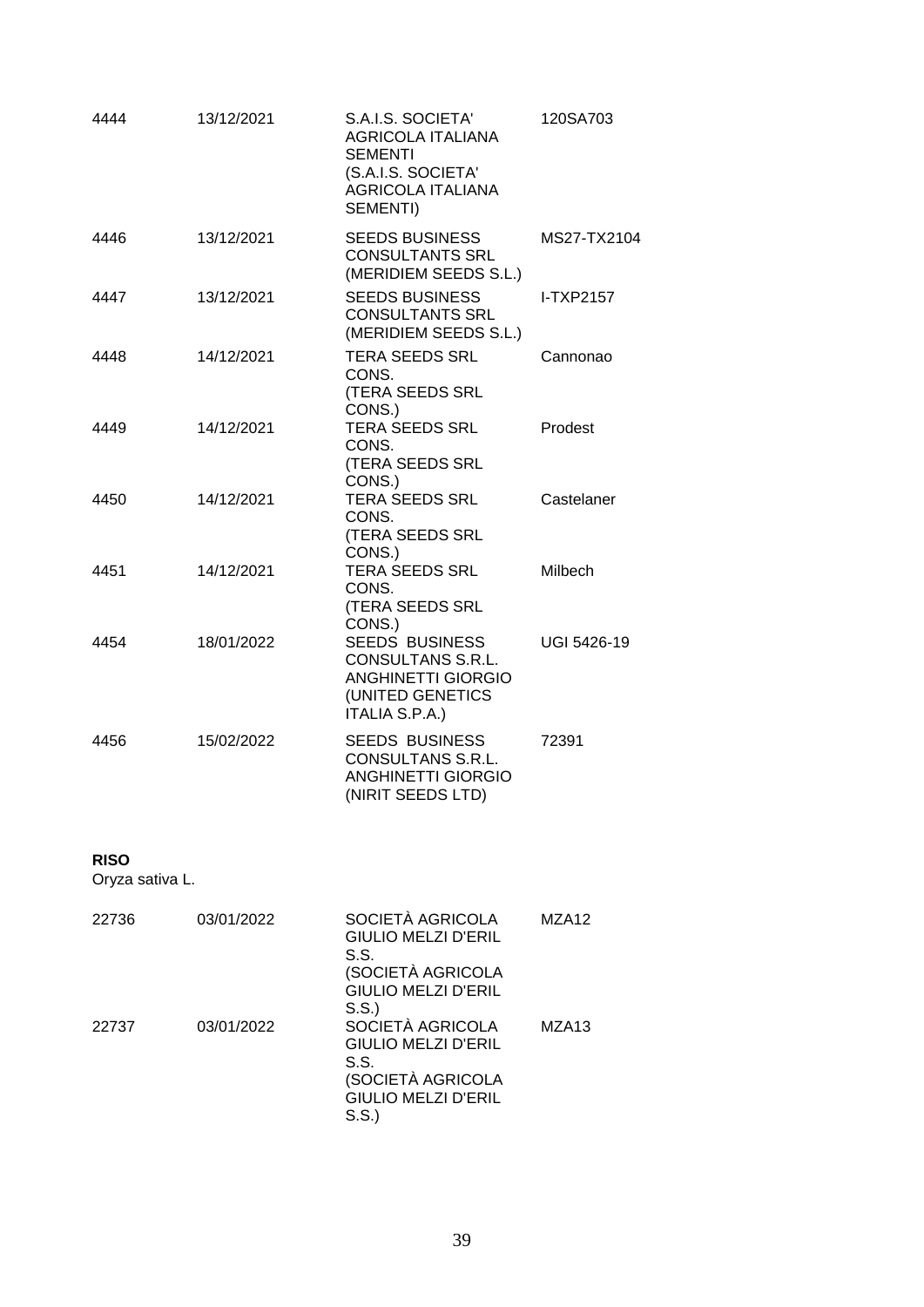| 22739 | 03/01/2022 | SOCIETÀ AGRICOLA<br><b>GIULIO MELZI D'ERIL</b>                                                                      | MZA14             |
|-------|------------|---------------------------------------------------------------------------------------------------------------------|-------------------|
|       |            | S.S.<br>(SOCIETÀ AGRICOLA<br><b>GIULIO MELZI D'ERIL</b>                                                             |                   |
| 22743 | 03/01/2022 | S.S.<br>SOCIETÀ AGRICOLA<br><b>GIULIO MELZI D'ERIL</b><br>S.S.                                                      | MZA <sub>15</sub> |
|       |            | (SOCIETÀ AGRICOLA<br><b>GIULIO MELZI D'ERIL</b><br>S.S.                                                             |                   |
| 23046 | 13/01/2022 | RISO GALLO S.P.A.<br>(RISO GALLO S.P.A.)                                                                            | RG 27714/1/2/2    |
| 23058 | 13/01/2022 | S.I.S. SOCIETA'<br><b>ITALIANA SEMENTI</b><br>(S.I.S. SOCIETA'<br><b>ITALIANA SEMENTI)</b>                          | 4RI18/163         |
| 23059 | 13/01/2022 | S.I.S. SOCIETA'<br><b>ITALIANA SEMENTI</b><br>(S.I.S. SOCIETA'<br><b>ITALIANA SEMENTI)</b>                          | 4RI18/175         |
| 23060 | 13/01/2022 | <b>BASF ITALIA S.R.L.</b><br>(LUGANO LEONARDO<br>SRL)                                                               | Elite PV          |
| 23061 | 13/01/2022 | <b>BASF ITALIA S.R.L.</b><br>(LUGANO LEONARDO<br>SRL)                                                               | Derby CL          |
| 23104 | 13/01/2022 | BERTONE SEMENTI SPA VI.NA.RPI<br>(BERTONE SEMENTI<br>SPA, CRA-RIS UNITÀ DI<br><b>RICERCA PER LA</b><br>RISICOLTURA) |                   |
| 23112 | 13/01/2022 | <b>BILONI MASSIMO</b><br>(BILONI MASSIMO)                                                                           | <b>IRES 221</b>   |
| 23135 | 14/01/2022 | SA.PI.SE SARDO<br>PIEMONTESE SEMENTI<br>(SA.PI.SE SARDO<br>PIEMONTESE SEMENTI)                                      | SA2201            |
| 23136 | 14/01/2022 | SA.PI.SE SARDO<br>PIEMONTESE SEMENTI<br>(SA.PI.SE SARDO<br>PIEMONTESE SEMENTI)                                      | SA2202            |
| 23139 | 14/01/2022 | SA.PI.SE SARDO<br>PIEMONTESE SEMENTI<br>(SA.PI.SE SARDO<br>PIEMONTESE SEMENTI)                                      | SA2203            |
| 23143 | 14/01/2022 | SA.PI.SE SARDO<br>PIEMONTESE SEMENTI<br>(SA.PI.SE SARDO<br>PIEMONTESE SEMENTI)                                      | SA2204            |
| 23154 | 14/01/2022 | SA.PI.SE SARDO<br>PIEMONTESE SEMENTI<br>(RICE TEC, INC.)                                                            | RTH <sub>73</sub> |
| 23161 | 14/01/2022 | SA.PI.SE SARDO<br>PIEMONTESE SEMENTI<br>(RICE TEC, INC.)                                                            | RTH74             |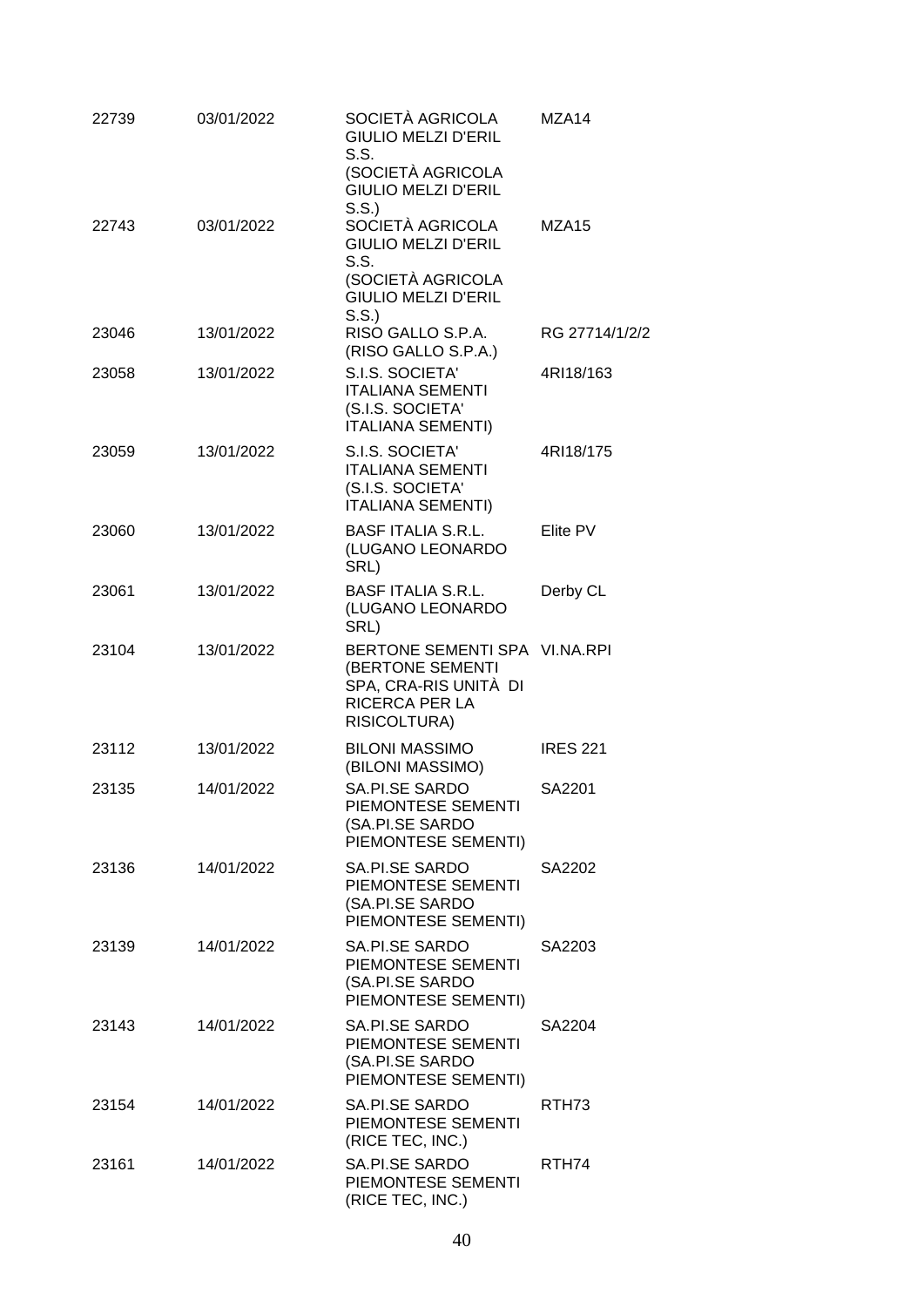| 23172 | 14/01/2022 | <b>BILONI MASSIMO</b><br>(BILONI MASSIMO) | <b>IRES 222</b> |
|-------|------------|-------------------------------------------|-----------------|
| 23173 | 14/01/2022 | <b>BILONI MASSIMO</b><br>(BILONI MASSIMO) | <b>IRES 223</b> |
| 23175 | 14/01/2022 | <b>BILONI MASSIMO</b><br>(BILONI MASSIMO) | <b>IRES 224</b> |

#### **SOIA**

Glycine max (l.) merrill

| 22763 | 07/01/2022 | CGS SEMENTI S.P.A.<br>(CGS SEMENTI S.P.A.)                                                                    | GM1/2022              |
|-------|------------|---------------------------------------------------------------------------------------------------------------|-----------------------|
| 22765 | 07/01/2022 | CGS SEMENTI S.P.A.<br>(CGS SEMENTI S.P.A.)                                                                    | GM2/2022              |
| 22970 | 13/01/2022 | PIONEER HI-BRED<br><b>ITALIA SERVIZI</b><br><b>AGRONOMICI SRL</b><br>(PIONEER OVERSEAS<br>CORPORATION)        | XB11D16               |
| 22971 | 13/01/2022 | PIONEER HI-BRED<br><b>ITALIA SERVIZI</b><br><b>AGRONOMICI SRL</b><br>(PIONEER OVERSEAS<br>CORPORATION)        | <b>XB07M13</b>        |
| 22972 | 13/01/2022 | PIONEER HI-BRED<br><b>ITALIA SERVIZI</b><br><b>AGRONOMICI SRL</b><br>(PIONEER OVERSEAS<br>CORPORATION)        | 50B5BX03-01           |
| 22973 | 13/01/2022 | PIONEER HI-BRED<br><b>ITALIA SERVIZI</b><br><b>AGRONOMICI SRL</b><br>(PIONEER HI-BRED INT.<br>INC.)           | 5013DR03-01           |
| 23127 | 14/01/2022 | S.I.S. SOCIETA'<br><b>ITALIANA SEMENTI</b><br>(S.I.S. SOCIETA'<br><b>ITALIANA SEMENTI)</b>                    | <b>BLACK SISSB-53</b> |
| 23147 | 14/01/2022 | <b>BRAZZABENI FRANCO</b><br>(DSP - DELLEY<br><b>SEMENCES ET</b><br>PLANTES SA)                                | CH50274               |
| 23152 | 14/01/2022 | SIPCAM ITALIA S.P.A.<br>(BENSON HILL INC.)                                                                    | 7A70281               |
| 23153 | 14/01/2022 | <b>GRUPPO MANARA</b><br>S.P.A.<br>(GRUPPO MANARA<br>S.P.A.                                                    | Matilda               |
| 23158 | 14/01/2022 | PIONEER HI-BRED<br><b>ITALIA SERVIZI</b><br><b>AGRONOMICI SRL</b><br>(PIONEER OVERSEAS<br><b>CORPORATION)</b> | 5006AX14-01           |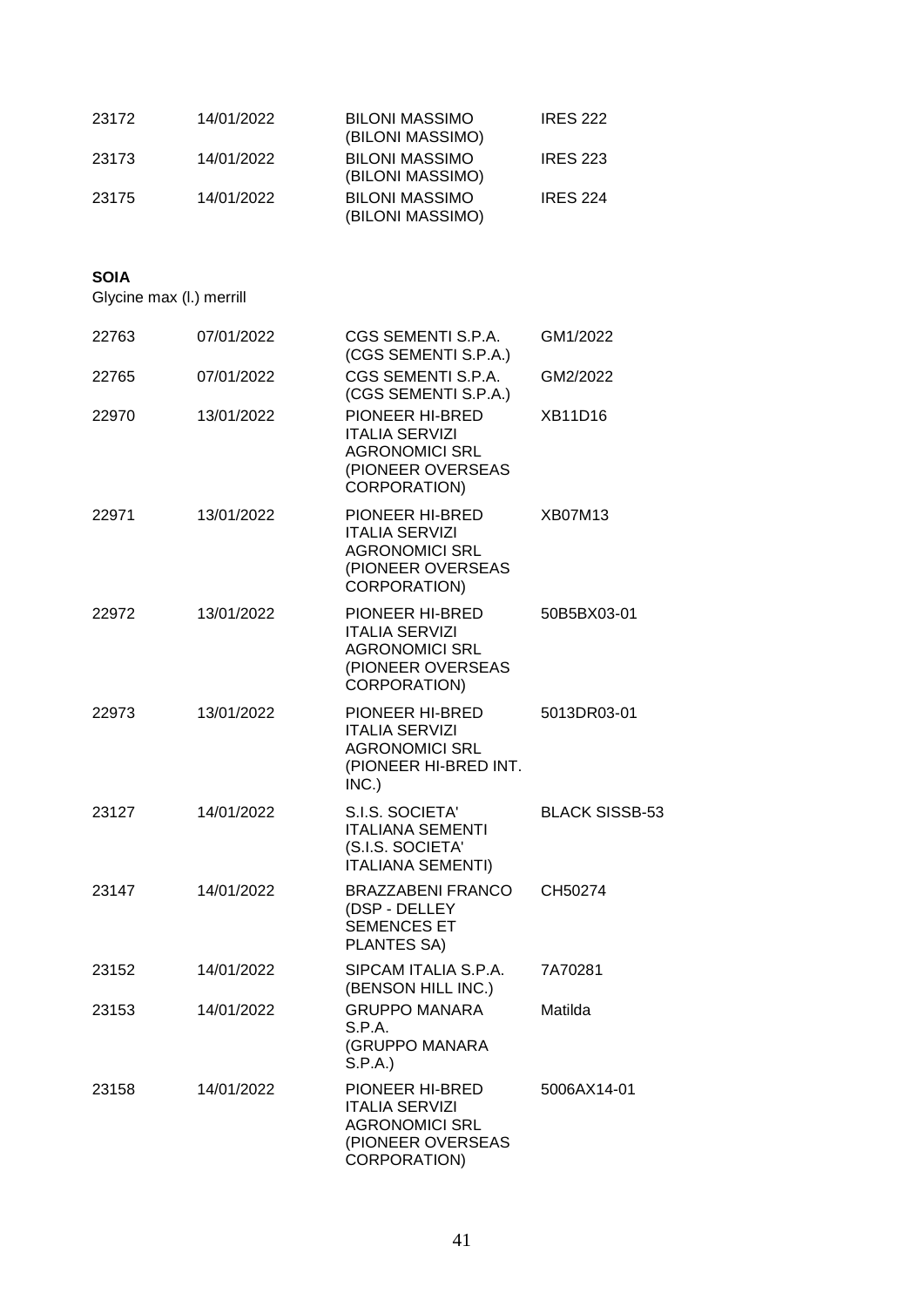| 23159 | 14/01/2022 | PIONEER HI-BRED<br><b>ITALIA SERVIZI</b><br><b>AGRONOMICI SRL</b><br>(PIONEER HI-BRED INT.<br>INC.)    | 5007BA10-01         |
|-------|------------|--------------------------------------------------------------------------------------------------------|---------------------|
| 23160 | 14/01/2022 | PIONEER HI-BRED<br><b>ITALIA SERVIZI</b><br><b>AGRONOMICI SRL</b><br>(PIONEER OVERSEAS<br>CORPORATION) | 50B5DX03-01         |
| 23167 | 14/01/2022 | <b>GRUPPO MANARA</b><br>S.P.A.<br>(GRUPPO MANARA<br>S.P.A.)                                            | Mari                |
| 23169 | 14/01/2022 | Lidea Italy srl<br>(EURALIS SEMENCES)                                                                  | <b>ES Generator</b> |
| 23170 | 14/01/2022 | Lidea Italy srl<br>(EURALIS SEMENCES)                                                                  | Es Baltimor         |
| 23171 | 14/01/2022 | Lidea Italy srl<br>(EURALIS SEMENCES)                                                                  | <b>Es Conqueror</b> |
| 23180 | 14/01/2022 | AGRICOLA 2000 COOP.-<br>S.R.L.<br>(BENSON HILL INC.)                                                   | 16UP133             |
| 23184 | 14/01/2022 | <b>GRUPPO MANARA</b><br>S.P.A.<br>(GRUPPO MANARA<br>S.P.A.)                                            | Anita               |

### **SOIA EDAMAME**

Glicyne max L.

| 4455 | 14/02/2022 | S.A.I.S. SOCIETA'<br>AGRICOLA ITALIANA<br><b>SEMENTI</b><br>(S.A.I.S. SOCIETA'<br>AGRICOLA ITALIANA | SYED121SA100 |
|------|------------|-----------------------------------------------------------------------------------------------------|--------------|
|      |            | SEMENTI)                                                                                            |              |

### **SORGO**

Sorghum bicolor (L.) Moench

| 22574 | 20/12/2021 | AGRICOLA 2000 COOP.- Viper IG<br>S.R.L.<br>(ADVANTA SEED<br>INTERNATIONAL) |                    |
|-------|------------|----------------------------------------------------------------------------|--------------------|
| 22760 | 07/01/2022 | KWS ITALIA S.P.A.<br>(KWS SAAT SE & Co.<br>KGaA.)                          | <b>KWS Sirius</b>  |
| 22761 | 07/01/2022 | KWS ITALIA S.P.A.<br>(KWS SAAT SE & Co.<br>KGaA.)                          | <b>KWS Ursus</b>   |
| 22762 | 07/01/2022 | KWS ITALIA S.P.A.<br>(KWS SAAT SE & Co.<br>KGaA.)                          | <b>KWS Rubinus</b> |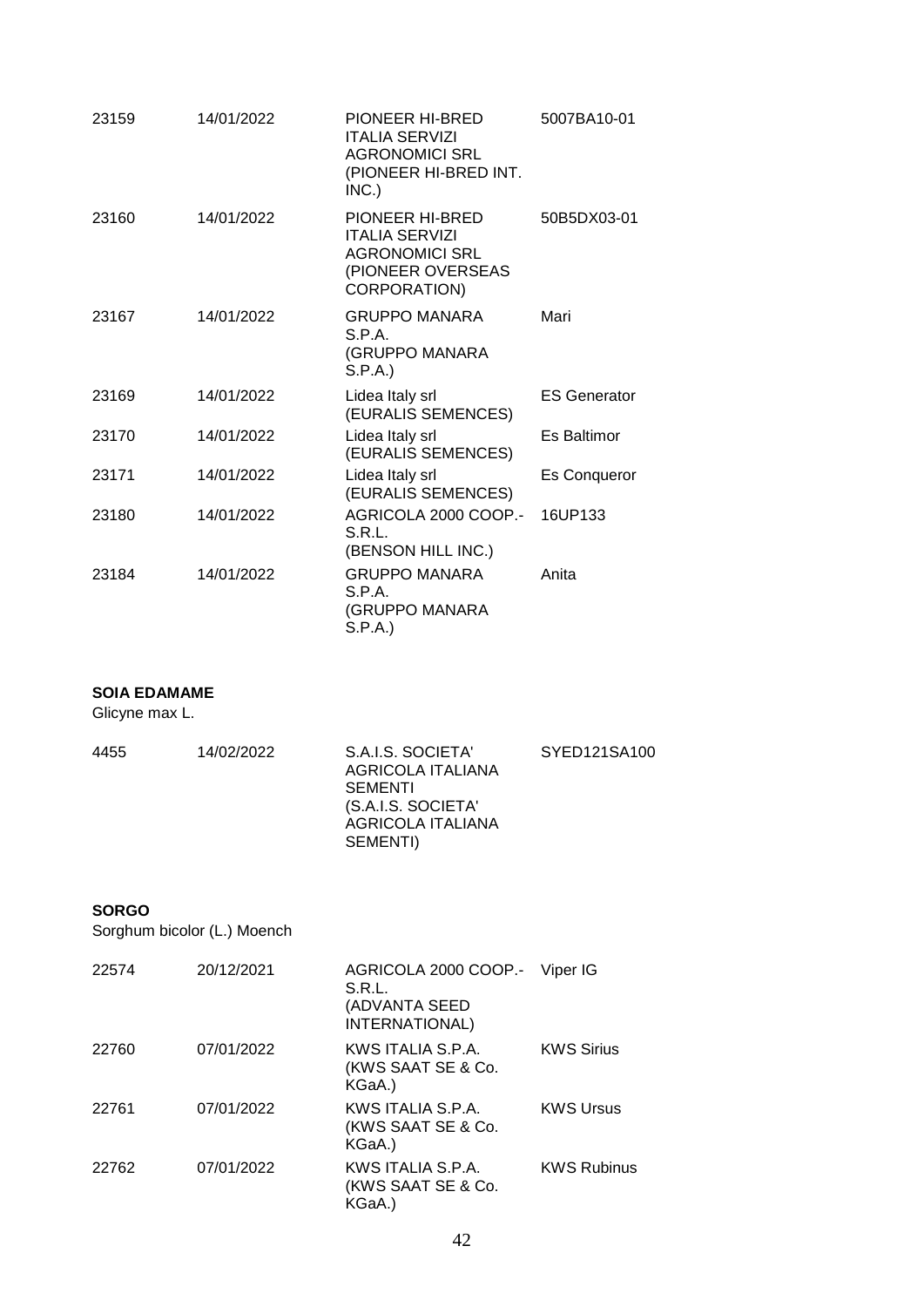| 22795 | 10/01/2022 | RAGT Italia s.r.l.<br>(RAGT 2N S.A.S.)                    | <b>RHS2211</b> |
|-------|------------|-----------------------------------------------------------|----------------|
| 22796 | 10/01/2022 | RAGT Italia s.r.l.<br>(RAGT 2N S.A.S.)                    | <b>RHS2221</b> |
| 22797 | 10/01/2022 | RAGT Italia s.r.l.<br>(RAGT 2N S.A.S.)                    | <b>RHS2222</b> |
| 22798 | 10/01/2022 | RAGT Italia s.r.l.<br>(RAGT 2N S.A.S.)                    | <b>RHS2223</b> |
| 22799 | 10/01/2022 | RAGT Italia s.r.l.<br>(RAGT 2N S.A.S.)                    | <b>RHS2224</b> |
| 22800 | 10/01/2022 | RAGT Italia s.r.l.<br>(RAGT 2N S.A.S.)                    | <b>RHS2225</b> |
| 22944 | 12/01/2022 | APSOVSEMENTI S.P.A.<br>(Innovative seed Solutions<br>LLC) | <b>ISU273</b>  |
| 22946 | 12/01/2022 | APSOVSEMENTI S.P.A.<br>(Innovative seed Solutions<br>LLC) | <b>IST177</b>  |
| 22947 | 12/01/2022 | APSOVSEMENTI S.P.A.<br>(Innovative seed Solutions<br>LLC) | <b>ISQ275</b>  |
| 22948 | 12/01/2022 | APSOVSEMENTI S.P.A.<br>(Innovative seed Solutions<br>LLC) | <b>MSF171</b>  |
| 22956 | 12/01/2022 | <b>SIBONI EUGENIO</b><br>(S&W Seed Company)               | 12FS9011       |
| 23137 | 14/01/2022 | Lidea Italy srl<br>(EUROSORGHO)                           | EUG2201        |
| 23209 | 15/01/2022 | SEMINART S.R.L.<br>(RICHARDSON SEEDS<br>INC.)             | DSM 448-140    |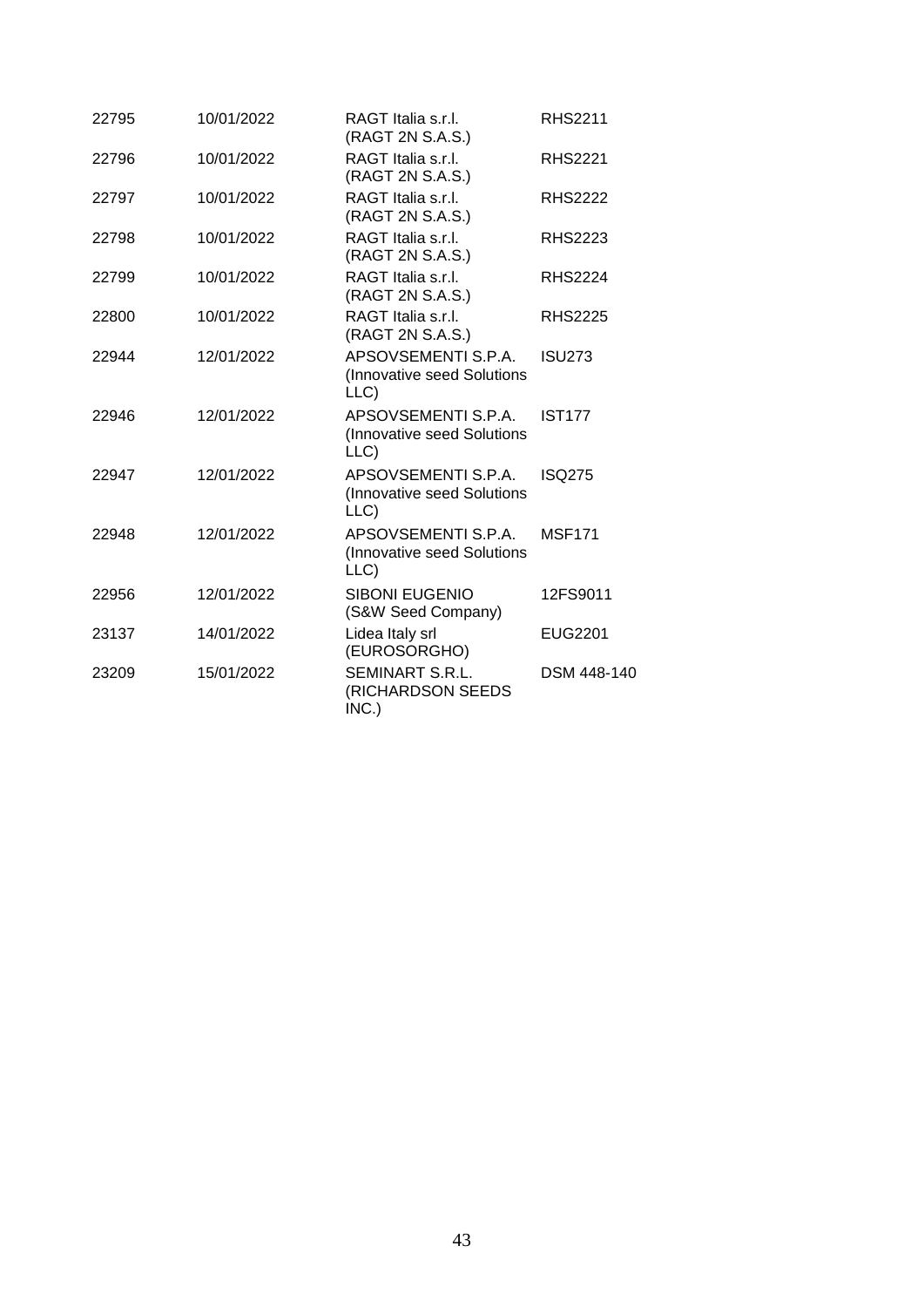### *DENOMINAZIONI PROPOSTE PER L'ISCRIZIONE AL REGISTRO NAZIONALE*

*Proposed names for national list*

| N.<br>codice<br>Number          | Data della<br>domanda<br>Date of<br>application                          | Costitutore<br><b>Breeder</b>                                                | Denominazione<br>precedente<br>Previous name | Denominazione<br>proposta<br>Proposed name |  |  |  |
|---------------------------------|--------------------------------------------------------------------------|------------------------------------------------------------------------------|----------------------------------------------|--------------------------------------------|--|--|--|
|                                 | <b>ANGURIA O COCOMERO</b><br>Citrullus lanatus (Thunb.) Matsum. et Nakai |                                                                              |                                              |                                            |  |  |  |
| 4452                            | 15/12/2021                                                               | <b>TERA SEEDS SRL</b><br>CONS.                                               |                                              | Arthemis                                   |  |  |  |
| <b>AVENA</b><br>Avena sativa I. |                                                                          |                                                                              |                                              |                                            |  |  |  |
| 20575                           | 14/01/2022                                                               | ISEA S.R.L.                                                                  |                                              | Naomi                                      |  |  |  |
|                                 | <b>BARBABIETOLA DA ZUCCHERO</b><br>Beta vulgaris I. var. saccharifera    |                                                                              |                                              |                                            |  |  |  |
| 21564                           | 21/01/2022                                                               | KWS SAAT SE & Co.<br>KGaA.                                                   |                                              | Smart Evita KWS                            |  |  |  |
| 21566                           | 24/01/2022                                                               | KWS SAAT SE & Co.<br>KGaA.                                                   |                                              | Ameriva KWS                                |  |  |  |
| 22485                           | 21/01/2022                                                               | KWS SAAT SE & Co.<br>KGaA.                                                   |                                              | <b>Smart Materia KWS</b>                   |  |  |  |
| <b>BASILICO</b><br>4431         | Ocimum basilicum L.<br>29/11/2021                                        | <b>CONSORZIO SATIVA</b><br>SOCIETA'<br><b>COOPERATIVA</b><br><b>AGRICOLA</b> |                                              | Argo                                       |  |  |  |
|                                 | <b>BIETOLA DA COSTE</b><br>Beta vulgaris L. var. ciclo L. (Ulrich)       |                                                                              |                                              |                                            |  |  |  |
| 4425                            | 01/12/2021                                                               | MARALDI SEMENTI S.r.I.                                                       | Ceres <sub>F1</sub>                          | Ceres                                      |  |  |  |
| Cannabis sativa I.              | <b>CANAPA</b> vegetativa                                                 |                                                                              |                                              |                                            |  |  |  |
| 22827                           | 11/01/2022                                                               | <b>GRASSI GIULIO</b>                                                         |                                              | <b>ZERO</b>                                |  |  |  |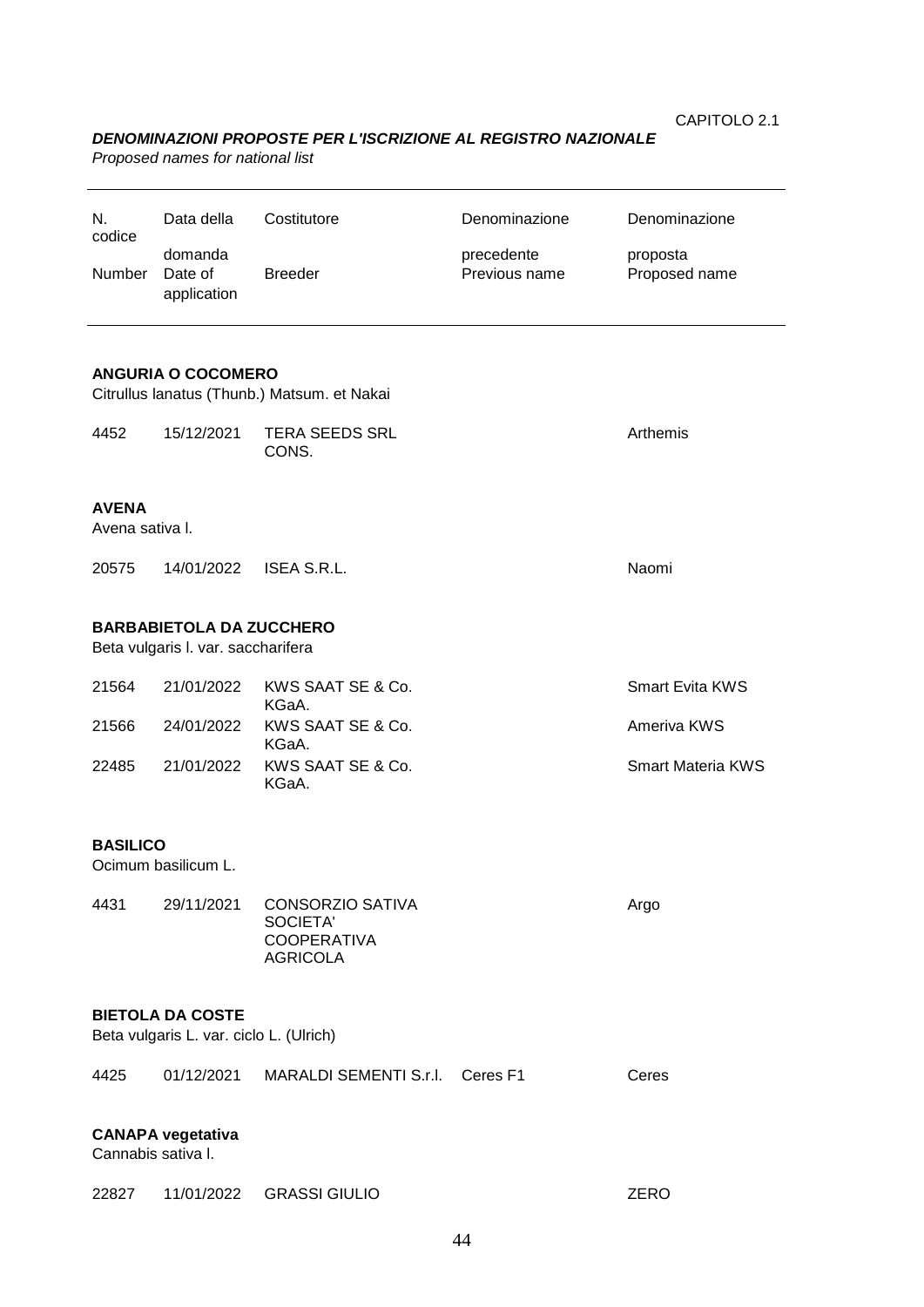#### **CECE**

Cicer arietinum L.

| 4148<br>4150 | 13/01/2022<br>13/01/2022 | ISEA S.R.L.<br><b>ISEA S.R.L., CONVASE</b><br><b>CONSORZIO PER LA</b><br><b>CONSERVAZIONE IN</b><br>PUREZZA DELLE<br><b>VARIETA' DI SEMENTI</b> |       | lago<br>Sceicco |
|--------------|--------------------------|-------------------------------------------------------------------------------------------------------------------------------------------------|-------|-----------------|
| 4152         | 13/01/2022               | ISEA S.R.L.                                                                                                                                     |       | Jafar           |
| 4439         | 13/01/2022               | ISEA S.R.L.                                                                                                                                     | LEONE | Leone           |

### **COLZA**

Brassica napus l. (partim)

| 20531 |            | 13/01/2022 EURALIS SEMENCES  | Treto     |
|-------|------------|------------------------------|-----------|
| 21432 |            | 10/01/2022 CAUSSADE SEMENCES | Belissaro |
| 21436 | 21/01/2022 | EURALIS SEMENCES             | Vincento  |
| 21437 |            | 12/01/2022 EURALIS SEMENCES  | Delrico.  |

#### **ERBA SUDANESE**

Sorghum sudanense (Piper) Stapf.

| 22949 | 12/01/2022 S&W Seed Company | SWSB1002 |
|-------|-----------------------------|----------|
|       |                             |          |
|       |                             |          |

# **FESTUCA ARUNDINACEA**

Festuca arundinacea Schreber

| 19522 | 13/01/2022 RUTGERS UNIVERSITY | 4th Millennium SRP |
|-------|-------------------------------|--------------------|
|       | OF NEW JERSEY                 |                    |

#### **FRUMENTO DURO**

Triticum durum Desf.

20580 14/01/2022 ISEA S.R.L. Lucso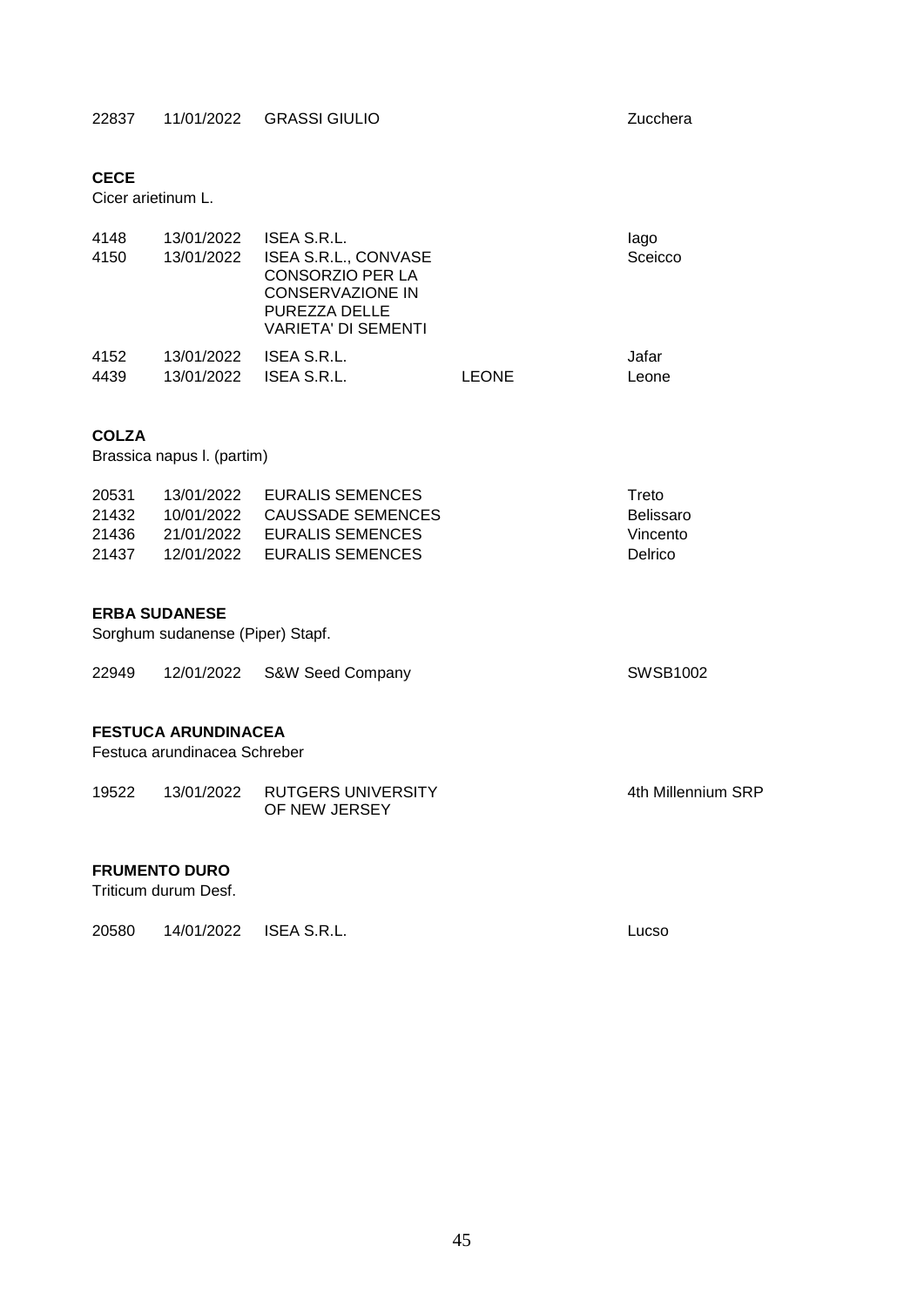| 20596 | 14/01/2022             | CARLA CEOLONI<br>UNIVERSITA DEGLI<br>STUDI DELLA TUSCIA ¿<br>DIPARTIMENTO DI<br><b>SCIENZE AGRARIE E</b><br>FORESTALI (DAFNE),<br><b>KUZMANOVIC LJILJANA</b><br>UNIVERSITA DEGLI<br>STUDI DELLA TUSCIA<br>DIPARTIMENTO DI<br><b>SCIENZE AGRARIE E</b><br>FORESTALI (DAFNE),<br>UNIVERSITA' DEGLI<br>STUDI DELLA TUSCIA-<br>DIPARTIMENTO DI<br><b>SCIENZE AGRARIE E</b><br><b>FORESTALI (DAFNE)</b> | Geniale |
|-------|------------------------|----------------------------------------------------------------------------------------------------------------------------------------------------------------------------------------------------------------------------------------------------------------------------------------------------------------------------------------------------------------------------------------------------|---------|
| 21473 | 27/01/2022             | SYNGENTA CROP<br>PROTECTION AG                                                                                                                                                                                                                                                                                                                                                                     | Fedele  |
| 21475 | 27/01/2022             | SYNGENTA CROP<br>PROTECTION AG                                                                                                                                                                                                                                                                                                                                                                     | Zante   |
| 21476 | 27/01/2022             | SYNGENTA CROP<br>PROTECTION AG                                                                                                                                                                                                                                                                                                                                                                     | Vega    |
|       | <b>FRUMENTO TENERO</b> |                                                                                                                                                                                                                                                                                                                                                                                                    |         |

#### **FRUMENTO TENERO**

Triticum aestivum L. emend. Fiori et Paol.

| 20578 | 19/01/2022 | ISEA S.R.L.                                                                                                                           | Darma          |
|-------|------------|---------------------------------------------------------------------------------------------------------------------------------------|----------------|
| 21471 | 28/02/2022 | <b>LIMAGRAIN EUROPE</b><br>S.A.                                                                                                       | Lg Trigofort   |
| 21478 | 07/01/2022 | PORFIRI MARINO                                                                                                                        | Kalipè         |
| 22390 | 24/02/2022 | <b>AGRI OBTENTIONS,</b><br><b>INRAE</b> (institut National de<br>recherche pour<br>l'agriculture, l'alimentation<br>et l'environment) | Galloway       |
| 23210 | 08/02/2022 |                                                                                                                                       | Conte Marzotto |

#### **GINESTRINO**

Lotus corniculatus L.

| 19772 |  | 15/02/2022 GENTOS S.A. | Jaguel |
|-------|--|------------------------|--------|
|-------|--|------------------------|--------|

#### **GIRASOLE**

Helianthus annuus l.

| 20495 | 20/01/2022 KWS SAAT SE       | NS H 7846 | Almus SU |
|-------|------------------------------|-----------|----------|
| 23202 | 24/01/2022 PANAM FRANCE SARL |           | Sydney   |
| 23203 | 24/01/2022 PANAM FRANCE SARL |           | Orel     |

### **IBRIDI DI SORGO X ERBA SUDANESE**

Sorghum bicolor (L.) Moench X 1 Sorghum sudanense (Piper) Stapf.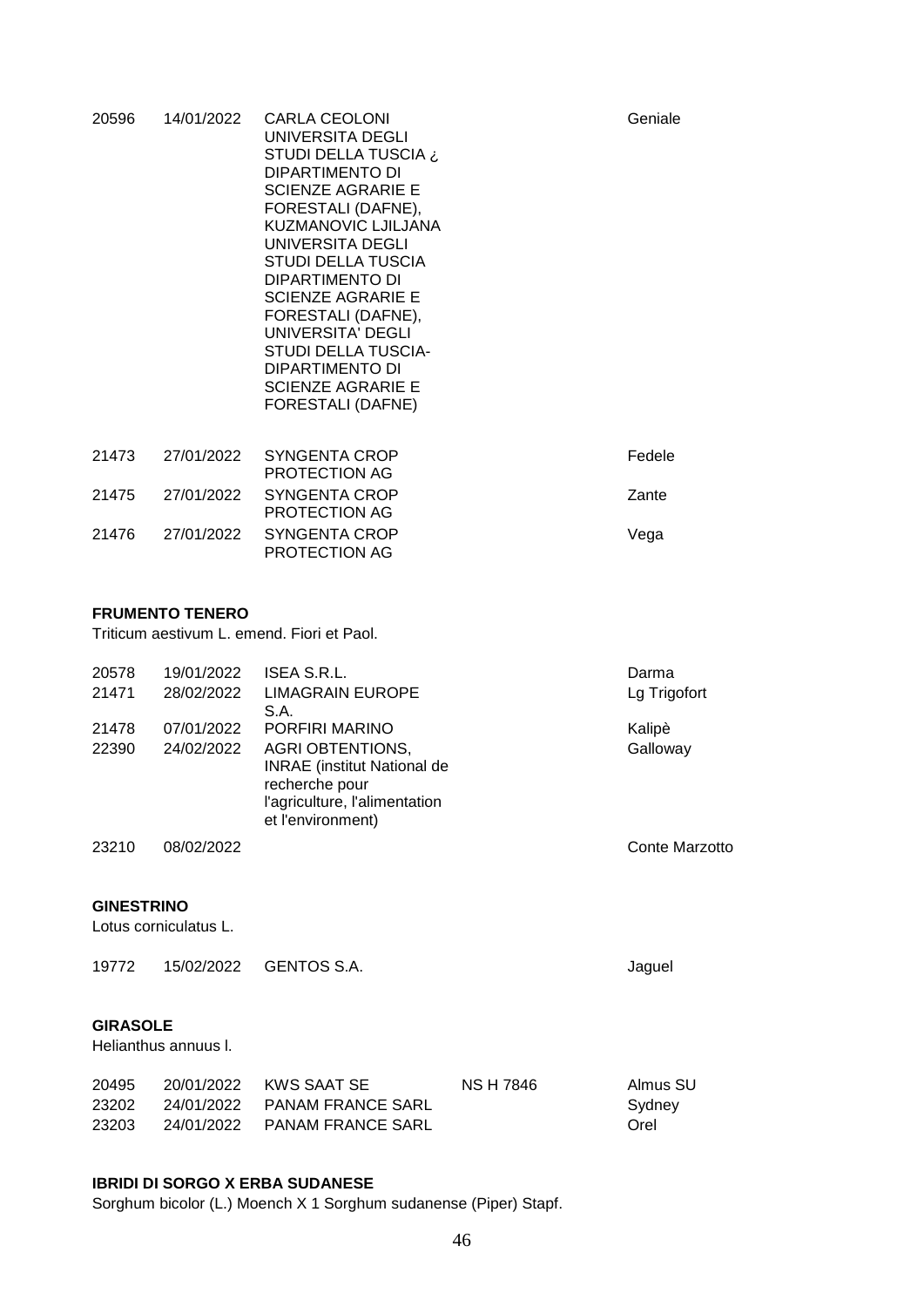| 22723 | 27/12/2021 AGT Foods Africa Pty Ltd |  |
|-------|-------------------------------------|--|
| 22955 | 12/01/2022 S&W Seed Company         |  |

AGT Graze  $SWSB8001$ 

# **LATTUGA**

Lactuca sativa L.

| 4436 | 06/12/2021 | BLUMEN GROUP S.P.A  | Demetra  |
|------|------------|---------------------|----------|
| 4437 | 06/12/2021 | BLUMEN GROUP S.P.A. | Cevedale |
| 4438 | 06/12/2021 | BLUMEN GROUP S.P.A  | Delfi    |

#### **MAIS**

Zea mays L.

| 19735 | 24/02/2022 | <b>KWS SAAT SE</b>              | <b>KWS Romulo</b> | Romulo               |
|-------|------------|---------------------------------|-------------------|----------------------|
| 20107 | 14/01/2022 | <b>LIMAGRAIN EUROPE</b><br>S.A. |                   | Obvious              |
| 21077 | 02/02/2022 | <b>EURALIS SEMENCES</b>         |                   | Downhill             |
| 21631 | 24/02/2022 | KWS SAAT SE & Co.<br>KGaA.      |                   | <b>KWS Nemo</b>      |
| 21634 | 24/02/2022 | KWS SAAT SE & Co.<br>KGaA.      |                   | <b>KWS Primato</b>   |
| 21637 | 24/02/2022 | KWS SAAT SE & Co.<br>KGaA.      |                   | <b>Berlino</b>       |
| 21638 | 24/02/2022 | KWS SAAT SE & Co.<br>KGaA.      |                   | Pregiato             |
| 21642 | 24/02/2022 | KWS SAAT SE & Co.<br>KGaA.      |                   | <b>KWS Pretorio</b>  |
| 21643 | 24/02/2022 | KWS SAAT SE & Co.<br>KGaA.      |                   | <b>KWS Imperioso</b> |
| 21644 | 24/02/2022 | KWS SAAT SE & Co.<br>KGaA.      |                   | <b>KWS Eliodoro</b>  |
| 21645 | 24/02/2022 | KWS SAAT SE & Co.<br>KGaA.      |                   | Elevato              |
| 21646 | 24/02/2022 | KWS SAAT SE & Co.<br>KGaA.      |                   | Dekurio              |
| 21649 | 24/02/2022 | KWS SAAT SE & Co.<br>KGaA.      |                   | <b>KWS Reymundo</b>  |
| 22119 | 31/01/2022 | <b>EURALIS SEMENCES</b>         |                   | Valdragon            |
| 22123 | 02/02/2022 | <b>EURALIS SEMENCES</b>         |                   | Scorecard            |
| 22124 | 01/02/2022 | <b>EURALIS SEMENCES</b>         |                   | Antigone             |
| 22128 | 01/02/2022 | <b>EURALIS SEMENCES</b>         |                   | LID3306C             |
| 22228 | 01/02/2022 | <b>EURALIS SEMENCES</b>         |                   | Impaktit             |
| 22585 | 20/12/2021 | <b>LANDLAB</b>                  |                   | Dolomia              |
| 22851 | 11/01/2022 | SeedGenetic GmbH                |                   | SG230                |
| 23108 | 13/01/2022 | <b>PLANTA SRL</b>               |                   | SNH2672AE            |
| 23111 | 13/01/2022 | <b>PLANTA SRL</b>               |                   | <b>SNH2471</b>       |
| 23207 | 15/01/2022 | <b>PLANTA SRL</b>               |                   | <b>SNH2674</b>       |
| 23208 | 15/01/2022 | <b>PLANTA SRL</b>               |                   | <b>SNH2573</b>       |

# **ORZO DISTICO**

Hordeum vulgare L.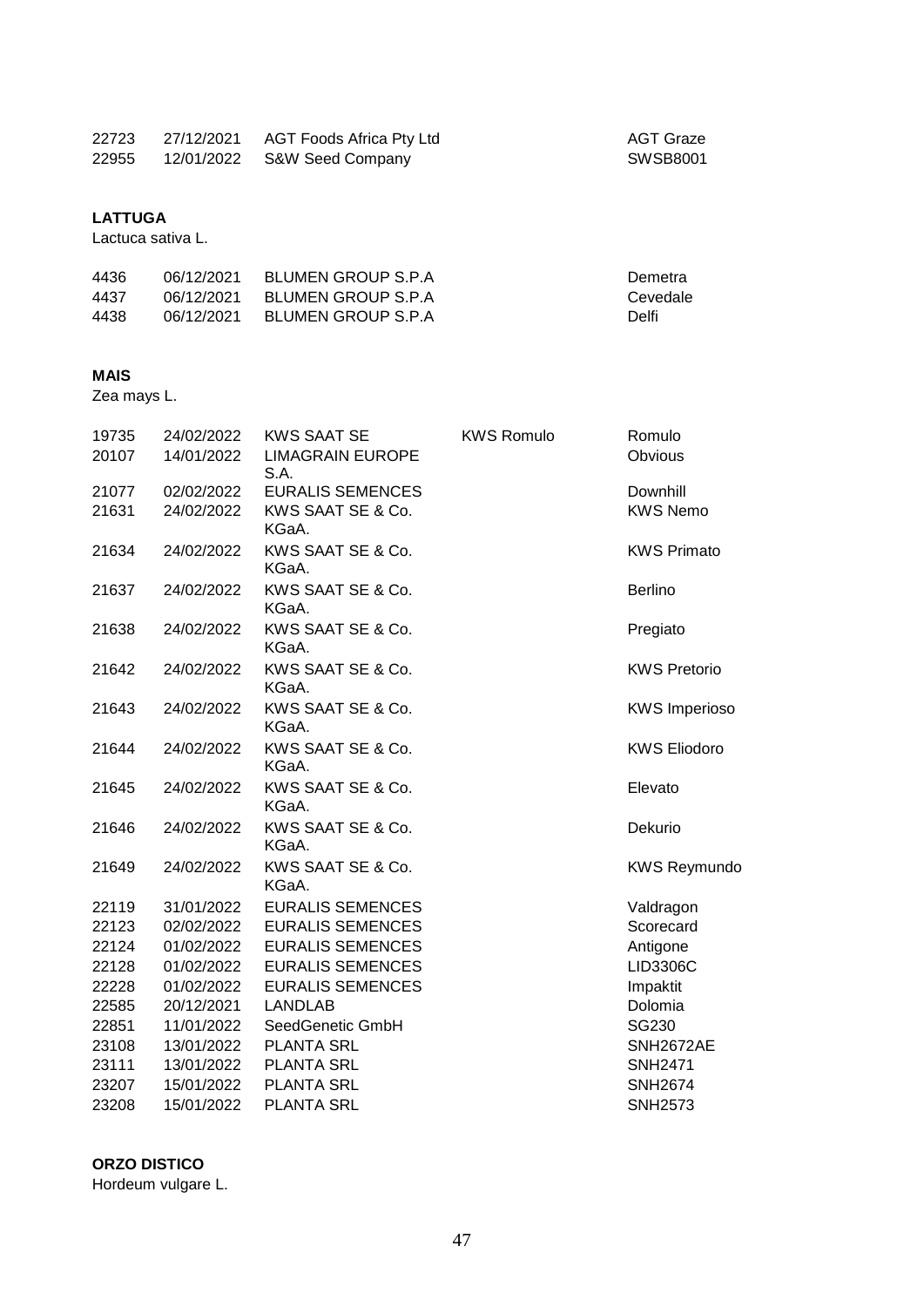| 19595 | 14/01/2022 | ISEA S.R.L., CRA-GPG<br><b>CENTRO DI RICERCA</b><br>PER LA GENOMICA E LA<br><b>POSTGENOMICA</b><br>ANIMALE E VEGETALE | Gluck |
|-------|------------|-----------------------------------------------------------------------------------------------------------------------|-------|
| 20583 | 14/01/2022 | CREA - CENTRO DI<br>RICERCA GENOMICA E<br><b>BIOINFORMATICA</b><br>(CREA-GB-FIO), ISEA<br>S.R.L.                      | Mita  |

#### **PISELLO DA FORAGGIO**

Pisum sativum L. (partim)

| 20645 | 04/02/2022 | RAGT 2N S.A.S. | Stroma |
|-------|------------|----------------|--------|
|       |            |                |        |

#### **POMODORO**

Solanum lycopersicum L.

| 4211 | 18/01/2022 | EUGENSEED GENETICS<br>s.r.l.s. | <b>Purpural Star</b> |
|------|------------|--------------------------------|----------------------|
| 4448 | 14/12/2021 | <b>TERA SEEDS SRL</b><br>CONS. | Cannonao             |
| 4449 | 14/12/2021 | <b>TERA SEEDS SRL</b><br>CONS. | Prodest              |
| 4450 | 14/12/2021 | <b>TERA SEEDS SRL</b><br>CONS. | Castelaner           |
| 4451 | 14/12/2021 | <b>TERA SEEDS SRL</b><br>CONS. | Milbech              |

### **RISO**

Oryza sativa L.

| 20822 | 18/01/2022 | <b>BASF ITALIA S.R.L.,</b><br>Polenghi Giandomenico | CL <sub>0</sub> 07 |
|-------|------------|-----------------------------------------------------|--------------------|
| 20823 | 18/01/2022 | Polenghi Giandomenico                               | CL712V             |
| 20826 | 18/01/2022 | <b>BASF ITALIA S.R.L.</b>                           | PV03 IT            |
| 20850 | 18/01/2022 | Polenghi Giandomenico                               | CL712GL            |

### **SOIA**

Glycine max (l.) merrill

| 23169 | 14/01/2022 EURALIS SEMENCES | <b>ES Generator</b> |
|-------|-----------------------------|---------------------|
| 23170 | 14/01/2022 EURALIS SEMENCES | Es Baltimor         |
| 23171 | 14/01/2022 EURALIS SEMENCES | Es Conqueror        |

### **SORGO**

Sorghum bicolor (L.) Moench

| 21938 |       | <b>KWS Pegasus</b> |
|-------|-------|--------------------|
|       | KGaA. |                    |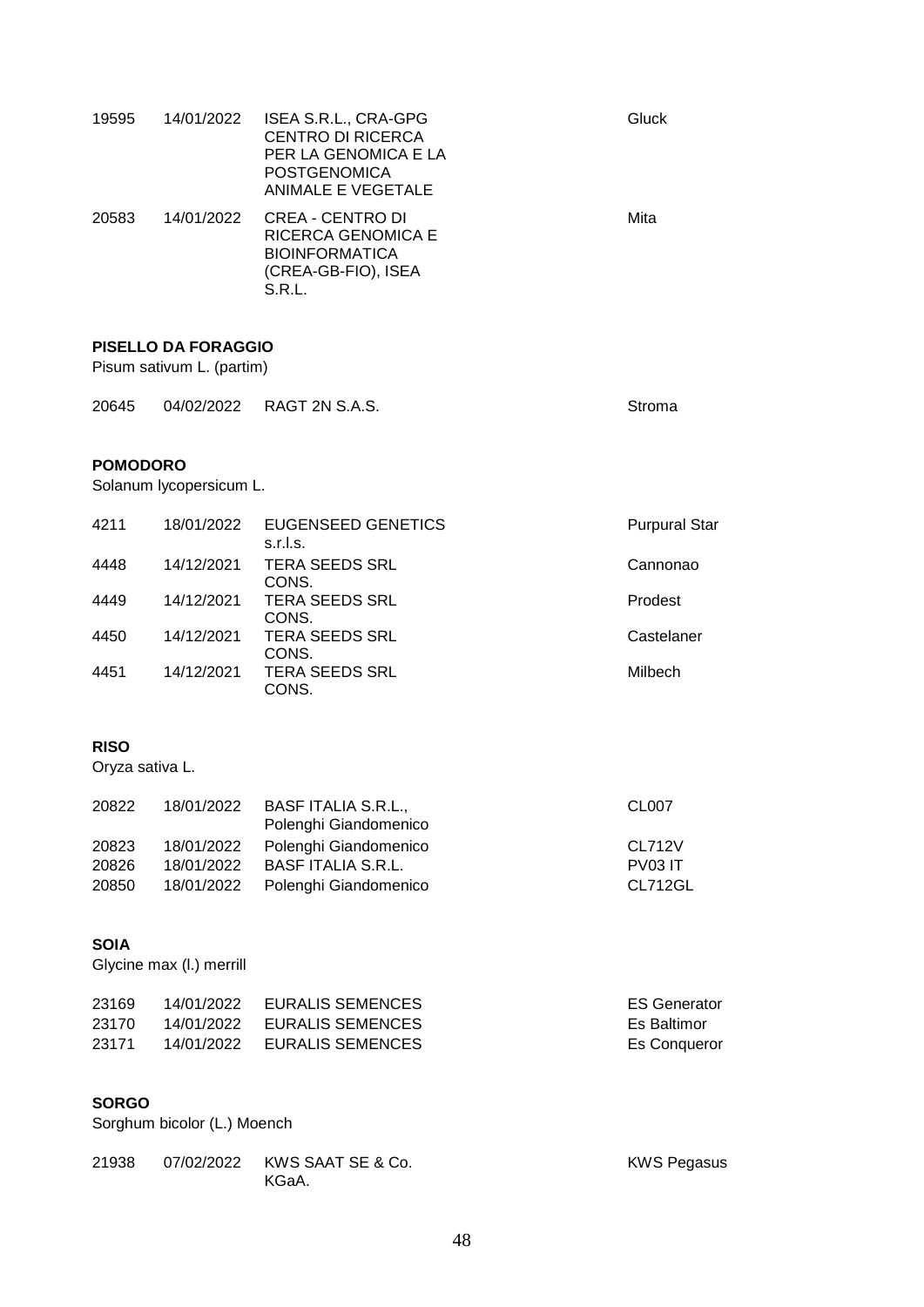| 21939 | 07/02/2022 | KWS SAAT SE & Co.<br>KGaA.  | <b>KWS Albus</b>    |
|-------|------------|-----------------------------|---------------------|
| 21940 | 07/02/2022 | KWS SAAT SE & Co.<br>KGaA.  | <b>KWS Atlantus</b> |
| 22268 | 07/02/2022 | KWS SAAT SE & Co.<br>KGaA.  | <b>KWS Flavius</b>  |
| 22269 | 07/02/2022 | KWS SAAT SE & Co.<br>KGaA.  | <b>KWS Tempus</b>   |
| 22760 | 07/02/2022 | KWS SAAT SE & Co.<br>KGaA.  | <b>KWS Sirius</b>   |
| 22761 | 07/02/2022 | KWS SAAT SE & Co.<br>KGaA.  | <b>KWS Ursus</b>    |
| 22762 | 07/02/2022 | KWS SAAT SE & Co.<br>KGaA.  | <b>KWS Rubinus</b>  |
| 22956 | 12/01/2022 | <b>S&amp;W Seed Company</b> | 12FS9011            |

### **TRITICALE**

X Triticosecale Wittm.

| 19598<br>21481 | 14/01/2022<br>27/01/2022 | ISEA S.R.L.<br><b>AGRI OBTENTIONS,</b><br><b>INRAE</b> (institut National de<br>recherche pour<br>l'agriculture, l'alimentation<br>et l'environment) | Pitino<br>Reverso |
|----------------|--------------------------|------------------------------------------------------------------------------------------------------------------------------------------------------|-------------------|
| 21485          | 27/01/2022               | <b>AGRI OBTENTIONS,</b><br><b>INRAE</b> (institut National de<br>recherche pour<br>l'agriculture, l'alimentation<br>et l'environment)                | Rumidom           |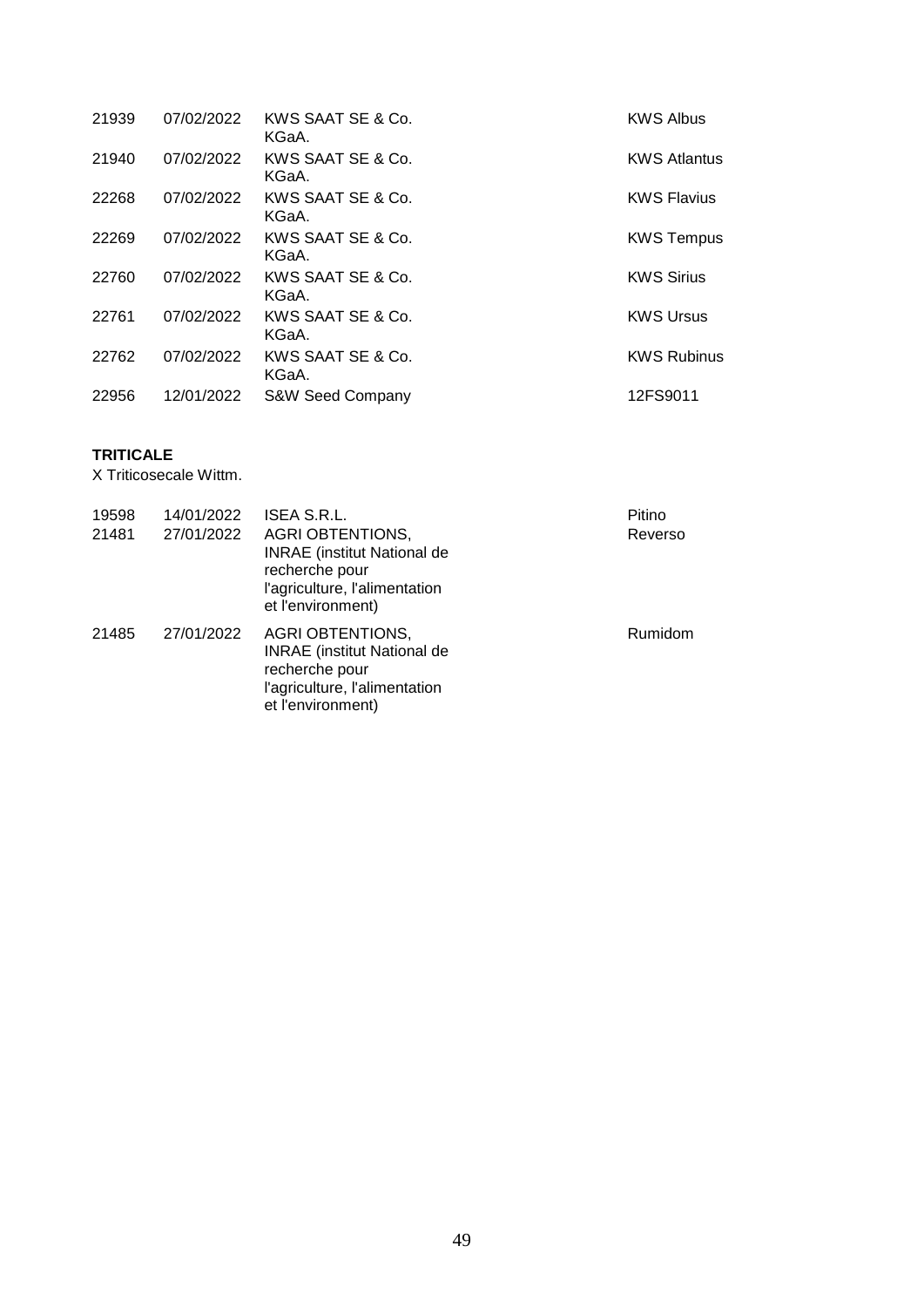### *DOMANDE DI ISCRIZIONE RITIRATE*

*Withdrawals of applications for national list*

| N. codice     | Data della<br>domanda | Richiedente   | Denominazione proposta        |
|---------------|-----------------------|---------------|-------------------------------|
|               |                       | (Costitutore) | (Riferimento del costitutore) |
| <b>Number</b> | Date of application   | Applicant     | Proposed name                 |
|               |                       | (Breeder)     | (Breeder's reference)         |

# **BARBABIETOLA DA**

### **ZUCCHERO**

Beta vulgaris l. var. saccharifera

| 20683 | 05/01/2022 | KWS ITALIA S.P.A.<br>(BETASEED GmbH)                           | BTS Smart 1645 N |
|-------|------------|----------------------------------------------------------------|------------------|
| 20711 | 25/01/2022 | SESVANDERHAVE ITALIA<br>S.R.L.<br>(SESVANDERHAVE<br>N.V./S.A.) | Voyage           |
| 22491 | 25/01/2022 | SESVANDERHAVE ITALIA<br>S.R.L.<br>(SESVANDERHAVE<br>N.V./S.A.) | SV2643           |
| 22492 | 25/01/2022 | SESVANDERHAVE ITALIA<br>S.R.L.<br>(SESVANDERHAVE<br>N.V./S.A.) | SV2645           |
| 22493 | 25/01/2022 | SESVANDERHAVE ITALIA<br>S.R.L.<br>(SESVANDERHAVE<br>N.V./S.A.) | SV2644           |
| 22495 | 25/01/2022 | SESVANDERHAVE ITALIA<br>S.R.L.<br>(SESVANDERHAVE<br>N.V./S.A.) | SV2646           |
| 22498 | 25/01/2022 | SESVANDERHAVE ITALIA<br>S.R.L.<br>(SESVANDERHAVE<br>N.V./S.A.) | SV2648           |
| 22507 | 25/01/2022 | SESVANDERHAVE ITALIA<br>S.R.L.<br>(SESVANDERHAVE<br>N.V./S.A.) | SV2649           |
| 22510 | 25/01/2022 | SESVANDERHAVE ITALIA<br>S.R.L.<br>(SESVANDERHAVE<br>N.V./S.A.) | SV2651           |
| 22511 | 25/01/2022 | SESVANDERHAVE ITALIA<br>S.R.L.<br>(SESVANDERHAVE<br>N.V./S.A.) | SV2652           |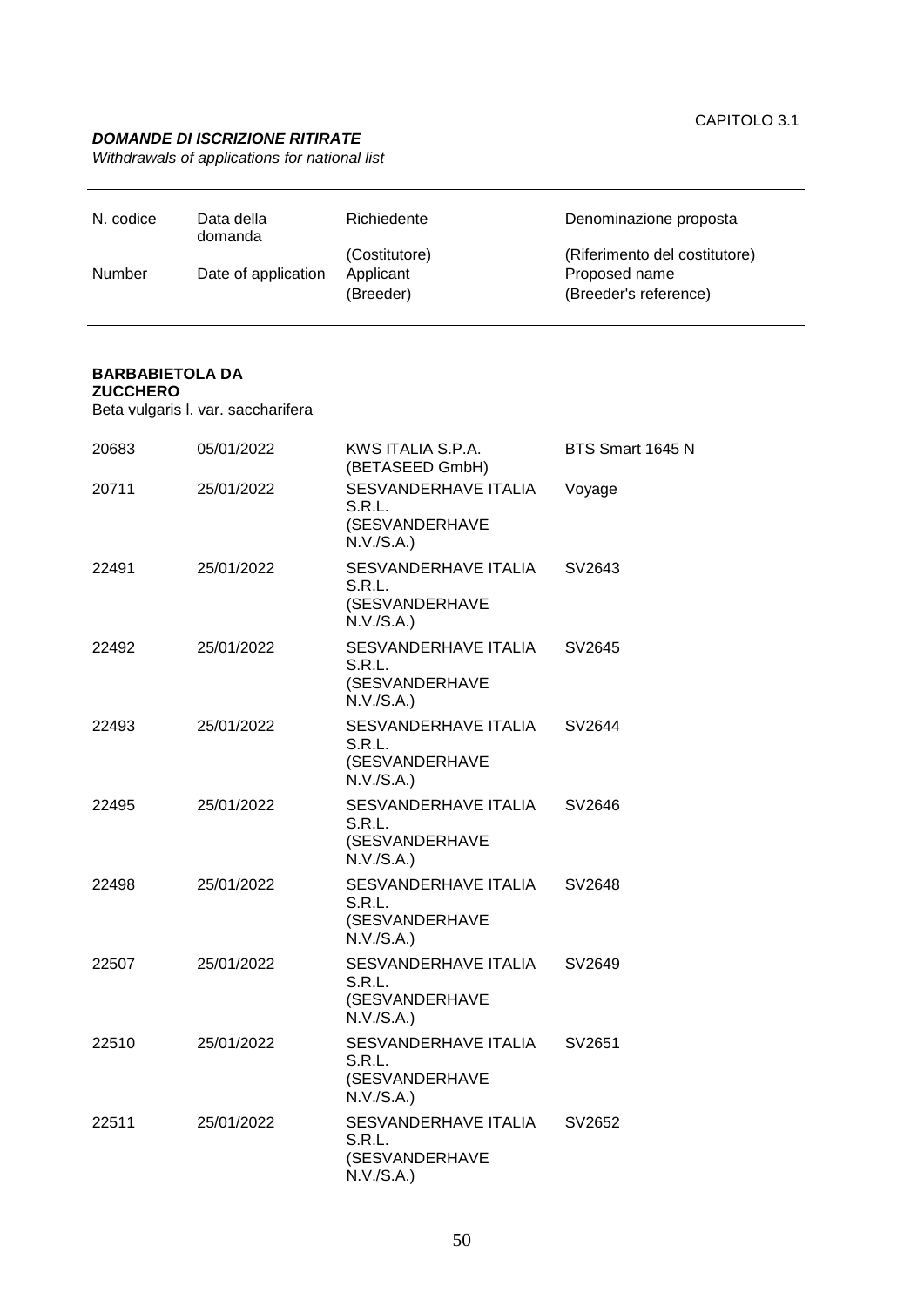| 22512 | 25/01/2022 | SESVANDERHAVE ITALIA<br>S.R.L.<br>(SESVANDERHAVE<br>N.V./S.A.) | SV2653 |
|-------|------------|----------------------------------------------------------------|--------|
| 22513 | 25/01/2022 | SESVANDERHAVE ITALIA<br>S.R.L.<br>(SESVANDERHAVE<br>N.V./S.A.) | SV2654 |
| 22514 | 25/01/2022 | SESVANDERHAVE ITALIA<br>S.R.L.<br>(SESVANDERHAVE<br>N.V./S.A.) | SV2655 |
| 22515 | 25/01/2022 | SESVANDERHAVE ITALIA<br>S.R.L.<br>(SESVANDERHAVE<br>N.V./S.A.) | SV2656 |
| 22516 | 25/01/2022 | SESVANDERHAVE ITALIA<br>S.R.L.<br>(SESVANDERHAVE<br>N.V./S.A.) | SV2657 |
| 22517 | 25/01/2022 | SESVANDERHAVE ITALIA<br>S.R.L.<br>(SESVANDERHAVE<br>N.V./S.A.) | SV2658 |
| 22518 | 25/01/2022 | SESVANDERHAVE ITALIA<br>S.R.L.<br>(SESVANDERHAVE<br>N.V./S.A.) | SV2659 |

### **COLZA**

Brassica napus l. (partim)

| 20539 | 16/01/2022 | <b>SEEDS BUSINESS</b><br>CONSULTANS S.R.L. | RP901 |
|-------|------------|--------------------------------------------|-------|
|       |            | ANGHINETTI GIORGIO                         |       |
|       |            | (Rapsodie s.a.s.)                          |       |

#### **GIRASOLE**

Helianthus annuus l.

| 20806 | 19/02/2022 | <b>SEEDS BUSINESS</b><br>CONSULTANS S.R.L.<br>ANGHINETTI GIORGIO<br>(NUSEED EUROPE LTD)        | <b>N4L405CL</b> |
|-------|------------|------------------------------------------------------------------------------------------------|-----------------|
| 20810 | 19/02/2022 | <b>SEEDS BUSINESS</b><br>CONSULTANS S.R.L.<br><b>ANGHINETTI GIORGIO</b><br>(NUSEED EUROPE LTD) | <b>N4L306CL</b> |
| 20811 | 19/02/2022 | <b>SEEDS BUSINESS</b><br>CONSULTANS S.R.L.<br>ANGHINETTI GIORGIO<br>(NUSEED EUROPE LTD)        | <b>N4L414CL</b> |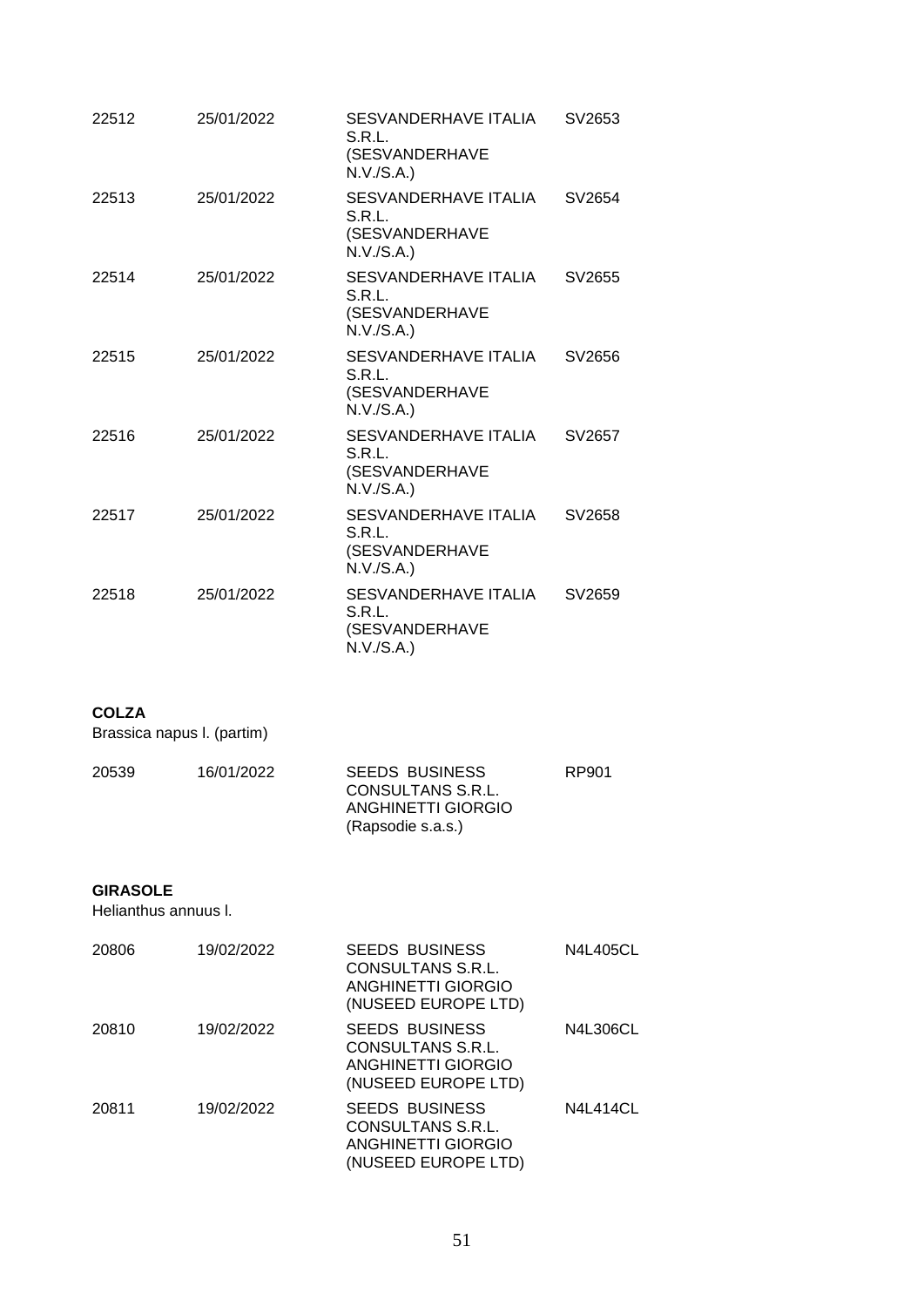| 20813 | 19/02/2022 | <b>SEEDS BUSINESS</b><br>CONSULTANS S.R.L.<br><b>ANGHINETTI GIORGIO</b><br>(NUSEED EUROPE LTD)             | N4H403CL          |
|-------|------------|------------------------------------------------------------------------------------------------------------|-------------------|
| 20815 | 19/02/2022 | <b>SEEDS BUSINESS</b><br>CONSULTANS S.R.L.<br><b>ANGHINETTI GIORGIO</b><br>(NUSEED EUROPE LTD)             | <b>N5H492CL</b>   |
| 20818 | 19/02/2022 | <b>SEEDS BUSINESS</b><br>CONSULTANS S.R.L.<br><b>ANGHINETTI GIORGIO</b><br>(NUSEED EUROPE LTD)             | <b>N4H412CL</b>   |
| 21870 | 25/01/2022 | RAGT Italia s.r.l.<br>(RAGT 2N S.A.S.)                                                                     | RA1037562         |
| 21874 | 25/01/2022 | RAGT Italia s.r.l.<br>(RAGT 2N S.A.S.)                                                                     | <b>RGT Lluigi</b> |
| 21987 | 15/01/2022 | BRAZZABENI FRANCO<br>(EASTERN<br><b>MEDITERRANEAN</b><br><b>AGRICULTURAL</b><br><b>RESEARCH INSTITUTE)</b> | Adasun21          |
| 22086 | 17/01/2022 | SYNGENTA ITALIA S.P.A.<br>(SYNGENTA CROP<br>PROTECTION AG)                                                 | SY Altano         |
| 22220 | 31/01/2022 | PIONEER HI-BRED ITALIA<br>SERVIZI AGRONOMICI SRL<br>(PIONEER OVERSEAS<br><b>CORPORATION)</b>               | XF20380           |
| 22247 | 17/01/2022 | <b>CAUSSADE SEMENCES</b><br><b>ITALIA S.P.A.</b><br>(EURALIS SEMENCES)                                     | ESH21118          |
| 22248 | 17/01/2022 | <b>CAUSSADE SEMENCES</b><br><b>ITALIA S.P.A.</b><br>(EURALIS SEMENCES)                                     | ESH21122          |
| 22249 | 17/01/2022 | <b>CAUSSADE SEMENCES</b><br><b>ITALIA S.P.A.</b><br>(CAUSSADE SEMENCES)                                    | CSF21082          |
| 22263 | 17/01/2022 | <b>CAUSSADE SEMENCES</b><br><b>ITALIA S.P.A.</b><br>(EURALIS SEMENCES)                                     | ESH21142          |

### **MAIS**

Zea mays L.

| 14/02/2022 | <b>REPROS SRL</b><br>(SeedGenetic GmbH)       | Tilsit                |
|------------|-----------------------------------------------|-----------------------|
| 02/02/2022 | <b>AURELIO GALLETTI</b><br>(EURALIS SEMENCES) | <b>ES Silverstone</b> |
| 02/02/2022 | <b>AURELIO GALLETTI</b><br>(EURALIS SEMENCES) | ESZ20403              |
| 02/02/2022 | <b>AURELIO GALLETTI</b><br>(EURALIS SEMENCES) | ESZ20501              |
| 14/02/2022 | <b>REPROS SRL</b><br>(SeedGenetic GmbH)       | Benaja                |
|            |                                               |                       |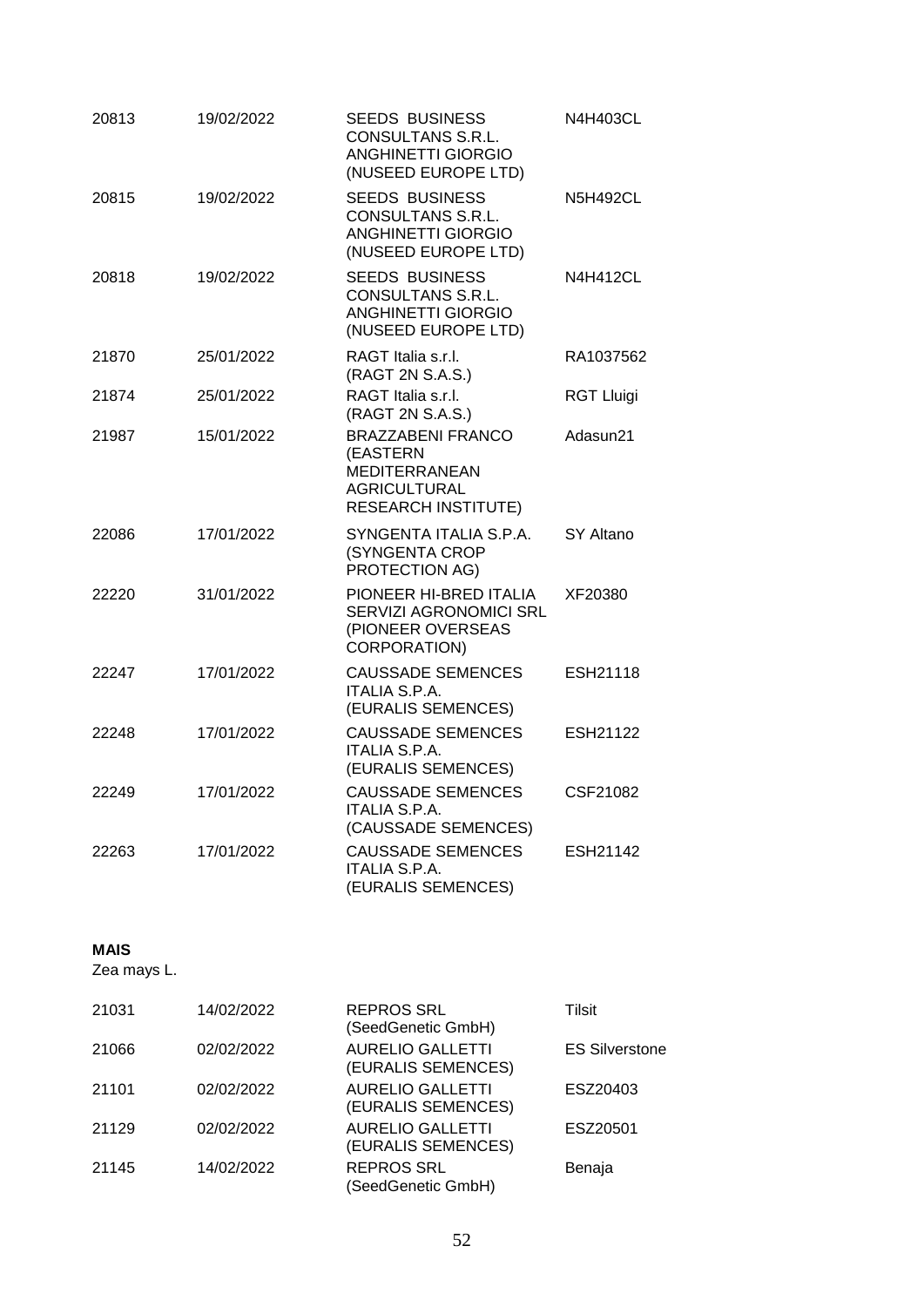| 21205 | 13/01/2022 | Mas Seeds Italia S.R.L.<br>(MAS SEEDS)                                                 | <b>MAS 398A</b>    |
|-------|------------|----------------------------------------------------------------------------------------|--------------------|
| 21208 | 13/01/2022 | Mas Seeds Italia S.R.L.<br>(MAS SEEDS)                                                 | <b>MAS 355B</b>    |
| 21221 | 03/02/2022 | RAGT Italia s.r.l.<br>(RAGT 2N S.A.S.)                                                 | <b>RGT Moduxxy</b> |
| 21228 | 03/02/2022 | RAGT Italia s.r.l.<br>(RAGT 2N S.A.S.)                                                 | Coolidge           |
| 21362 | 31/01/2022 | <b>CAUSSADE SEMENCES</b><br>ITALIA S.P.A.<br>(CAUSSADE SEMENCES)                       | Mondsee            |
| 21547 | 21/01/2022 | MONSANTO AGRICOLTURA EW6651<br>ITALIA S.P.A.<br>(MONSANTO TECHNOLOGY<br>LLC.           |                    |
| 21548 | 21/01/2022 | MONSANTO AGRICOLTURA EW6652<br><b>ITALIA S.P.A.</b><br>(MONSANTO TECHNOLOGY<br>LLC.    |                    |
| 21554 | 21/01/2022 | MONSANTO AGRICOLTURA EW6933<br>ITALIA S.P.A.<br>(MONSANTO TECHNOLOGY<br>LLC.           |                    |
| 21556 | 21/01/2022 | MONSANTO AGRICOLTURA EW6935<br>ITALIA S.P.A.<br>(MONSANTO TECHNOLOGY<br>LLC.           |                    |
| 21560 | 21/01/2022 | MONSANTO AGRICOLTURA EW7028<br><b>ITALIA S.P.A.</b><br>(MONSANTO TECHNOLOGY<br>LLC.    |                    |
| 21580 | 21/01/2022 | MONSANTO AGRICOLTURA EV4328<br><b>ITALIA S.P.A.</b><br>(MONSANTO TECHNOLOGY<br>LLC.    |                    |
| 21584 | 21/01/2022 | MONSANTO AGRICOLTURA EW3184<br>ITALIA S.P.A.<br>(MONSANTO TECHNOLOGY<br>LLC.           |                    |
| 21611 | 21/01/2022 | MONSANTO AGRICOLTURA EW4149<br><b>ITALIA S.P.A.</b><br>(MONSANTO TECHNOLOGY<br>LLC.    |                    |
| 21614 | 10/02/2022 | MONSANTO AGRICOLTURA DKC4098WX<br><b>ITALIA S.P.A.</b><br>(MONSANTO TECHNOLOGY<br>LLC. |                    |
| 21622 | 21/01/2022 | MONSANTO AGRICOLTURA EW4332<br>ITALIA S.P.A.<br>(MONSANTO TECHNOLOGY<br>LLC.           |                    |
| 21623 | 21/01/2022 | MONSANTO AGRICOLTURA EW4454<br><b>ITALIA S.P.A.</b><br>(MONSANTO TECHNOLOGY<br>LLC.    |                    |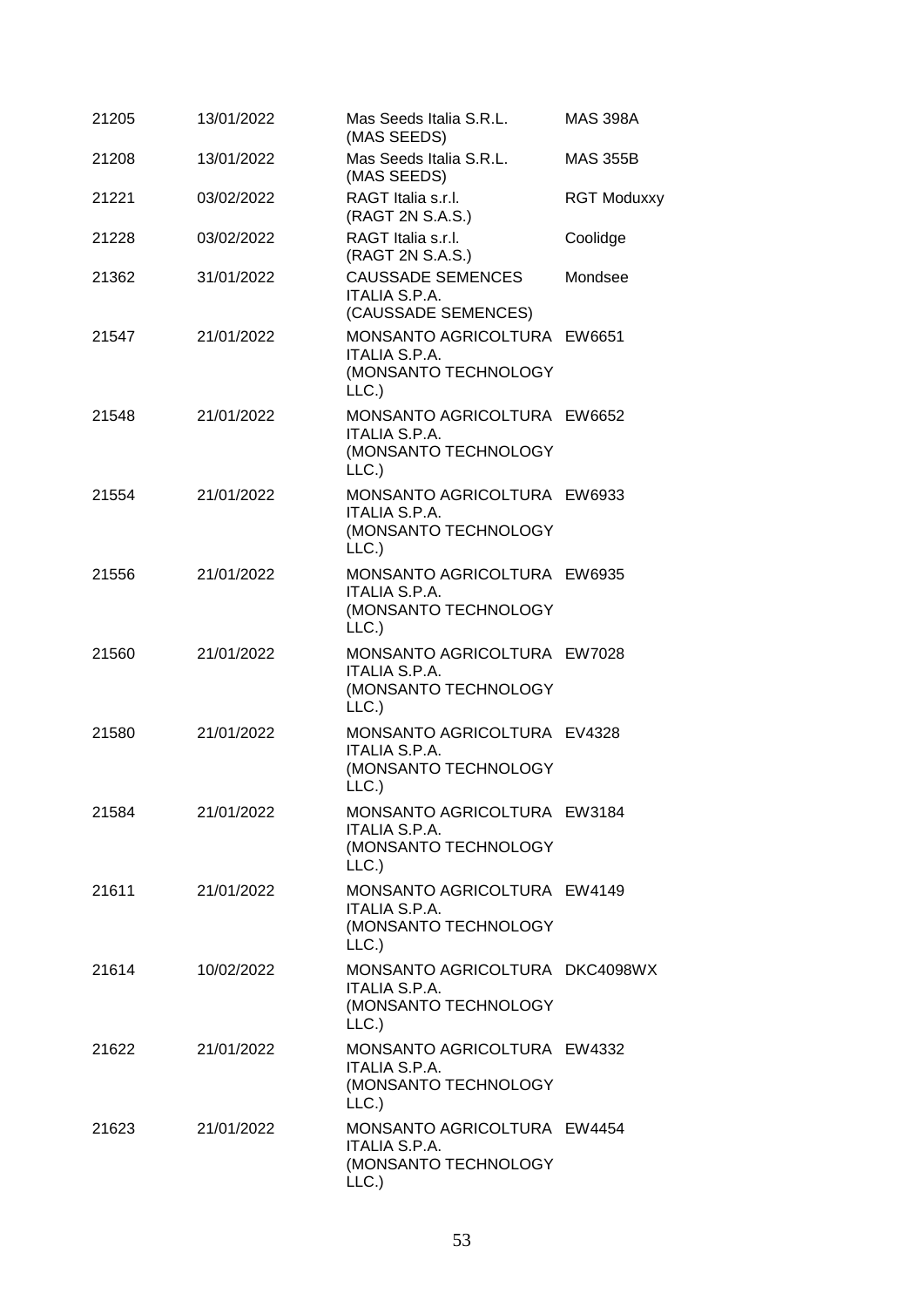| 21632 | 21/01/2022 | MONSANTO AGRICOLTURA EW4835<br><b>ITALIA S.P.A.</b><br>(MONSANTO TECHNOLOGY<br>LLC.  |                |
|-------|------------|--------------------------------------------------------------------------------------|----------------|
| 21653 | 21/01/2022 | MONSANTO AGRICOLTURA EW5042<br>ITALIA S.P.A.<br>(MONSANTO TECHNOLOGY<br>LLC.         |                |
| 21657 | 12/01/2022 | KWS ITALIA S.P.A.<br>(KWS SAAT SE & Co.<br>KGaA.)                                    | <b>KXC1473</b> |
| 21660 | 12/01/2022 | KWS ITALIA S.P.A.<br>(KWS SAAT SE & Co.<br>KGaA.)                                    | <b>KXC1477</b> |
| 21661 | 21/01/2022 | MONSANTO AGRICOLTURA EW5043<br><b>ITALIA S.P.A.</b><br>(MONSANTO TECHNOLOGY<br>LLC.  |                |
| 21668 | 21/01/2022 | MONSANTO AGRICOLTURA EV5317<br>ITALIA S.P.A.<br>(MONSANTO TECHNOLOGY<br>LLC.         |                |
| 21670 | 21/01/2022 | MONSANTO AGRICOLTURA EW5155<br><b>ITALIA S.P.A.</b><br>(MONSANTO TECHNOLOGY<br>LLC.  |                |
| 21671 | 21/01/2022 | MONSANTO AGRICOLTURA EW5321<br><b>ITALIA S.P.A.</b><br>(MONSANTO TECHNOLOGY<br>LLC.) |                |
| 21672 | 21/01/2022 | MONSANTO AGRICOLTURA EW5430<br><b>ITALIA S.P.A.</b><br>(MONSANTO TECHNOLOGY<br>LLC.) |                |
| 21675 | 21/01/2022 | MONSANTO AGRICOLTURA EV5840<br><b>ITALIA S.P.A.</b><br>(MONSANTO TECHNOLOGY<br>LLC.  |                |
| 21676 | 21/01/2022 | MONSANTO AGRICOLTURA EW5743<br>ITALIA S.P.A.<br>(MONSANTO TECHNOLOGY<br>LLC.)        |                |
| 21678 | 21/01/2022 | MONSANTO AGRICOLTURA EW5745<br>ITALIA S.P.A.<br>(MONSANTO TECHNOLOGY<br>LLC.         |                |
| 21679 | 21/01/2022 | MONSANTO AGRICOLTURA EW5927<br>ITALIA S.P.A.<br>(MONSANTO TECHNOLOGY<br>LLC.         |                |
| 21680 | 21/01/2022 | MONSANTO AGRICOLTURA EW5928<br><b>ITALIA S.P.A.</b><br>(MONSANTO TECHNOLOGY<br>LLC.  |                |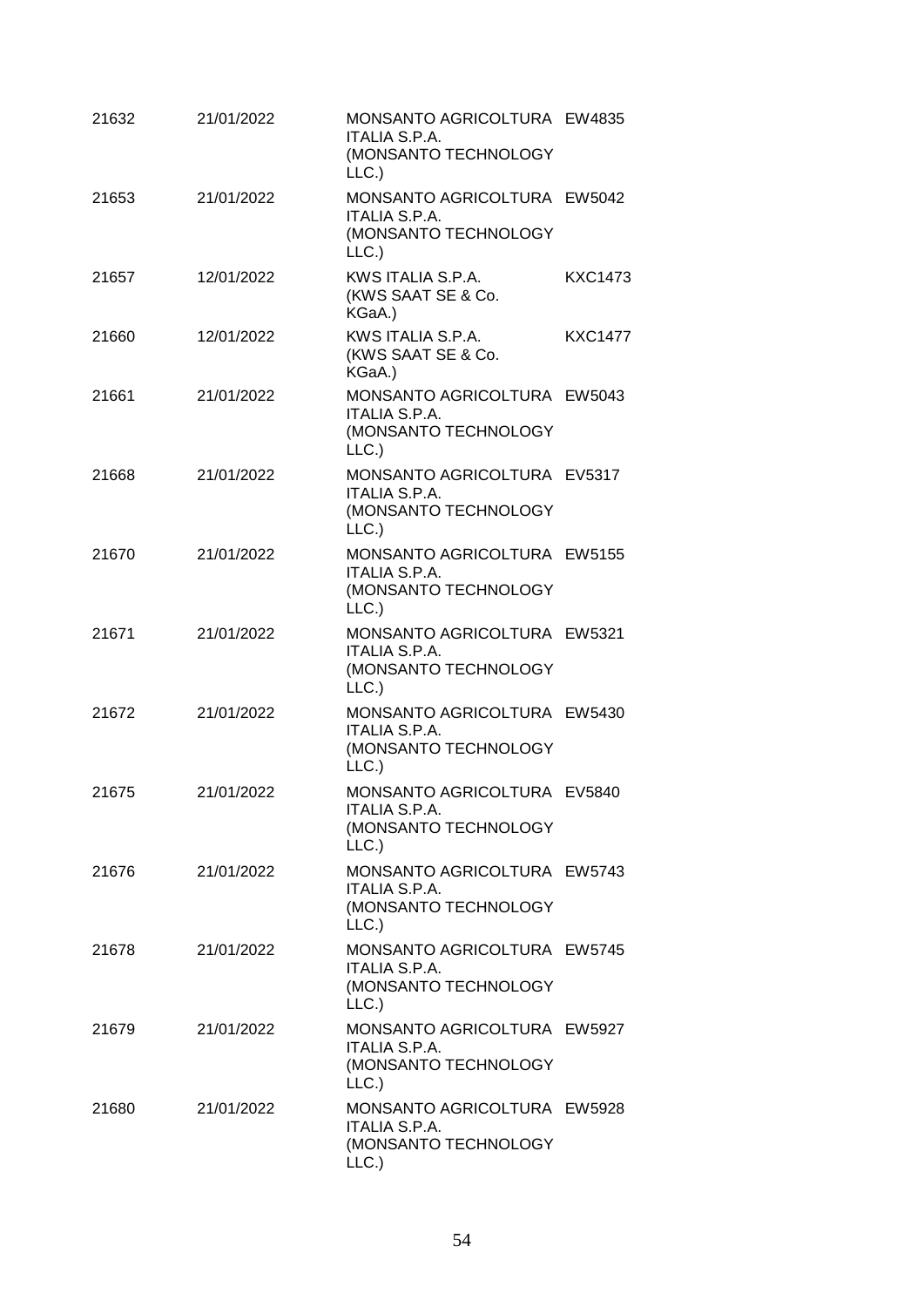| 21681 | 21/01/2022 | MONSANTO AGRICOLTURA EW5929<br><b>ITALIA S.P.A.</b><br>(MONSANTO TECHNOLOGY<br>LLC.) |                 |
|-------|------------|--------------------------------------------------------------------------------------|-----------------|
| 21692 | 13/01/2022 | SYNGENTA ITALIA S.P.A.<br>(SYNGENTA CROP<br>PROTECTION AG)                           | SA0361          |
| 21835 | 14/01/2022 | <b>AGROALIMENTARE SUD</b><br>S.P.A.<br>(AGROALIMENTARE SUD<br>S.P.A.                 | <b>ISX21H51</b> |
| 21840 | 14/01/2022 | <b>AGROALIMENTARE SUD</b><br>S.P.A.<br>(AGROALIMENTARE SUD<br>S.P.A.)                | PSX198432       |
| 21877 | 03/02/2022 | RAGT Italia s.r.l.<br>(RAGT 2N S.A.S.)                                               | RH21031         |
| 21879 | 03/02/2022 | RAGT Italia s.r.l.<br>(RAGT 2N S.A.S.)                                               | RH21033         |
| 21885 | 03/02/2022 | RAGT Italia s.r.l.<br>(RAGT 2N S.A.S.)                                               | RH21040         |
| 21887 | 03/02/2022 | RAGT Italia s.r.l.<br>(RAGT 2N S.A.S.)                                               | RH21042         |
| 21888 | 03/02/2022 | RAGT Italia s.r.l.<br>(RAGT 2N S.A.S.)                                               | RH21043         |
| 21889 | 03/02/2022 | RAGT Italia s.r.l.<br>(RAGT 2N S.A.S.)                                               | RH21044         |
| 21901 | 03/02/2022 | RAGT Italia s.r.l.<br>(RAGT 2N S.A.S.)                                               | RH21048         |
| 21916 | 03/02/2022 | RAGT Italia s.r.l.<br>(RAGT 2N S.A.S.)                                               | RH21052         |
| 21953 | 14/02/2022 | <b>REPROS SRL</b><br>(SeedGenetic GmbH)                                              | SG182           |
| 21959 | 03/02/2022 | RAGT Italia s.r.l.<br>(RAGT 2N S.A.S.)                                               | RH21058         |
| 21963 | 11/01/2022 | KWS ITALIA S.P.A.<br>(KWS SAAT SE & Co.<br>KGaA.)                                    | <b>KXC1371</b>  |
| 21966 | 11/01/2022 | KWS ITALIA S.P.A.<br>(KWS SAAT SE & Co.<br>KGaA.)                                    | <b>KXC0372</b>  |
| 21986 | 11/01/2022 | KWS ITALIA S.P.A.<br>(KWS SAAT SE & Co.<br>KGaA.)                                    | KXC0352         |
| 21989 | 03/02/2022 | RAGT Italia s.r.l.<br>(RAGT 2N S.A.S.)                                               | RH21060         |
| 22004 | 03/02/2022 | RAGT Italia s.r.l.<br>(RAGT 2N S.A.S.)                                               | RH21065         |
| 22024 | 13/01/2022 | Mas Seeds Italia S.R.L.<br>(MAS SEEDS)                                               | MGM369399       |
| 22026 | 03/02/2022 | RAGT Italia s.r.l.<br>(RAGT 2N S.A.S.)                                               | RH21070         |
| 22027 | 13/01/2022 | Mas Seeds Italia S.R.L.<br>(MAS SEEDS)                                               | MGM388683       |
| 22029 | 13/01/2022 | Mas Seeds Italia S.R.L.<br>(MAS SEEDS)                                               | MGM421799       |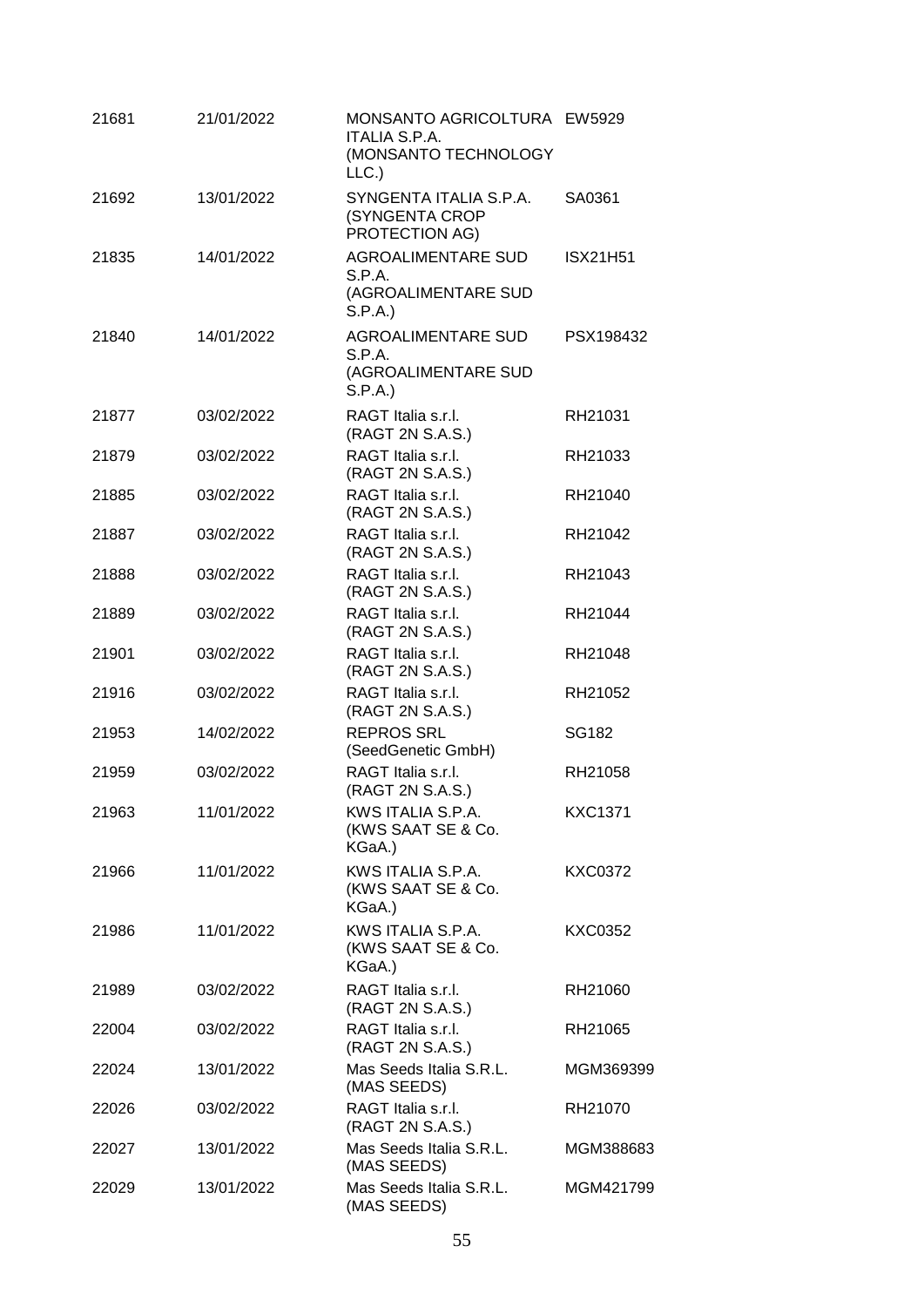| 22030 | 13/01/2022 | Mas Seeds Italia S.R.L.<br>(MAS SEEDS)                                                                                     | MGM423074   |
|-------|------------|----------------------------------------------------------------------------------------------------------------------------|-------------|
| 22031 | 13/01/2022 | Mas Seeds Italia S.R.L.<br>(MAS SEEDS)                                                                                     | MGM423169   |
| 22038 | 13/01/2022 | Mas Seeds Italia S.R.L.<br>(MAS SEEDS)                                                                                     | MGM463301   |
| 22054 | 03/02/2022 | RAGT Italia s.r.l.<br>(RAGT 2N S.A.S.)                                                                                     | RH21054     |
| 22055 | 03/02/2022 | RAGT Italia s.r.l.<br>(RAGT 2N S.A.S.)                                                                                     | RH21011     |
| 22057 | 03/02/2022 | RAGT Italia s.r.l.<br>(RAGT 2N S.A.S.)                                                                                     | RH21012     |
| 22058 | 03/02/2022 | RAGT Italia s.r.l.<br>(RAGT 2N S.A.S.)                                                                                     | RH21013     |
| 22059 | 03/02/2022 | RAGT Italia s.r.l.<br>(RAGT 2N S.A.S.)                                                                                     | RH21014     |
| 22060 | 03/02/2022 | RAGT Italia s.r.l.<br>(RAGT 2N S.A.S.)                                                                                     | RH20058     |
| 22069 | 03/02/2022 | RAGT Italia s.r.l.<br>(RAGT 2N S.A.S.)                                                                                     | RH21016     |
| 22075 | 03/02/2022 | RAGT Italia s.r.l.<br>(RAGT 2N S.A.S.)                                                                                     | RH21017     |
| 22078 | 03/02/2022 | RAGT Italia s.r.l.<br>(RAGT 2N S.A.S.)                                                                                     | RH21018     |
| 22084 | 03/02/2022 | RAGT Italia s.r.l.<br>(RAGT 2N S.A.S.)                                                                                     | RH21023     |
| 22087 | 03/02/2022 | RAGT Italia s.r.l.<br>(RAGT 2N S.A.S.)                                                                                     | RH21025     |
| 22094 | 31/01/2022 | <b>CAUSSADE SEMENCES</b><br><b>ITALIA S.P.A.</b><br>(CAUSSADE SEMENCES)                                                    | CSM21207    |
| 22101 | 03/02/2022 | RAGT Italia s.r.l.<br>(RAGT 2N S.A.S.)                                                                                     | RH21026     |
| 22121 | 03/02/2022 | <b>CAUSSADE SEMENCES</b><br><b>ITALIA S.P.A.</b><br>(EURALIS SEMENCES)                                                     | Dragonstone |
| 22129 | 20/01/2022 | PIONEER HI-BRED ITALIA<br><b>SERVIZI AGRONOMICI SRL</b><br>(PIONEER OVERSEAS<br>CORPORATION)                               | 1074A001-01 |
| 22134 | 31/01/2022 | <b>CAUSSADE SEMENCES</b><br><b>ITALIA S.P.A.</b><br>(EURALIS SEMENCES)                                                     | ESZ20306    |
| 22139 | 31/01/2022 | <b>CAUSSADE SEMENCES</b><br>ITALIA S.P.A.<br>(EURALIS SEMENCES)                                                            | ESZ20309    |
| 22165 | 20/01/2022 | PIONEER HI-BRED ITALIA<br>SERVIZI AGRONOMICI SRL<br>(AGRIGENETICS INC.)                                                    | 1084A555-01 |
| 22188 | 20/01/2022 | PIONEER HI-BRED ITALIA<br>SERVIZI AGRONOMICI SRL<br>(PIONEER OVERSEAS<br><b>CORPORATION, PIONEER</b><br>HI-BRED INT. INC.) | 1095A198-01 |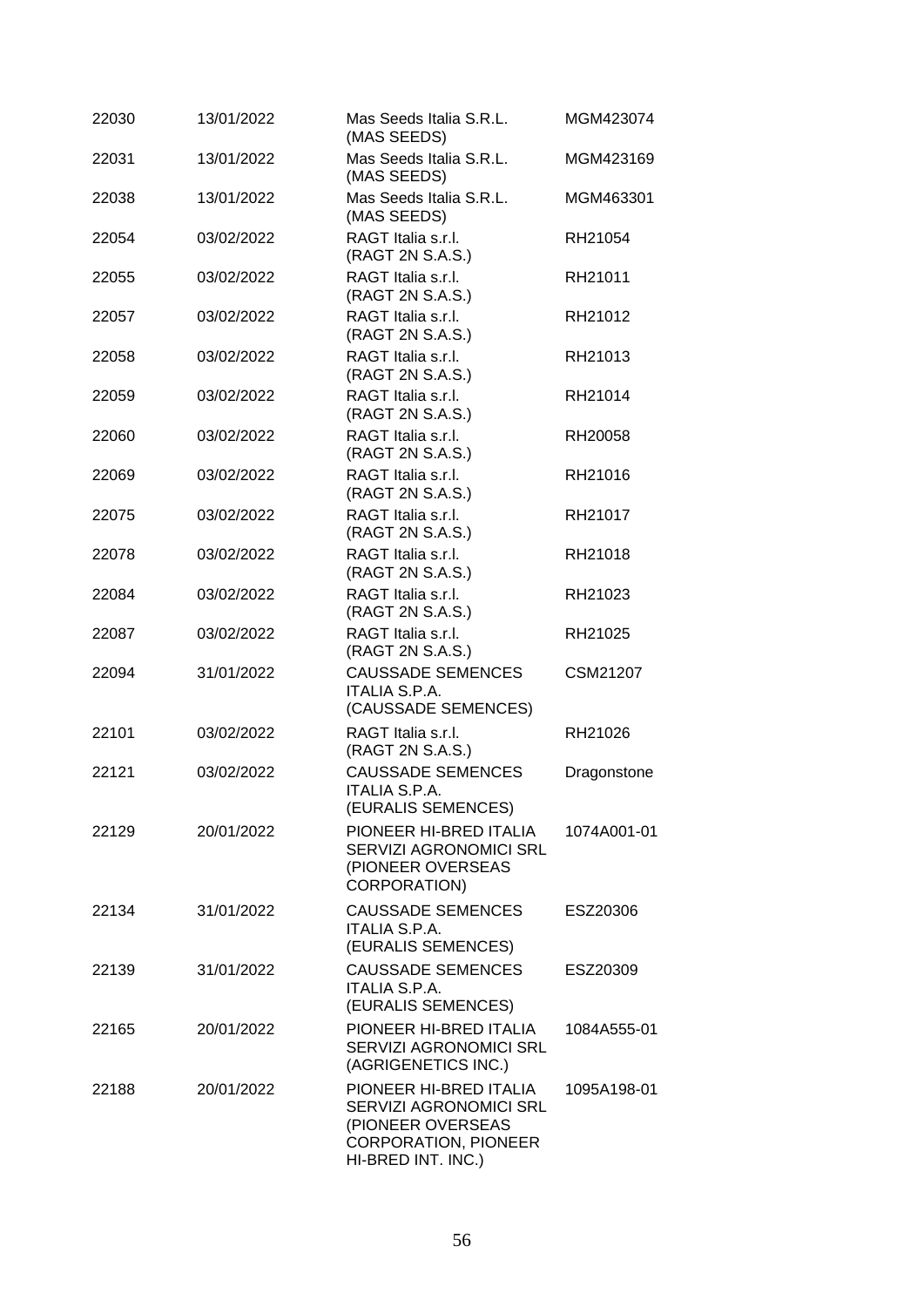| 22229 | 31/01/2022 | <b>CAUSSADE SEMENCES</b><br><b>ITALIA S.P.A.</b><br>(EURALIS SEMENCES)              | ESZ20404 |
|-------|------------|-------------------------------------------------------------------------------------|----------|
| 22231 | 03/02/2022 | <b>CAUSSADE SEMENCES</b><br><b>ITALIA S.P.A.</b><br>(EURALIS SEMENCES)              | Foxway   |
| 22234 | 31/01/2022 | <b>CAUSSADE SEMENCES</b><br><b>ITALIA S.P.A.</b><br>(EURALIS SEMENCES)              | ESZ21405 |
| 22235 | 31/01/2022 | <b>CAUSSADE SEMENCES</b><br><b>ITALIA S.P.A.</b><br>(EURALIS SEMENCES)              | ESZ21407 |
| 22237 | 31/01/2022 | <b>CAUSSADE SEMENCES</b><br>ITALIA S.P.A.<br>(EURALIS SEMENCES)                     | ESZ21503 |
| 22239 | 31/01/2022 | <b>CAUSSADE SEMENCES</b><br><b>ITALIA S.P.A.</b><br>(EURALIS SEMENCES)              | ESZ21208 |
| 22275 | 02/02/2022 | <b>REPROS SRL</b><br>(SAATZUCHT GLEISDORF<br>GESMBH)                                | GL181068 |
| 22276 | 02/02/2022 | <b>REPROS SRL</b><br>(SAATZUCHT GLEISDORF<br><b>GESMBH)</b>                         | GL187035 |
| 22504 | 18/01/2022 | MONSANTO AGRICOLTURA EX4333<br><b>ITALIA S.P.A.</b><br>(MONSANTO TECHNOLOGY<br>LLC. |          |
| 22931 | 28/01/2022 | RAGT Italia s.r.l.<br>(RAGT 2N S.A.S.)                                              | RH22025  |
| 23101 | 04/02/2022 | RAGT Italia s.r.l.<br>(RAGT 2N S.A.S.)                                              | RH22045  |

### **PEPERONE**

Capsicum annuum L.

| 3854 | 03/01/2022 | <b>SEEDS BUSINESS</b><br>CONSULTANS S.R.L. | AT63 |
|------|------------|--------------------------------------------|------|
|      |            | ANGHINETTI GIORGIO                         |      |
|      |            | (Antalya Tarim)                            |      |

#### **POMODORO**

Solanum lycopersicum L.

| 4286 | 16/01/2022 | <b>SEEDS BUSINESS</b><br><b>CONSULTANTS SRL</b><br>(Nova Genetics s.r.l.)                  | <b>DS286</b> |
|------|------------|--------------------------------------------------------------------------------------------|--------------|
| 4287 | 16/01/2022 | <b>SEEDS BUSINESS</b><br>CONSULTANS S.R.L.<br>ANGHINETTI GIORGIO<br>(Nova Genetics s.r.l.) | <b>DS393</b> |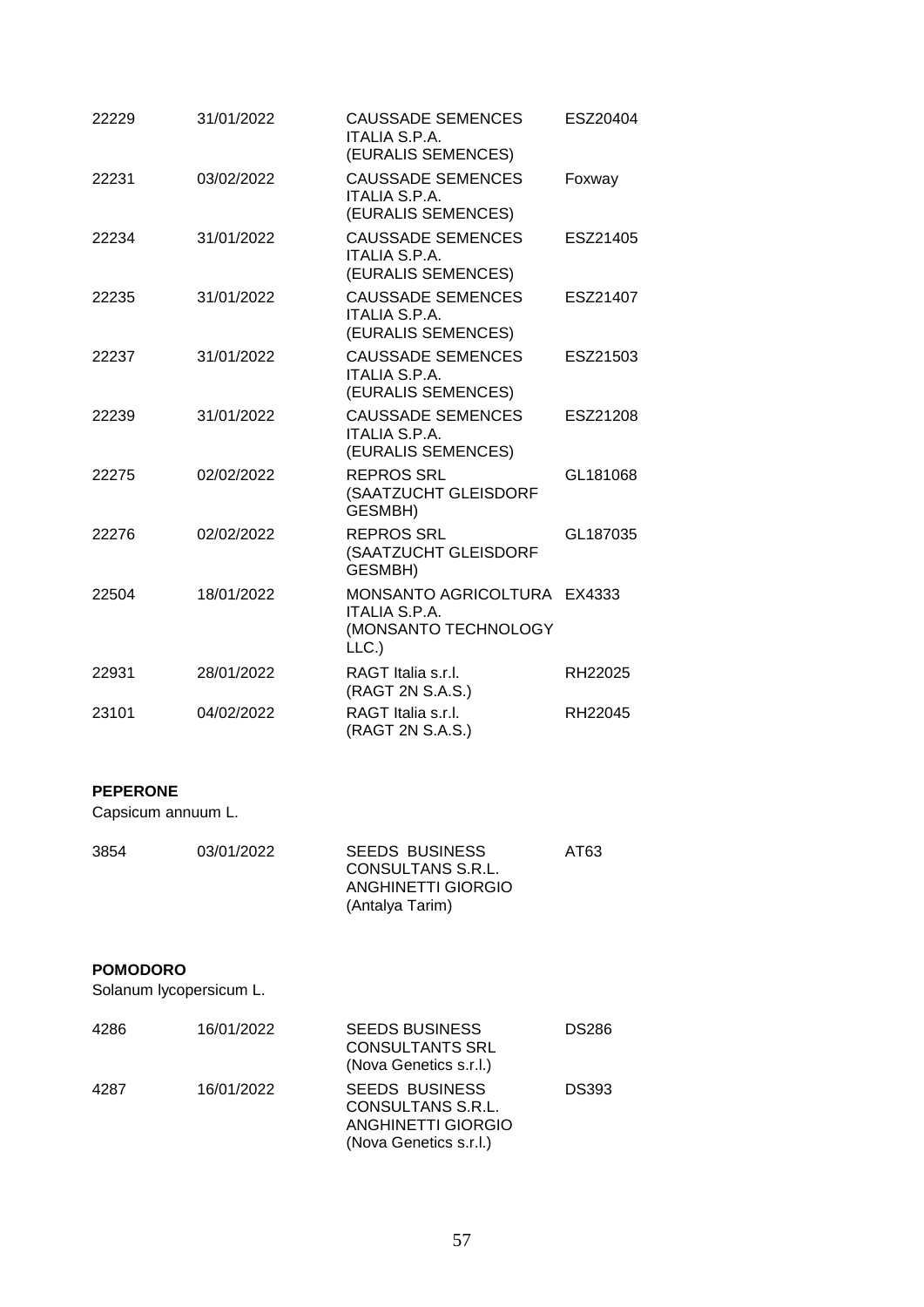| 4309 | 18/01/2022 | S.A.I.S. SOCIETA'<br>AGRICOLA ITALIANA<br><b>SEMENTI</b><br>(S.A.I.S. SOCIETA'<br>AGRICOLA ITALIANA<br>SEMENTI) | Marzanillo |
|------|------------|-----------------------------------------------------------------------------------------------------------------|------------|
| 4312 | 16/01/2022 | <b>SEEDS BUSINESS</b><br><b>CONSULTANTS SRL</b><br>(UNITED GENETICS ITALIA<br>S.P.A.                            | AK2136     |

#### **RISO**

Oryza sativa L.

| 20277 | 17/01/2022 | SA.PI.SE SARDO<br>PIEMONTESE SEMENTI<br>(SA.PI.SE SARDO<br>PIEMONTESE SEMENTI) | Sucro CL |
|-------|------------|--------------------------------------------------------------------------------|----------|
| 22118 | 14/01/2022 | SA.PI.SE SARDO<br>PIEMONTESE SEMENTI<br>(SA.PI.SE SARDO<br>PIEMONTESE SEMENTI) | SA2001   |
| 22136 | 14/01/2022 | SA.PI.SE SARDO<br>PIEMONTESE SEMENTI<br>(SA.PI.SE SARDO<br>PIEMONTESE SEMENTI) | SA2002   |

### **SOIA**

Glycine max (l.) merrill

| 21687 | 11/01/2022 | <b>COOPSEMENTI SOCIETA'</b><br>COOPERATIVA AGRICOLA<br>(COOPSEMENTI SOCIETA'<br>COOPERATIVA AGRICOLA)                  | SNV34               |
|-------|------------|------------------------------------------------------------------------------------------------------------------------|---------------------|
| 22284 | 12/01/2022 | PIONEER HI-BRED ITALIA<br><b>SERVIZI AGRONOMICI SRL</b><br>(PIONEER OVERSEAS<br><b>CORPORATION)</b>                    | 19PR0-203           |
| 22776 | 21/02/2022 | S.A.I.S. SOCIETA'<br><b>AGRICOLA ITALIANA</b><br>SEMENTI<br>(S.A.I.S. SOCIETA'<br><b>AGRICOLA ITALIANA</b><br>SEMENTI) | SYED121SA100        |
| 23145 | 14/01/2022 | Lidea Italy srl<br>(EURALIS SEMENCES)                                                                                  | <b>Es Conqueror</b> |

### **SORGO**

Sorghum bicolor (L.) Moench

| 22253 | 12/01/2022 | APSOVSEMENTI S.P.A.         | <b>ISQ187</b> |
|-------|------------|-----------------------------|---------------|
|       |            | (Innovative seed Solutions) |               |
|       |            | LLC)                        |               |